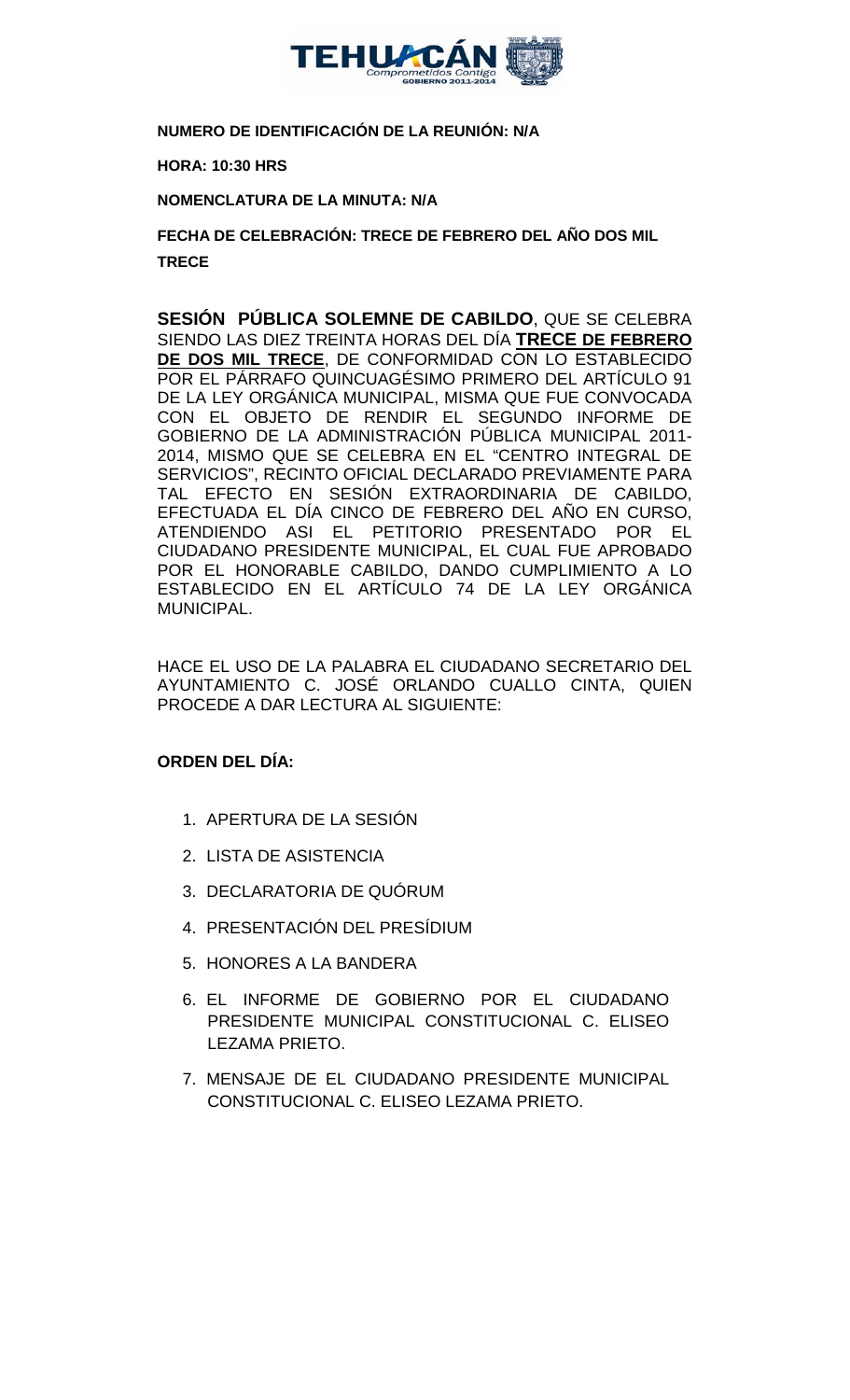- 8. CONTESTACIÓN AL INFORME DE GOBIERNO POR EL LIC. ROBERTO IVÁN LINARES CHÁVEZ, SÍNDICO MUNICIPAL.
- 9. MENSAJE DEL CIUDADANO GOBERNADOR CONSTITUCIONAL DEL ESTADO DR. RAFAEL MORENO VALLE.
- 10.ENTONACIÓN DEL HIMNO A PUEBLA.

11.CLAUSURA DE LA SESIÓN.

A CONTINUACIÓN PROCEDERÉ AL PASE DE LISTA DE ASISTENCIA DE LOS INTEGRANTES DEL HONORABLE CABILDO.

C. ELISEO LEZAMA PRIETO **PRESIDENTE MUNICIPAL CONSTITUCIONAL**

C. HUGO RUBEN BOLAÑOS CABRERA **REGIDOR PRESIDENTE DE LA COMISIÓN DE GOBERNACION, JUSTICIA Y SEGURIDAD PÚBLICA:**

GABRIELA BRINGAS DELGADO **REGIDOR PRESIDENTE DE LA COMISIÓN DE PATRIMONIO Y HACIENDA PÚBLICA MUNICIPAL**

CARLOS ARENAS GUTIERREZ

**REGIDOR PRESIDENTE DE LA COMISIÓN DE DESARROLLO URBANO Y OBRAS PÚBLICAS**

GRETA GARCIA SALAZAR

**REGIDOR PRESIDENTE DE LA COMISIÓN DE ECOLOGIA Y MEDIO AMBIENTE**

CLOTILDE EFREN JUVENCIO PASTRANA **REGIDOR PRESIDENTE DE LA COMISIÓN DE SERVICIOS PUBLICOS**

MANUEL MARCELINO JIMENEZ LOPEZ **REGIDOR PRESIDENTE DE LA COMISIÓN DE INDUSTRIA, COMERCIO, AGRICULTURA Y GANADERIA.**

LAURA DEL ROSARIO WUOTTO DIAZ CEBALLOS **REGIDOR PRESIDENTE DE LA COMISIÓN DE SEGURIDAD Y ASISTENCIA PUBLICA Y ACTIVIDADES CULTURALES Y SOCIALES**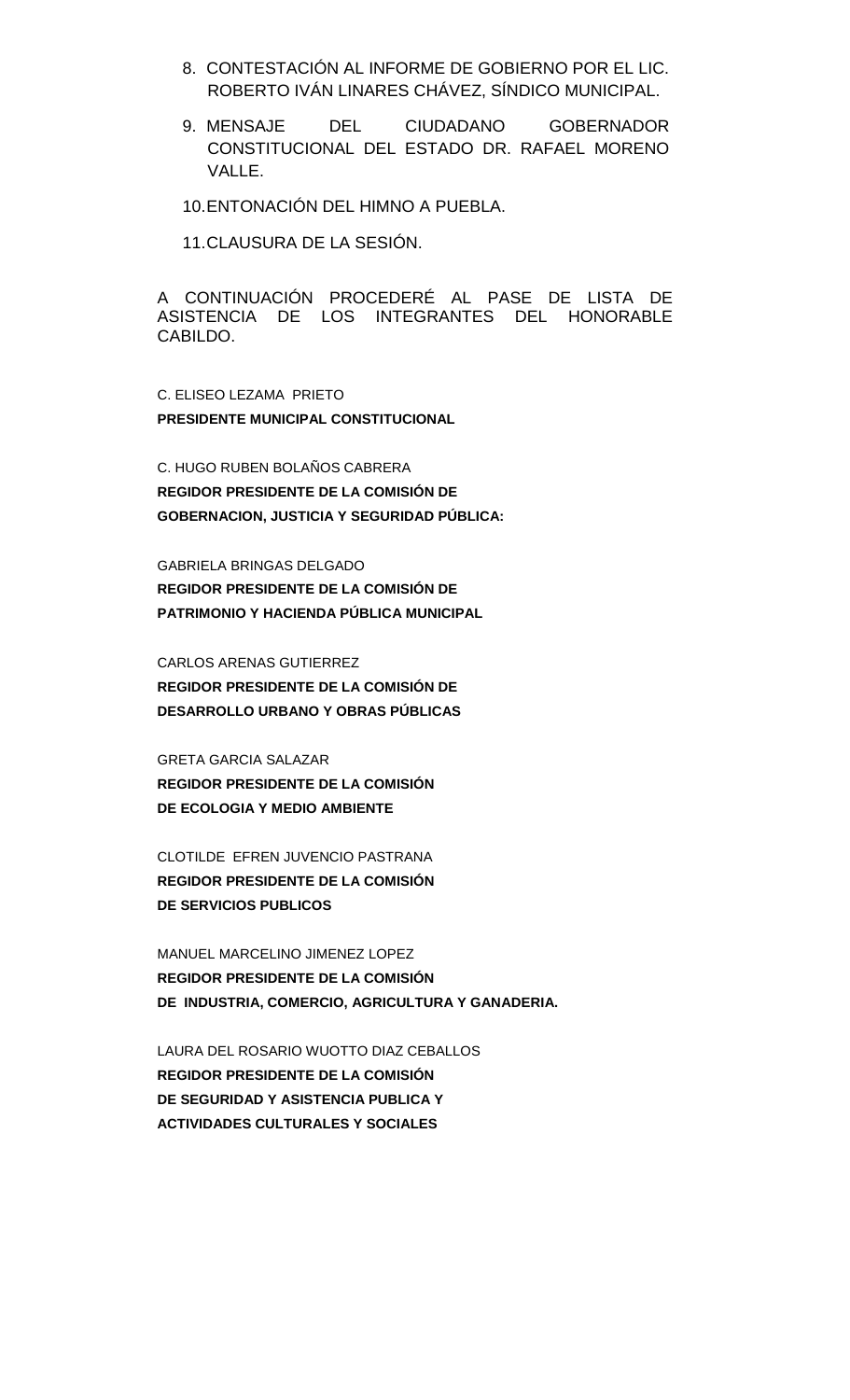ARNULFO HERNANDEZ JUAREZ **REGIDOR PRESIDENTE DE LA COMISIÓN DE EDUCACIÓN PÚBLICA**

ALMA ROSA GARCIA VEGA **REGIDOR PRESIDENTE DE LA COMISIÓN DE GRUPOS VULNERABLES, JUVENTUD Y EQUIDAD ENTRE GENEROS**

ISAAC AGUILAR SANCHEZ **REGIDOR PRESIDENTE DE LA COMISIÓN DE NOMENCLATURA**

CARLOS CADENA CORONA **REGIDOR PRESIDENTE DE LA COMISIÓN DE ACTIVIDADES DEPORTIVAS**

ENRIQUE BUSTOS FLORES **REGIDOR PRESIDENTE DE LA COMISIÓN DE PATRIMONIO HISTORICO**

C. LIC. ROBERTO IVAN LINARES CHAVEZ **SINDICO MUNICIPAL**

SEÑOR PRESIDENTE LE INFORMO QUE NO SE ENCUENTRAN PRESENTES EN ESTA SESIÓN DE CABILDO LOS REGIDORES ISAAC AGUILAR SANCHEZ Y ENRIQUE BUSTOS FLORES.

SEÑOR PRESIDENTE, LE INFORMO QUE SE ENCUENTRAN PRESENTES 12 DE LOS 14 INTEGRANTES DEL HONORABLE CABILDO POR LO QUE SE DECLARA LA EXISTENCIA DE QUÓRUM LEGAL PARA SU REALIZACIÓN, DE CONFORMIDAD CON LO ESTABLECIDO POR EL ARTÍCULO 76 DE LA LEY ORGÁNICA MUNICIPAL.

DE ACUERDO AL ORDEN DEL DIA EN ESTOS MOMENTOS RENDIREMOS HONORES A LA BANDERA, CON LA INTERVENCIÓN DE ELEMENTOS DEL 24º. REGIMIENTO DE CABALLERIA MOTORIZADO, POR LO QUE PIDO A TODOS LOS PRESENTES PONERSE DE PÍE.

UNA VEZ AGOTADO ESTE PUNTO, EL C. JOSE ORLANDO CUALLO CINTA, MANIFIESTA: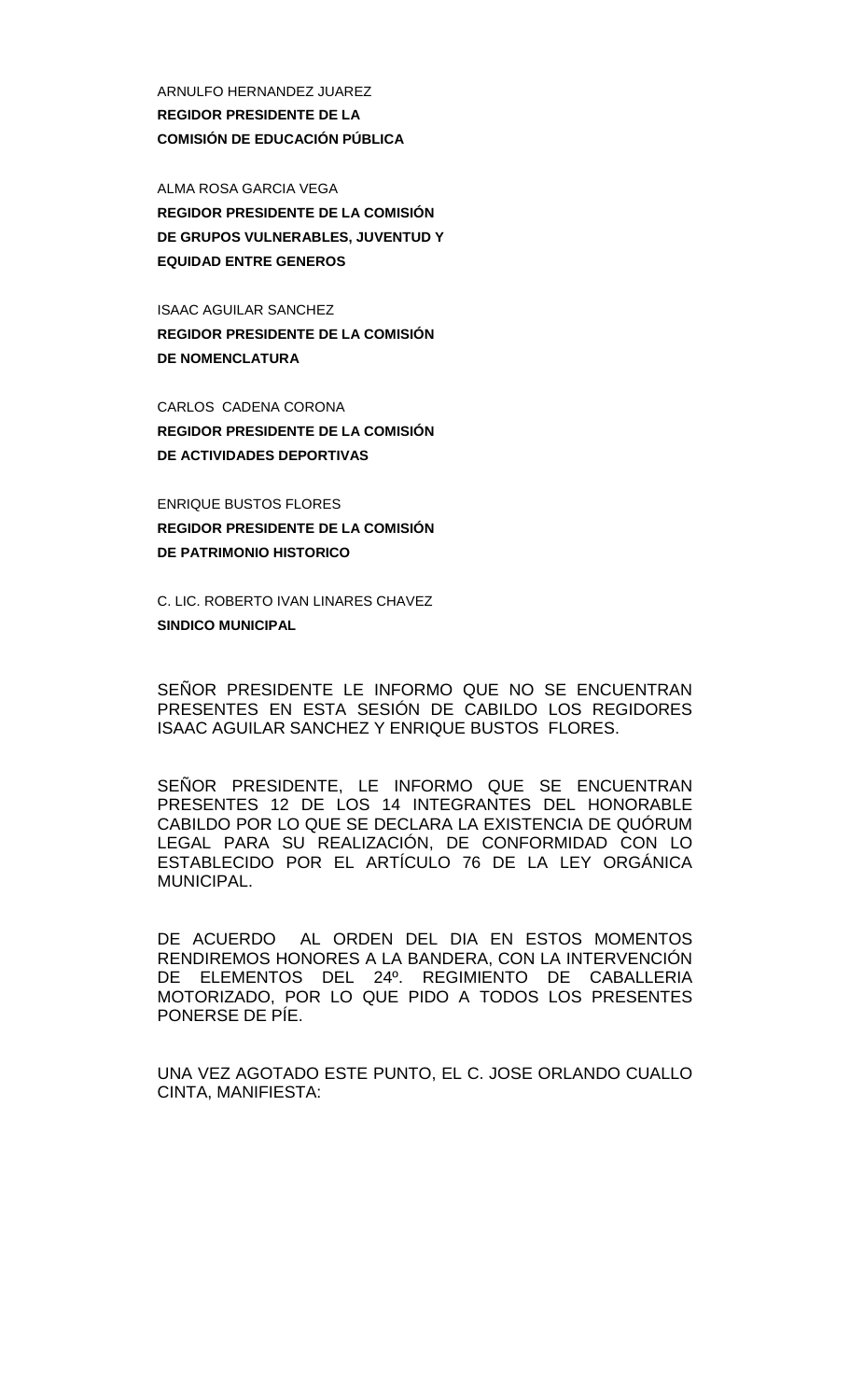EN CUMPLIMIENTO A LO DISPUESTO EN LA FRACCIÓN QUINCUAGÉSIMA PRIMERA DEL ARTÍCULO 91 DE LA LEY ORGÁNICA MUNICIPAL, EL PRESIDENTE MUNICIPAL CONSTITUCIONAL, CIUDADANO ELISEO LEZAMA PRIETO, PROCEDE A DAR LECTURA AL <u>SEGUNDO INFORME</u> DE GOBIERNO DE LA ADMINISTRACIÓN PÚBLICA MUNICIPAL 2011- 2014.

SEÑOR PRESIDENTE, TIENE USTED EL USO DE LA PALABRA

HACE USO DE LA PALABRA EL C. ELISEO LEZAMA PRIETO, QUIEN PROCEDE A DAR LECTURA AL PRIMER INFORME DE GOBIERNO.

SEÑORAS Y SEÑORES REGIDORES,

SR. SÍNDICO MUNICIPAL

INVITADOS ESPECIALES

ESTIMADOS REPRESENTANTES DE LOS ORGANISMOS INTERMEDIOS DE LA CIUDAD

MEDIOS DE COMUNICACIÓN

PRESIDENTES DE LAS JUNTAS AUXILIARES DEL MUNICIPIO

HABITANTES DE LAS COLONIAS DE TEHUACÁN Y DE LAS COMUNIDADES SUBALTERNAS,

AMIGAS Y AMIGOS:

# **SEGUNDO INFORME DE GOBIERNO DE GOBIERNO**

# **ELISEO LEZAMA PRIETO**

# **GOBIERNO MUNICIPAL DE TEHUACÁN, 2011 – 2014**

LOS RESULTADOS QUE HOY PRESENTAMOS A LOS CIUDADANOS DE TEHUACÁN SON LOGROS DE LA UNIÓN DE LOS ESFUERZOS Y DEL TRABAJO DE LOS PROPIOS TEHUACANEROS. DE NINGUNA MANERA SON LOGROS PERSONALES, SINO PRODUCTO DE TODOS LOS QUE QUEREMOS A ESTE MUNICIPIO, VIVIMOS POR ÉL Y CREEMOS EN ÉL.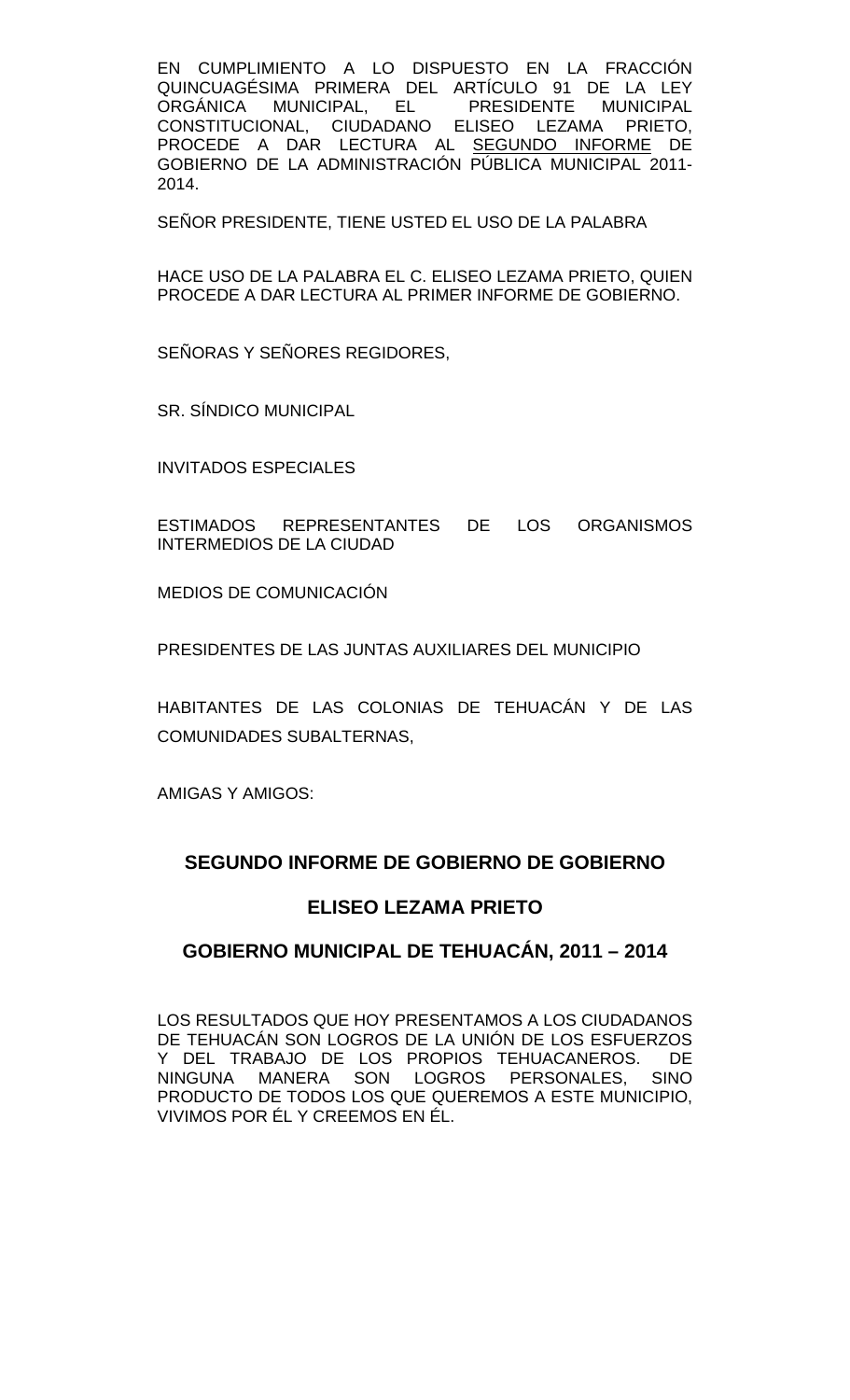EN DOS AÑOS DE GOBIERNO CONSEGUIMOS LA SUMA DE MUCHAS VOLUNTADES PARA AMPLIAR LAS POSIBILIDADES DE ACCIÓN Y AUMENTAR LOS BENEFICIOS A LOS HABITANTES DE TEHUACÁN. EL COMPROMISO DE TRABAJO ADQUIRIDO POR LOS INTEGRANTES DEL GOBIERNO MUNICIPAL, LEJOS DE DECAER, HA SIDO CONSTANTE, INTENSO Y SOBRE TODO, RESPONSABLE.

LA DIRECTRIZ DE NUESTRO GOBIERNO SE HA FUNDAMENTADO EN CUATROS EJES:

- SEGURIDAD PÚBLICA
- DESARROLLO HUMANO Y SOCIAL
- DESARROLLO SUSTENTABLE
- DESARROLLO ECONÓMICO

CUATRO EJES QUE TIENEN SUS CIMIENTOS EN LOS VALORES DE LA HONESTIDAD, CONSTANCIA, EFICIENCIA, EFICACIA, PERSEVERANCIA, RESPONSABILIDAD, COMPROMISO Y LEALTAD.

# **PRIMER EJE SEGURIDAD PÚBLICA**

TODOS LOS DÍAS TENEMOS COMO META TRABAJAR POR LA SEGURIDAD DE LOS CIUDADANOS DEL MUNICIPIO. TRAS EL ANÁLISIS DE LAS DIFERENTES INCIDENCIAS DELICTIVAS QUE SE HAN PRESENTADO, PUSIMOS EN MARCHA LAS SIGUIENTES ACCIONES:

- FOMENTO ALA PARTICIPACIÓN CIUDADANA EN EL TEMA DE LA SEGURIDAD.
- PREVENCIÓN DEL DELITO MEDIANTE LA COLABORACIÓN DE DENUNCIAS.
- NUEVAS ESTRATEGIAS DE COMBATE A LA DELINCUENCIA.
- MAYOR COORDINACIÓN CON LAS INSTITUCIONES DE SEGURIDADPÚBLICA AUXILIARES, ESTATALES Y FEDERALES.
- DETECCIÓN DE CONDUCTAS ANTISOCIALES.
- APLICACIÓN DE SANCIONES CON BASE EN LAS FALTAS ADMINISTRATIVAS.

REALIZAMOS **MIL 244 OPERATIVOS** EN COLONIAS Y VIALIDADES DE MAYOR AFLUENCIA, CON LO QUE CUBRIMOS LOS SECTORES MÁS VULNERABLES DE TEHUACÁN. LOS DATOS DE **5 MIL 227 PERSONAS** Y **5 MIL 160 VEHÍCULOS** FUERON CONSULTADOS EN EL SISTEMA PLATAFORMA MÉXICO, LO QUE ARROJÓ **35 UNIDADES** REPORTADAS COMO ROBADAS.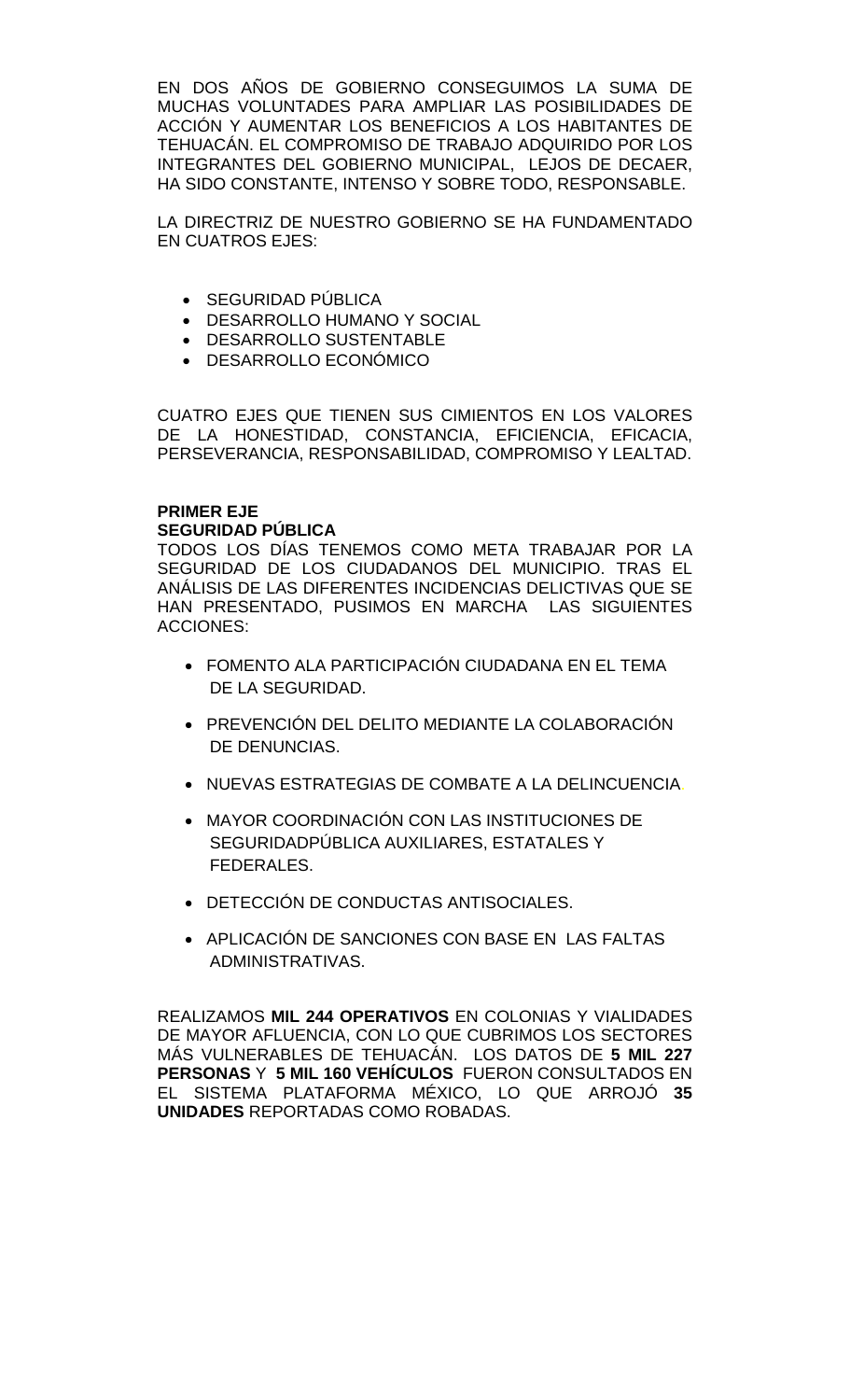PODEMOS AFIRMAR QUE CON LAS ESTRATEGIAS DE COMBATE A LA DELINCUENCIA LOGRAMOS REDUCIR EL ÍNDICE DELICTIVO.

**ROBO A TRANSEÚNTES**. DE **434 CASOS** EN 2011, A **391** EN 2012, ES DECIR, **10%** MENOS.

**ROBO DE AUTOPARTES**. DE 61 DISMINUYÓ A 54, **12%** MENOS QUE EN 2011.

**ROBO A NEGOCIOS**. UNA DISMINUCIÓN DE **12%** RESPECTO YA QUE EN 2011 HUBO **185 ROBOS** CONTRA **164** EN EL 2012.

**ROBO A CASA HABITACIÓN**. LOGRAMOS UNA DISMINUCIÓN DE **21%**, DEBIDO A QUE EN EL 2011 SUCEDIERON **278** CASOS Y **221** EN EL 2012. **OPERATIVOS** 

**COLONIA SEGURA**. RECORRIDOS CONSTANTES EN LAS COLONIAS MÁS ALEJADAS DE LA CIUDAD Y EN DONDE EL ACCESO SEA MÁS DIFÍCIL.

**FILTRO DE REVISION VEHICULAR**. OPERATIVO REALIZADO EN ENTRADAS Y SALIDAS DEL MUNICIPIO REVISANDO VEHÍCULOS AL AZAR CON LA FINALIDAD DE DETECTAR UNIDADES ROBADAS.

**VIGILANCIA Y VIALIDAD**. RECORRIDOS DIURNOS Y NOCTURNOS POR LAS PRINCIPALES VIALIDADES DE LA CIUDAD DE TEHUACÁN, PARA DETONAR PRESENCIA POLICIACA.

**INTERMUNICIPAL.** OPERATIVO REALIZADO EN CONJUNTO CON POLICÍA ESTATAL Y DE OTROS MUNICIPIOS, CONSISTENTE EN HACER RECORRIDOS POR DISTINTOS PUNTOS DE LOS MUNICIPIOS.

**OMEGA**. RECORRIDOS NOCTURNOS POR UN GRUPO DE OMEGAS, COMO ACTO DE PRESENCIA PARA INHIBIR LA DELINCUENCIA, A BORDO DE MOTO PATRULLAS EN LAS COLONIAS CON MAYOR ÍNDICE DELICTIVO.

**PRESENCIA.** CIRCULAR A BAJA VELOCIDAD PARA DETECTAR CUALQUIER ACTO SOSPECHOSO DE PERSONAS Y VEHÍCULOS EN EL LUGAR.

**AZOR**. RECORRIDOS NOCTURNOS POR LAS COLONIAS CON MAYOR ÍNDICE DELICTIVO, A CARGO DEL GRUPO AZOR, A BORDO DE CUATRIMOTOS Y BICICLETAS, DENOTANDO PRESENCIA POLICIAL, INHIBIENDO LA DELINCUENCIA.

**NAVIDAD SEGURA**. SE REALIZAN RECORRIDOS POR LAS COLONIAS PARA EVITAR ROBOS A CASA HABITACIÓN.

**PASAJERO SEGURO**. OPERATIVO PARA REVISAR A CONDUCTORES Y PASAJEROS, DETECTANDO ALGUNO QUE PUEDA PROVOCAR INSEGURIDAD DURANTE SU VIAJE.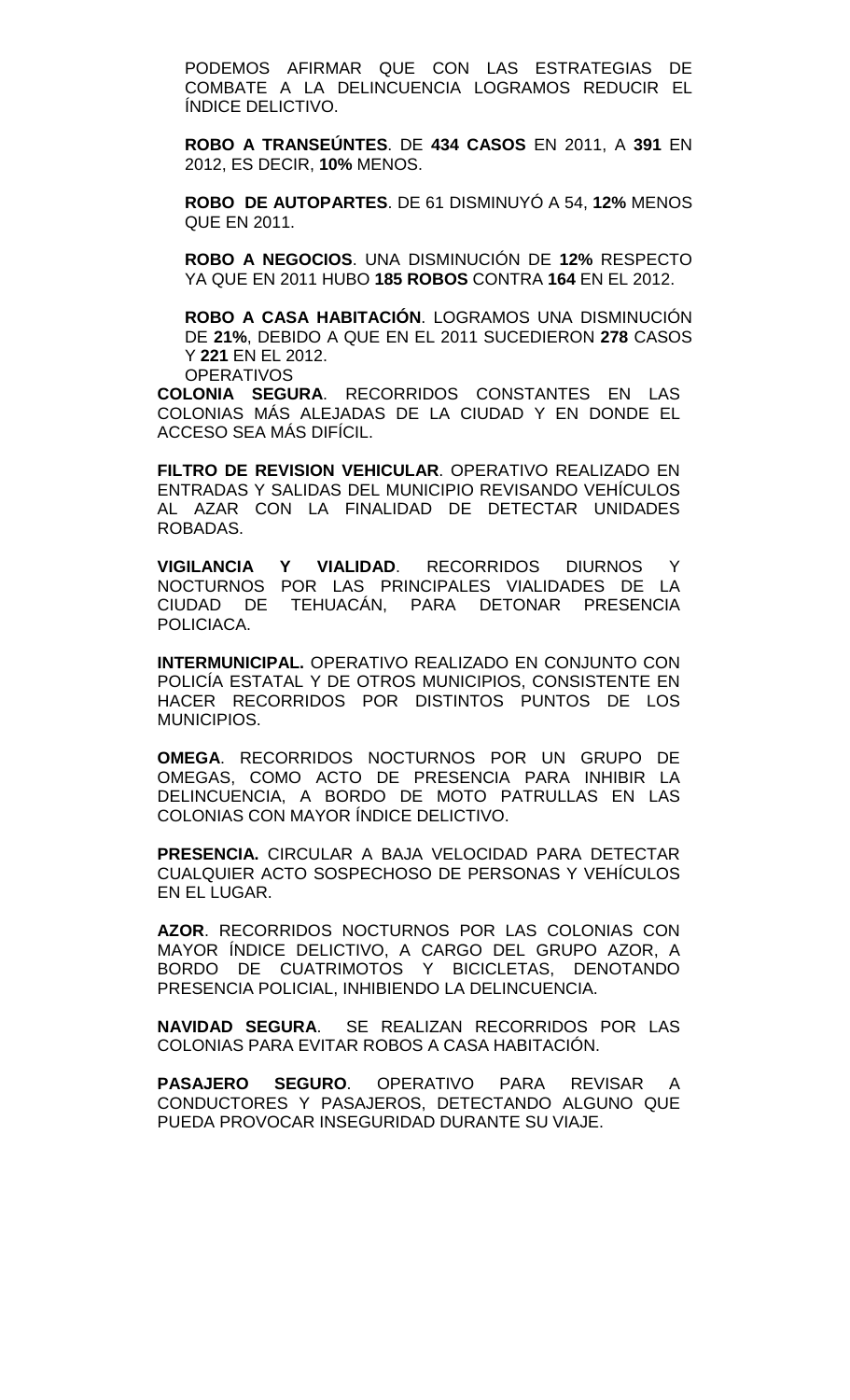**OPERATIVO BETAS – OMEGA**. BRINDAR TRANQUILIDAD A LAS CIUDADANOS, MEDIANTE RECORRIDOS DE PATRULLAS Y MOTO PATRULLAS EN LA CIUDAD DE TEHUACÁN, PARA INHIBIR ACTOS VANDÁLICOS.

**RODANTE**. RECORRIDOS EN DIVERSAS PARTES DE LA CIUDAD Y REVISAR VEHÍCULOS AL AZAR.

**BALNEARIO.** BRINDAR TRANQUILIDAD A LOS USUARIOS DE LOS DISTINTOS CENTROS ACUÁTICOS RECREATIVOS Y ASÍ EVITAR CUALQUIER TIPO DE ROBO O FALTA QUE PUEDA DAÑAR SU INTEGRIDAD

**MIXTO.** EN COORDINACIÓN CON TRÁNSITO MUNICIPAL REALIZAMOS RECORRIDOS PARA DETECTAR FALTAS QUE PUEDAN CAUSAR DAÑOS A TERCEROS.

**BARREDORA**. EN RECORRIDOS PIE TIERRA, LOS ELEMENTOS DE SEGURIDAD PUBLICA REALIZAN REVISIÓN DE PERSONAS Y VEHÍCULOS EN ACTOS SOSPECHOSOS, ASÍ COMO ASEGURAR A PERSONAS QUE SE ENCUENTRAN COMETIENDO FALTAS ADMINISTRATIVAS MÁS FRECUENTES, TALES COMO: ALTERACIÓN DEL ORDEN, EBRIOS, ETC.

#### **PROTECCION CIVIL**

**BARES**. EN APOYO A NORMATIVIDAD COMERCIAL PARA DETECTAR ANOMALÍAS, TALES COMO LA ESTANCIA DE MENORES Y CONTROL DE LA TARJETA DE SALUBRIDAD.

**GUARDIÁN**. RECORRIDOS PIE TIERRA POR LOS PRINCIPALES MERCADOS DE LA CIUDAD, PARA BRINDAR MAYOR SEGURIDAD A LOS USUARIOS.

**OPERATIVO TORMENTA**. EN COORDINACIÓN CON TRÁNSITO MUNICIPAL REALIZAMOS RECORRIDOS POR LAS PRINCIPALES AVENIDAS Y COLONIAS CON MOTIVO DE LAS FUERTES LLUVIAS, A FIN DE ATENDER PROBLEMAS DE INUNDACIONES.

IMPACTO. REALIZAMOS RECORRIDOS POR DIFERENTES SECTORES DE LA CIUDAD CON DISTINTOS GRUPOS DE SEGURIDAD PÚBLICA PARA INHIBIR A LA DELINCUENCIA Y PROVOCAR UN IMPACTO SOCIAL DE TRANQUILIDAD, GENERANDO UN AMBIENTE DE SEGURIDAD.

DESDE 1989 NO SE HABÍA REFORMADO EL BANDO DE POLICÍA Y BUEN GOBIERNO, EL CUAL RESULTABA ANACRÓNICO. EL 9 DE ABRIL DE 2012 SE PUBLICARON LOS CAMBIOS. ACTUALIZADO CON EL NOMBRE DE **BANDO DE POLICÍA Y GOBIERNO**, SU MARCO NORMATIVO NOS PERMITE EMPRENDER ACCIONES ADECUADAS A LOS TIEMPOS VIGENTES Y A LA REALIDAD SOCIAL.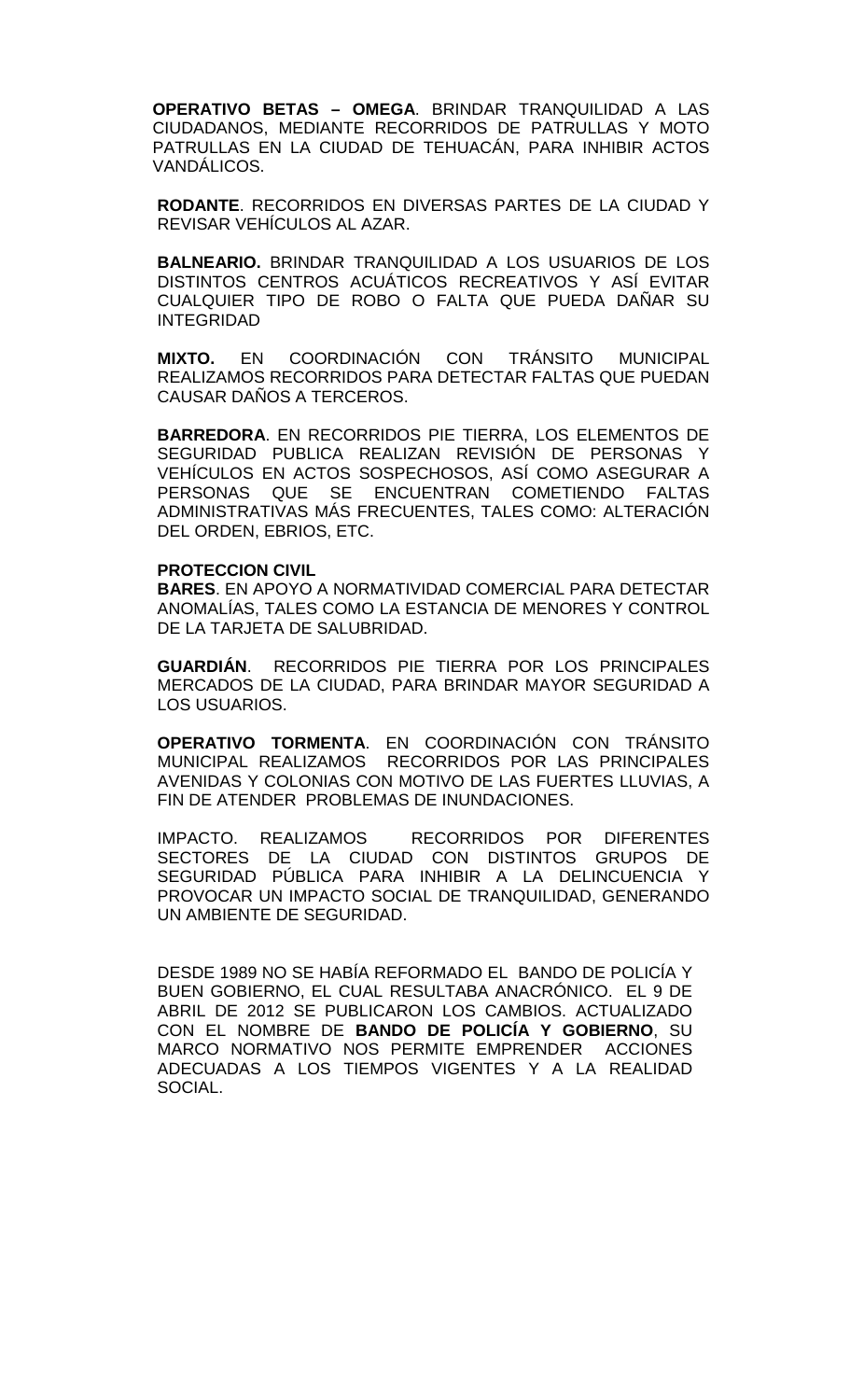EN LA CENTRAL DE EMERGENCIAS Y RESPUESTA INMEDIATA **(C.E.R.I.T),** RECIBIMOS **460 MIL 316 LLAMADAS** ATENDIDAS LAS 24 HORAS, LOS 365 DÍAS DEL AÑO. LAS DISTINTAS CORPORACIONES DE SEGURIDAD PÚBLICA FUERON REQUERIDAS PARA ATENDER **57 MIL 729 CASOS REPORTADOS** EN EL MUNICIPIO, INCLUIDAS LAS COMUNIDADES SUBALTERNAS E INSPECTORÍA, ASÍ COMO EN LOS MUNICIPIOS ALEDAÑOS A TEHUACÁN. **5 MIL 784** DETENIDOS FUERON REMITIDOS AL JUEZ CALIFICADOR POR DISTINTAS FALTAS ADMINISTRATIVAS, 283 AL MINISTERIO PÚBLICO DEL FUERO COMÚN POR DISTINTOS DELITOS Y 13 AL MINISTERIO PÚBLICO DEL FUERO FEDERAL.

ES IMPORTANTE MENCIONAR QUE DEL TOTAL DE LLAMADAS RECIBIDAS, **124 MIL 846** FUERON FALSAS, PRODUCTO DE BROMAS INFANTILES.

PARA APOYAR LA ECONOMÍA FAMILIAR DE NUESTROS ELEMENTOS DE SEGURIDAD, ENTREGAMOS **871 PAQUETES ESCOLARES** PARA TODOS LOS NIVELES EDUCATIVOS, GRACIAS A LA GENEROSA DONACIÓN DE LA ORGANIZACIÓN MÉXICO MÁGICO.

EL **GRUPO CANINO** DE REACCIÓN INMEDIATA, INTEGRADO POR ELEMENTOS DE SEGURIDAD ESPECIALIZADOS EN EL MANEJO<br>DE PERROS ENTRENADOS, REALIZA RECORRIDOS DE PERROS ENTRENADOS, REALIZA RECORRIDOS PRINCIPALMENTE POR INSTITUCIONES BANCARIAS CON LO QUE LOGRAMOS REDUCIR **100%** EL ROBO A CUENTAHABIENTES EN ÉPOCA DECEMBRINA.

DE ACUERDO A LO ESTABLECIDO POR LA **LEY GENERAL DEL SISTEMA NACIONAL DE SEGURIDAD PUBLICA**, **CUMPLIMOS 100 %** CON LA APLICACIÓN DE LOS **EXÁMENES DE CONTROL Y CONFIANZA** A LOS ELEMENTOS DE SEGURIDAD PÚBLICA, COMO PARTE DEL SISTEMA DE PROFESIONALIZACIÓN EMPRENDIDO DE MANERA OBLIGATORIA EN NUESTRO PAÍS, CON EL PROPÓSITO MÁRGENES DE CONFIABILIDAD Y EFICIENCIA DE LAS CORPORACIONES MUNICIPALES EN TEHUACÁN.

### **MEJORA DE LAS CONDICIONES LABORALES**

CON UNA INVERSIÓN INICIAL DE **1 MILLÓN 470 MIL PESOS DEL SUBSEMUN, 444 ELEMENTOS** DE TRÁNSITO Y POLICÍA MUNICIPAL FUERON INCORPORADOS AMPLIAMOS EL BENEFICIO A LOS TRABAJADORES DEL ÁREA DE SEGURIDAD PÚBLICA A ADQUIRIR UNA VIVIENDA DIGNA.

TEHUACÁN ES EL SEGUNDO MUNICIPIO EN EL ESTADO QUE OTORGA ESTA PRESTACIÓN A SUS TRABAJADORES.

ASIMISMO Y POR PRIMERA VEZ EN LA HISTORIA DE TEHUACÁN, SE CUENTA CON UN **FONDO DE RETIRO** PARA LOS INTEGRANTES OPERATIVOS DE LOS CUERPOS DE SEGURIDAD PÚBLICA, CON LO QUE MEJORAMOS SUS CONDICIONES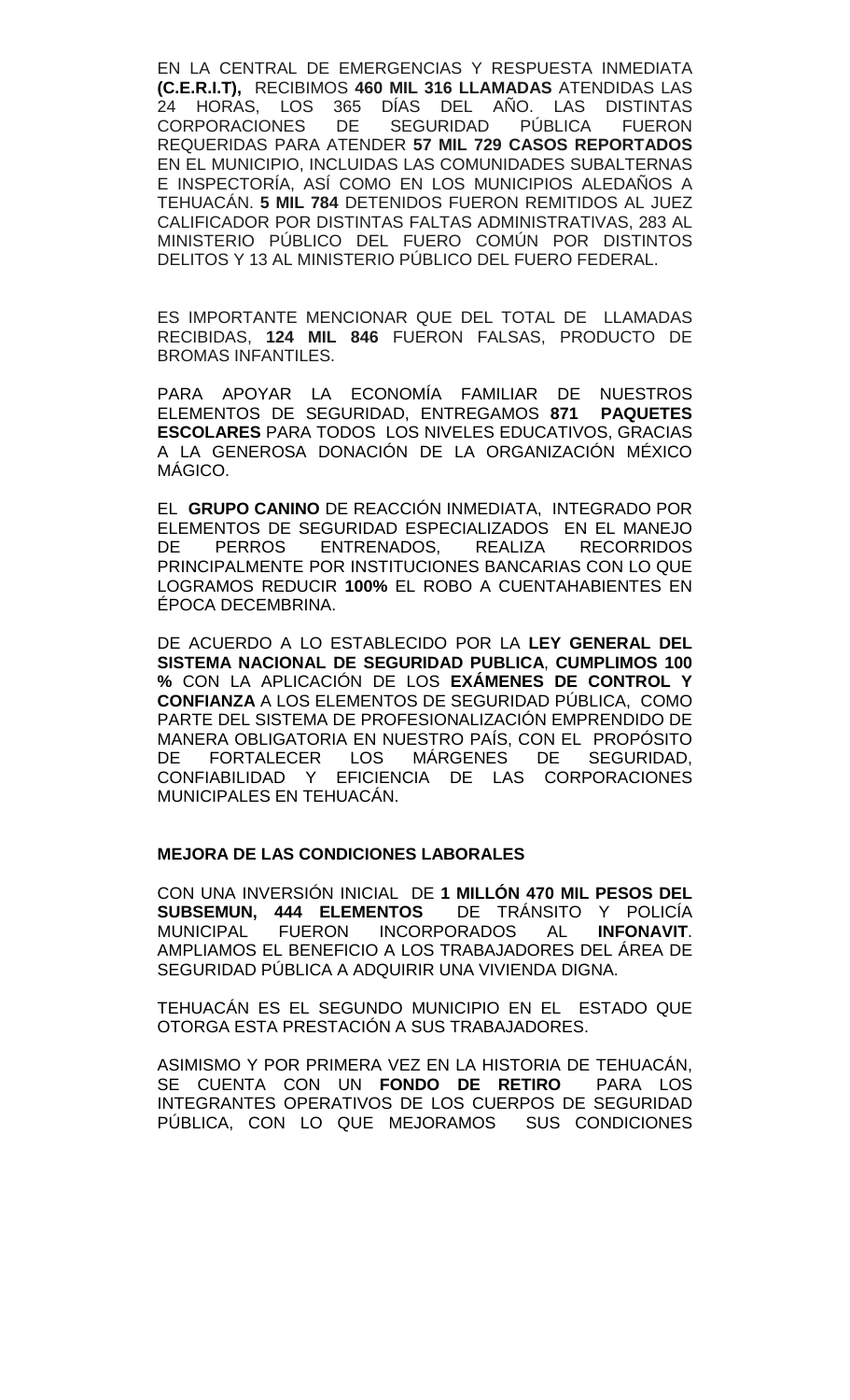LABORALES. ASIGNAMOS UNA CANTIDAD INICIAL DE **1 MILLÓN 092 MIL 562.80 PESOS**.

#### **UNIDADES ADQUIRIDAS**

ADQUIRIMOS **5 CUATRIMOTOS** TODO TERRENO, A FIN DE REFORZAR EL PARQUE VEHICULAR DEL GRUPO MOTORIZADO Y AMPLIAR EL PATRULLAJE, CON LO QUE AHORA PODEMOS LLEGAR MÁS RÁPIDO Y ACCEDER A LOS SITIOS DE MAYOR DIFICULTAD GEOGRÁFICA O DE TRÁNSITO VEHICULAR. LA INVERSIÓN FUE DE **507 MIL 250 PESOS.**

CON UNA INVERSIÓN DE **380 MIL PESOS** REHABILITAMOS UN **AUTOBÚS DE TRANSPORTE** PARA EL PERSONAL DE LA SEGURIDAD PUBLICA, COMO APOYO A LOS ELEMENTOS EN EL TRASLADO A SUS ACTIVIDADES.

# **PREVENCIÓN DEL DELITO EN ESCUELAS**

LA SEGURIDAD EN LAS INSTITUCIONES EDUCATIVAS ES IMPRESCINDIBLE PARA QUE NIÑOS Y ADOLESCENTES ESTUDIEN Y APRENDAN EN CONDICIONES FAVORABLES; TRABAJAMOS EN EL RESGUARDO DE SU INTEGRIDAD FÍSICA, AFECTIVA Y SOCIAL EN LA ESCUELA, ASÍ COMO EN EL ENTORNO COMUNITARIO QUE LA RODEA.

A TRAVÉS DEL PROGRAMA **PREVENCIÓN DEL DELITO EN INSTITUCIONES EDUCATIVAS** IMPARTIMOS CURSOS EN INSTITUCIONES ESCOLARES, CON ENFOQUES DIDÁCTICOS ACORDES AL NIVEL ESCOLAR, PUES VISITAMOS PRIMARIAS, SECUNDARIAS, BACHILLERATOS Y UNIVERSIDADES.

#### **TEMAS IMPARTIDOS**

- ¿QUÉ ES UN DELITO?, ORIGEN DEL DELITO, CAUSAS DEL DELITO, CLASIFICACIÓN DE LOS DELITOS,
- SANCIONES,
- FUNCIONES DE LA POLICÍA MUNICIPAL PREVENTIVA,
- PREVENCIÓN GENERAL, PREVENCIÓN ESPECIAL,
- PREVENCIÓN SOCIAL DEL DELITO,
- COORDINACIÓN ENTRE GOBIERNO Y SOCIEDAD (PARTICIPACIÓN CIUDADANA),
- FORTALECIMIENTO DEL TEJIDO SOCIAL,
- CULTURA DE LA DENUNCIA,
- CULTURA DE LA LEGALIDAD,
- ¿QUÉ ES SEGURIDAD PÚBLICA?,
- DELINCUENCIA COMÚN Y ORGANIZADA Y LA VIOLENCIA GENERALIZADA EN NUESTRO PAÍS,
- MEDIDAS DE PREVENCIÓN PARA EVITAR SER VÍCTIMA DE UN DELITO EN EL HOGAR, ESCUELA Y ESPACIOS PÚBLICOS,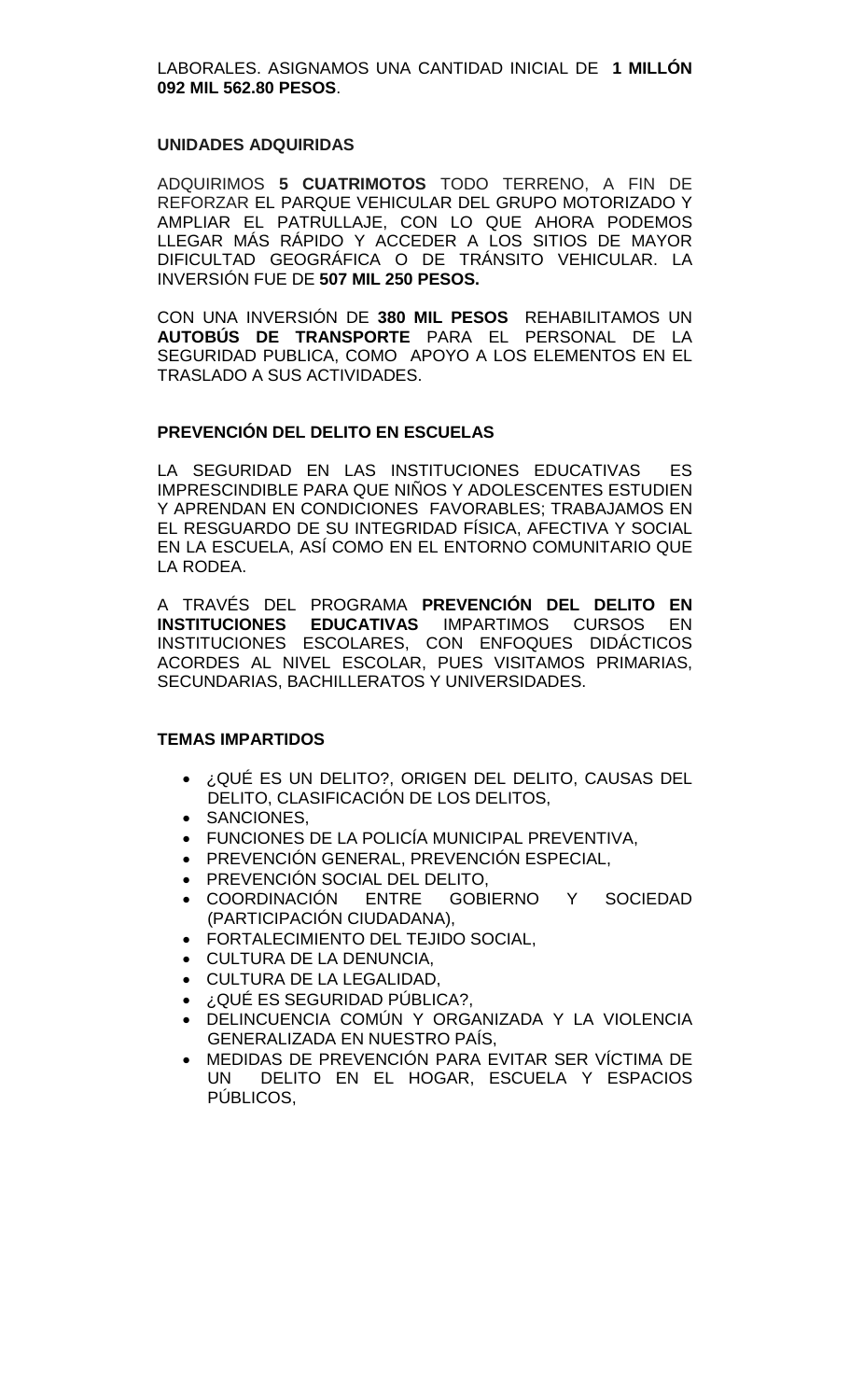- PROCEDIMIENTO PARA REALIZAR UNA LLAMADA AL NÚMERO DE EMERGENCIAS 066 Y LA IMPORTANCIA DEL USO RESPONSABLE DEL MISMO.
- DESARROLLO Y CORRECTA APLICACIÓN DE POLÍTICAS
- PÚBLICAS,<br>CQUÉ ES⊌ SEGURIDAD PÚBLICA?, ARTÍCULO 21 **CONSTITUCIONAL**
- DELINCUENCIA COMÚN Y ORGANIZADA Y LA VIOLENCIA GENERALIZADA EN NUESTRO PAÍS,
- MEDIDAS DE PREVENCIÓN PARA EVITAR SER VÍCTIMA DE DELITO EN EL HOGAR, ESCUELA Y ESPACIOS PÚBLICOS,
- PROCEDIMIENTO PARA REALIZAR UNA LLAMADA AL NÚMERO DE EMERGENCIAS 066 Y LA IMPORTANCIA DEL USO RESPONSABLE DEL MISMO.

RECUENTO DE LAS ACCIONES REALIZADAS EN EL EJERCICIO 2012 DEL PROGRAMA PREVENCIÓN DEL DELITO EN ESCUELAS:

| <b>NUM</b> | <b>ACCION</b>      | NUMERO DE ACCIONES | NUMERO DE<br><b>BENEFICIARIOS</b> |
|------------|--------------------|--------------------|-----------------------------------|
|            | <b>76 PLATICAS</b> | 645 GRUPOS         | 24.754 ALUMNOS                    |

| NUM. | <b>ACCION</b>        | NUMERO DE ACCIONES | <b>NUMERO DE</b><br><b>BENEFICIARIOS</b> |
|------|----------------------|--------------------|------------------------------------------|
|      | <b>PREESCOLARES</b>  | 14                 |                                          |
| ⌒    | <b>PRIMARIAS</b>     | 37                 |                                          |
| ⌒    | <b>SECUNDARIAS</b>   | 18                 |                                          |
|      | <b>BACHILLERATOS</b> |                    |                                          |
|      | <b>PROFESIONALES</b> |                    | <b>83 INSTITUCIONES</b>                  |

LA POLICÍA DE PROXIMIDAD SOCIAL DEBE DE SER UN POLICÍA CONOCIDO POR LOS HABITANTES A LOS QUE SIRVE, CON PERMANENTE COMUNICACIÓN, CONFIANZA Y ACERCAMIENTO PARA ESCUCHARLOS, ATENDER SUS DEMANDAS Y APORTAR SOLUCIONES.

EN EL 2012 IMPARTIMOS **225 PLÁTICAS** SOBRE PREVENCIÓN DEL DELITO A **5 MIL 859 VECINOS**, EN **87 COLONIAS Y FRACCIONAMIENTOS** DEL MUNICIPIO.

# **PLATICAS DE PREVENCION DEL DELITO EN COLONIAS Y FRACCIONAMIENTOS 2012**

| <b>MES</b>     | <b>COLONIAS</b> | <b>PERSONAS</b> | <b>PLATICAS</b> |
|----------------|-----------------|-----------------|-----------------|
| <b>ENERO</b>   |                 | 400             |                 |
| <b>FEBRERO</b> |                 | 648             | 18              |
| <b>MARZO</b>   | 14              | 637             | 33              |
| <b>ABRIL</b>   | 14              | 637             | 35              |
| <b>MAYO</b>    |                 | 257             | 29              |
| <b>JUNIO</b>   |                 | 355             |                 |
| <b>JULIO</b>   |                 | 690             | 33              |
| <b>AGOSTO</b>  |                 | 498             |                 |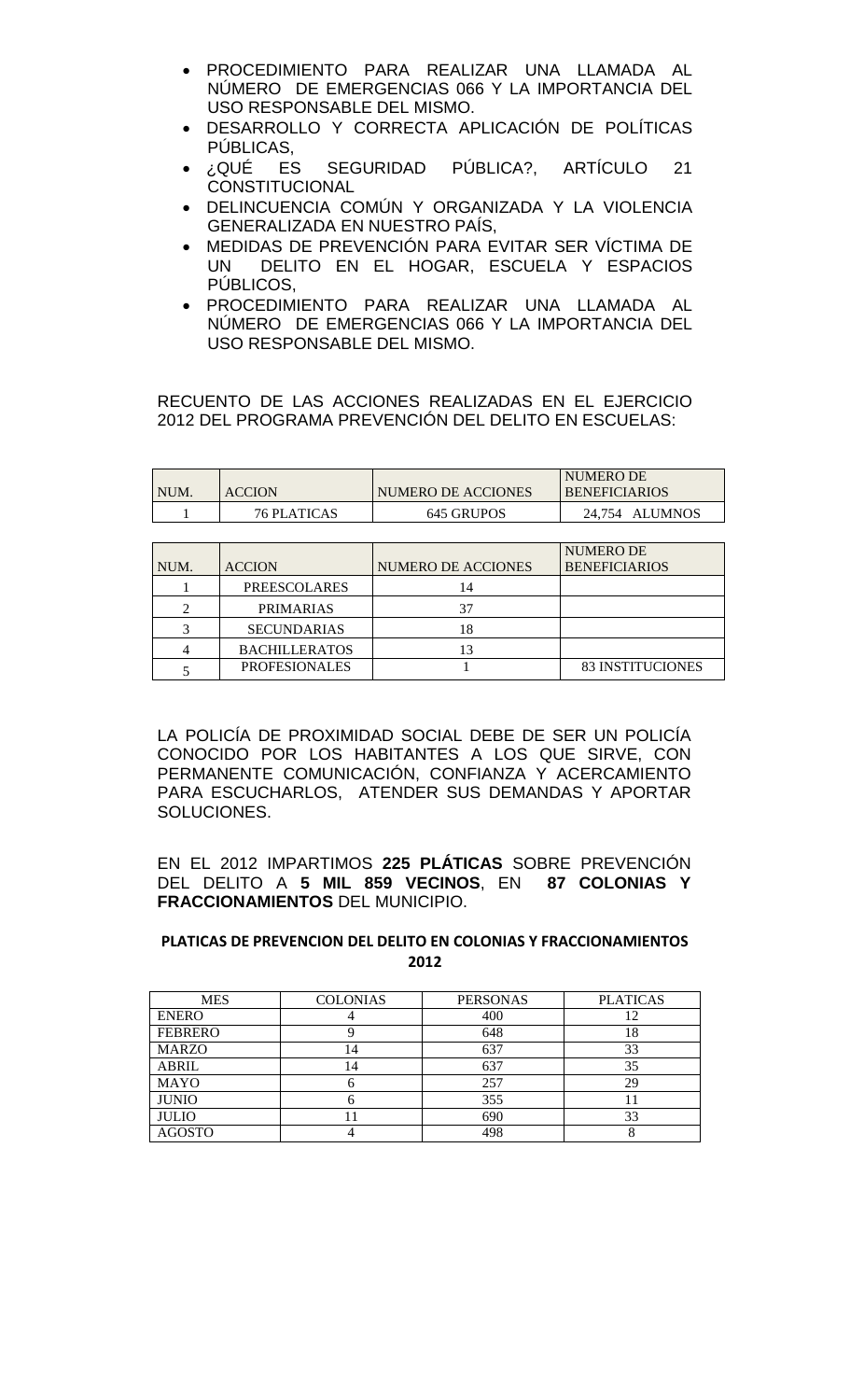| <b>SEPTIEMBRE</b> | 455  |     |
|-------------------|------|-----|
| <b>OCTUBRE</b>    | 462  |     |
| <b>NOVIEMBRE</b>  | 740  |     |
| <b>DICIEMBRE</b>  | 80   |     |
| <b>TOTALES</b>    | 5859 | つつら |



# **PROGRAMA VECINO VIGILANTE**

FOMENTA LA COMUNICACIÓN ENTRE LOS VECINOS DE UNA CALLE Y LA QUE MANTIENEN CON LAS AUTORIDADES DE LA<br>ZONA. MEDIANTE EL PROGRAMA VECINO VIGILANTE ZONA. MEDIANTE EL PROGRAMA VECINO VIGILANTE EXHORTAMOS A LA PROTECCIÓN ENTRE LOS RESIDENTE DE UNA COLONIA PARA SU SEGURIDAD, LA DE SUS FAMILIAS Y SUS HOGARES, MEDIANTE EL REPORTE DE ACTIVIDADES SOSPECHOSAS A LA POLICIA. LA UNION ENTRE VECINOS HA REDUCIDO LOS PROBLEMAS EN LA ZONA Y CAUSADO UN EFECTO POSITIVO EN LA PREVENCIÓN DEL DELITO Y EN LA CAPTURA DE DELINCUENTES.

APLICAMOS **VECINO VIGILANTE** EN 24 COLONIAS A **MIL 560** VECINOS, COLONIAS Y FRACCIONAMIENTOS EN LOS QUE SE HA IMPLEMENTADO EL PROGRAMA "VECINO VIGILANTE".

- 1. REVOLUCIÓN,
- 2. 1ª. SECCIÓN NICOLÁS BRAVO,
- 3. 2ª. SECCIÓN NICOLÁS BRAVO,
- 4. 24 DE FEBRERO,
- 5. CENTRO,
- 6. PURÍSIMA,
- 7. TEPEYAC,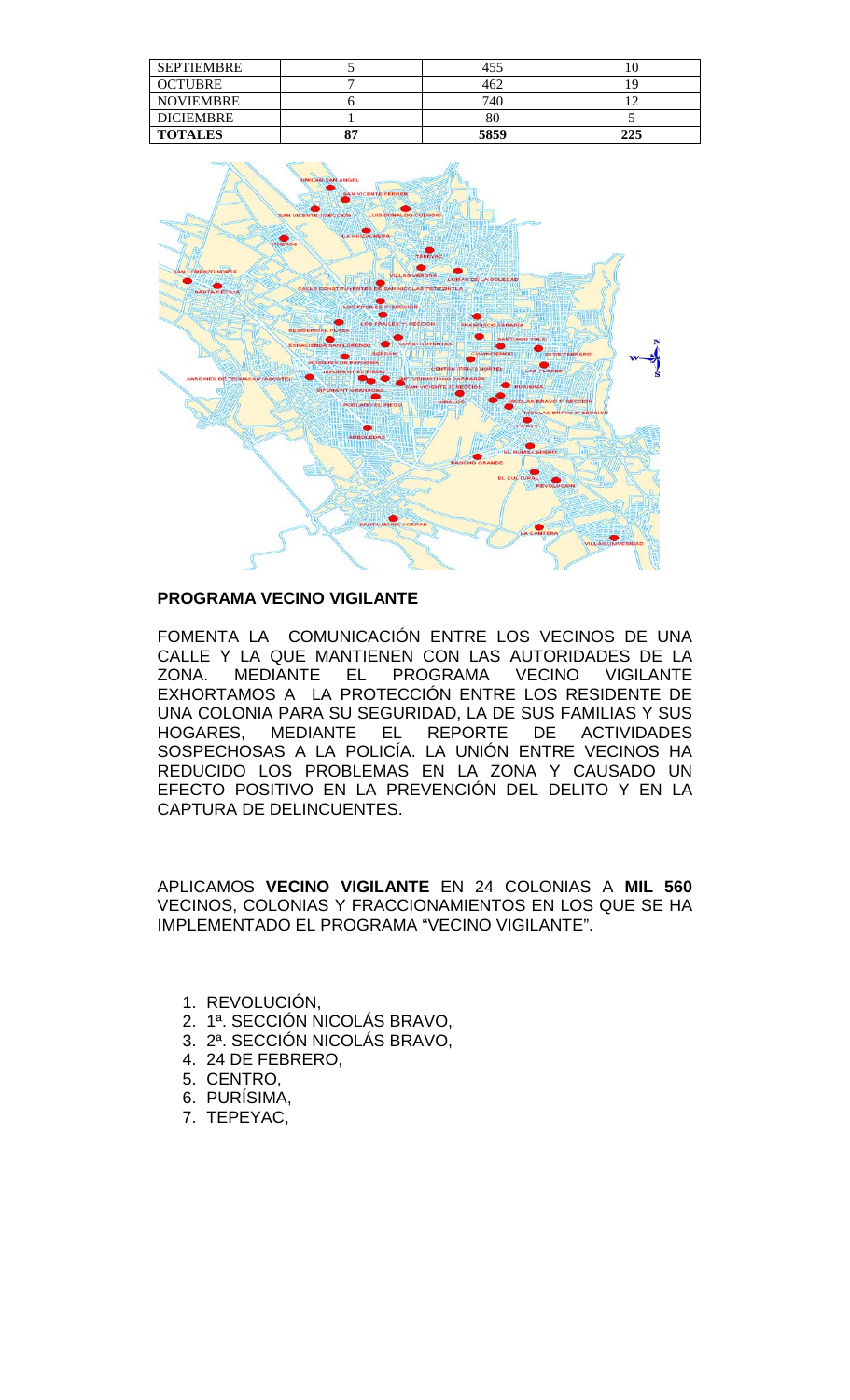- 8. LOMAS DE LA SOLEDAD, 9. SERDÁN, 10.SANTIAGO TULA, 11.CUAUHTÉMOC, 12.FRANCISCO SARABIA, 13.3ª. SECCIÓN SAN VICENTE FERRER, 14.1ª. SECCIÓN LOS FRAILES, 15.VILLAS VERONA, 16.VILLAS UNIVERSIDAD, 17.LAS FLORES 1, 18.EX HACIENDA SAN LORENZO, 19.RESIDENCIAL PLAZA, 20.FRACCIONAMIENTO CULTURAL, 21.RANCHO GRANDE,
- 22.CONSTITUYENTE, 23.INFONAVIT EL RIEGO,
- 24.POBLADO EL RIEGO.

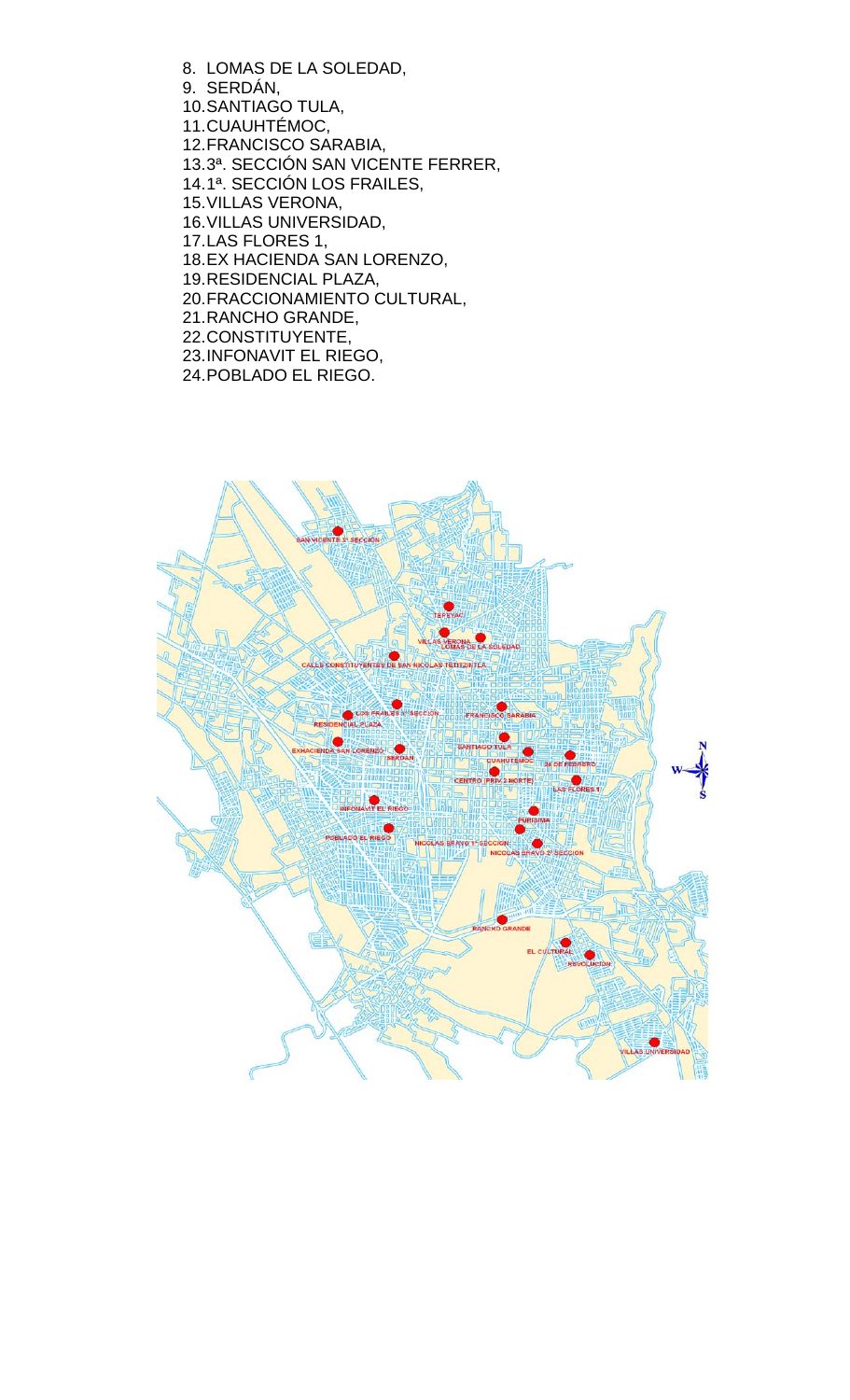# **ACADEMIA DE POLICÍA**

DESDE HACE 10 AÑOS LA ACADEMIA DE POLICÍA NO HABÍA SIDO REHABILITADA. EN EL 2012, CON UNA INVERSIÓN DE **404 MIL 400.37 PESOS** LOGRAMOS **80%** DE LA REHABILITACIÓN DE LAS INSTALACIONES, IMPERMEABILIZACIÓN DE TECHADOS, REMODELACIÓN DEL STAND DE TIRO, PINTURA DE AULAS, DORMITORIO DE HOMBRES, DORMITORIO DE MUJERES, COCINA, COMEDOR Y OFICINAS ADMINISTRATIVAS.

ASÍMISMO INTERVENIMOS LOS JARDINES, REPARAMOS EL ALUMBRADO EXTERIOR E INTERIOR, REPARAMOS EL TECHADO DEL ESTACIONAMIENTO, LOS BAÑOS, EL ESTACIONAMIENTO EXTERIOR Y PINTAMOS LA FACHADA. Y LA CASETA DE VIGILANCIA, REPARAMOS LOS PUPITRES, CONSTRUIMOS LA PISTA DEL COMBATIENTE.

HOY, LOS ASISTENTES CUENTAN CON INSTALACIONES ADECUADAS PARA LA IMPARTICIÓN DE LA CAPACITACIÓN.

LA ACADEMIA DE POLICÍA IMPARTIÓ **44 CURSOS** DE CAPACITACIÓN EN **27 TEMAS** A **2 MIL 290 PARTICIPANTES**, EN DOS CURSOS PERMANENTES Y DOS DE 3 MESES. LA INSTRUCCIÓN LA RECIBIERON ELEMENTOS DE LAS CORPORACIONES DE SEGURIDAD PÚBLICA Y CADETES A POLICÍA, TRÁNSITO Y CUSTODIOS. ASÍMISMO, OFRECIMOS CURSOS A INTEGRANTES DE CÁMARAS EMPRESARIALES E INSTITUCIONES EDUCATIVAS.

EL GOBIERNO DE TEHUACÁN A TRAVÉS DE LA ACADEMIA DE POLICÍA OBTUVÓ EN AGOSTO LA **VALIDACIÓN DEL PROGRAMA DE FORMACIÓN INICIAL PARA EL POLICÍA PREVENTIVO EN ACTIVO**, EMITIDA POR EL SECRETARIADO EJECUTIVO DEL SISTEMA NACIONAL DE SEGURIDAD PUBLICA. ESTABLECIMOS ASÍ BASES FIRMES PARA LA PROFESIONALIZACIÓN DE LOS ELEMENTOS DE LA CORPORACIÓN Y ABRIMOS LA OPORTUNIDAD DE BRINDAR CAPACITACIÓN A ELEMENTOS DE LA REGIÓN E INCLUSO DE OTROS ESTADOS.

A FIN DE FORTALECER LAS FILAS DE SEGURIDAD PÚBLICA MUNICIPAL CAPACITAMOS **A 56 NUEVOS RECLUTAS** QUIENES FUERON ASIGNADOS A DIFERENTES ÁREAS DE LA SECRETARIA DE SEGURIDAD PÚBLICA MUNICIPAL.

- 22 CUSTODIOS
- 20 POLICÍAS
- 14 AGENTES DE TRÁNSITO.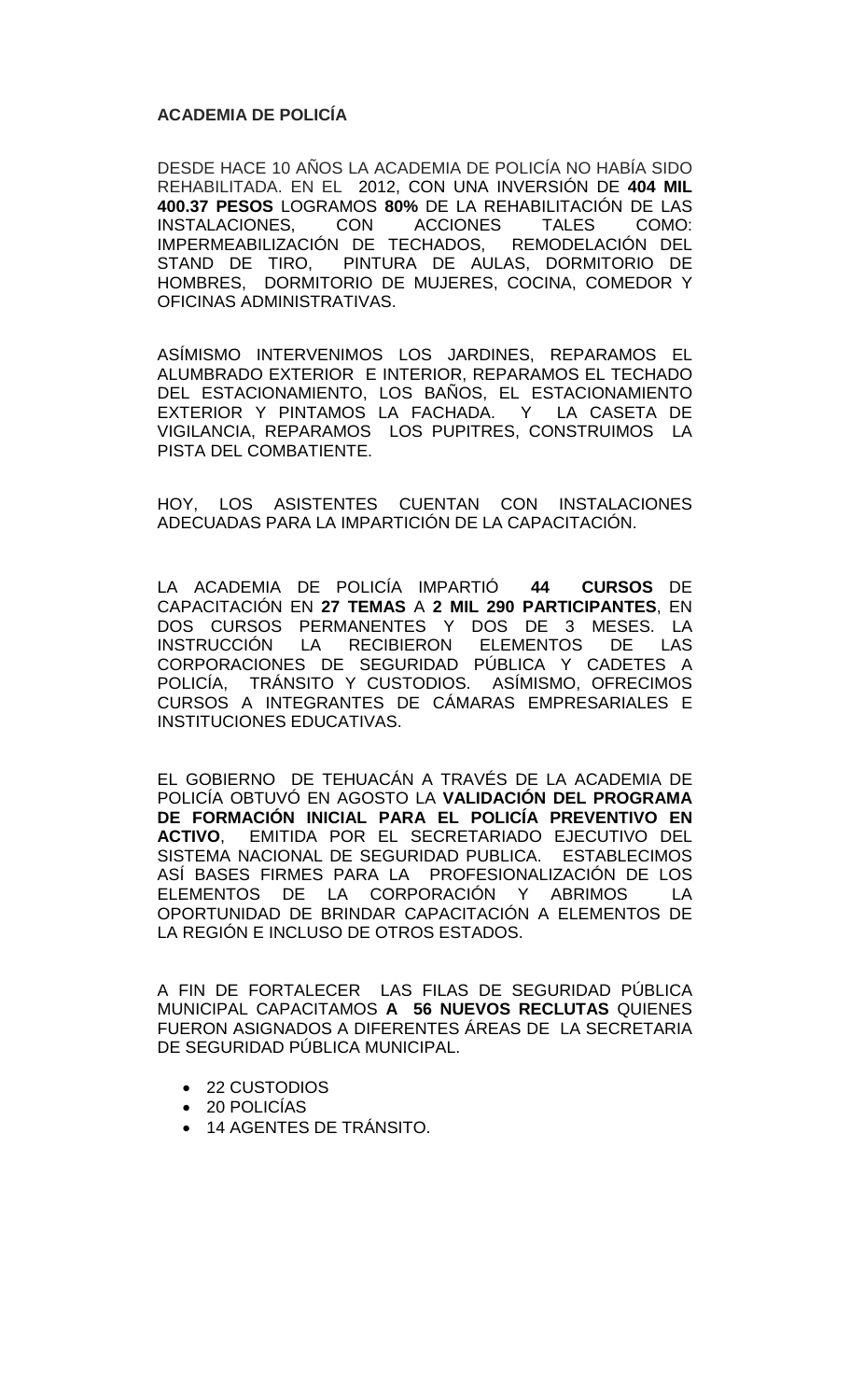#### **COMANDANCIA EN TU COLONIA**

LA DIRECCIÓN DE SEGURIDAD PUBLICA DE TEHUACÁN PARTICIPA EN ACCIONES DE PROXIMIDAD SOCIAL EN LAS DIFERENTES COLONIAS DEL MUNICIPIO.

"**COMANDANCIA EN TU COLONIA**" CONSISTE EN CONCENTRAR A TODAS LAS DIRECCIONES Y GRUPOS POLICIALES QUE CONFORMAN LA SECRETARIA DE SEGURIDAD PÚBLICA EN UN PUNTO EN LA CIUDAD EN DONDE EL ALCALDE, ACOMPAÑADO DE FUNCIONARIOS MUNICIPALES Y VECINOS DE LA COLONIA, DA EL PASE DE LISTA A LOS ELEMENTOS.

EL OBJETIVO CONSISTE EN DISMINUIR LA INCIDENCIA DELICTIVA DONDE SE SITÚA LA COMANDANCIA Y GARANTIZAR EL APOYO INMEDIATO ANTE CUALQUIER HECHO DELICTIVO A TODOS LOS QUE CONFORMAN LA LOCALIDAD. ASÍ MISMO RECABAMOS INFORMACIÓN DE VECINOS SOBRE EL COMPORTAMIENTO SOCIAL DEL LUGAR Y ESCUCHAMOS DE MANERA ATENTA SUS PETICIONES PARA MEJORAR LA COLONIA.

EN EL 2012 ESTABLECIMOS **52 COMANDANCIAS** EN DIFERENTES COLONIAS PARA BENEFICIO DE MÁS DE **45 MIL HABITANTES.** 

- 1. EX-HACIENDA SAN LORENZO
- 2. GUADALUPE HIDALGO
- 3. FRANCISCO SARABIA
- 4. SAN RAFAEL
- 5. INFONAVIT EL RIEGO
- 6. U. H. SAN ANGEL SAN PEDRO ACOQUIACO
- 7. POBLADO EL RIEGO
- 8. FOVISSTE EL ROSARIO
- 9. AQUILES SERDÁN
- 10.PUEBLA
- 11.MÉXICO 68 SUR
- 12.FRACC. JACARANDAS
- 13.FRACC. MI VIDA HABITACIONAL
- 14.SANTA CRUZ
- 15.FRACC. CULTURAL
- 16.LOS PINOS SAN NICOLÁS TETITZINTLA
- 17.RANCHO LAS FLORES
- 18.MÉXICO 68 SUR
- 19.GRANJAS DE ORIENTE
- 20.INSURGENTES
- 21.RANCHO LAS FLORES II
- 22.SANTA CECILIA
- 23.SANTIAGO TULA
- 24.FRANCISCO VILLA
- 25.TEPEYAC
- 26.FRACC. VILLAS CAMPESTRE I
- 27.LA PURÍSIMA
- 28.TEHUANTEPEC
- 29.NIÑOS HÉROES
- 30.FRACC. LOS FRAILES II
- 31.NICOLÁS BRAVO II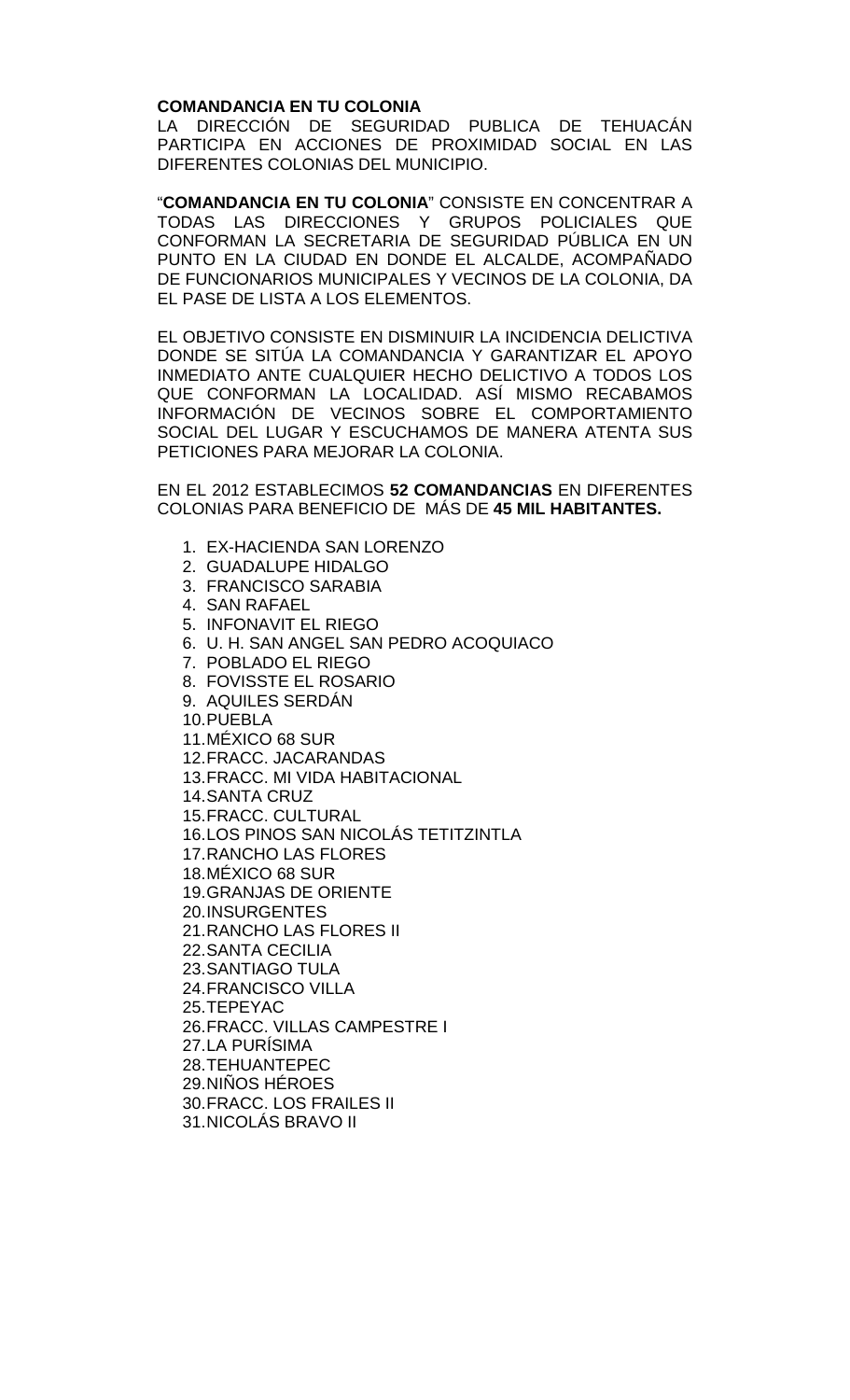32.AMÉRICA 33.CUAUHTÉMOC 34.U. H. SAN ANGEL SAN VICENTE FERRER 35.AEROPUERTO / AVIACIÓN 36.LA HUIZACHERA 37.BARRIO TULA 38.LA PAZ 39.FRACC. REFORMA 40.U. H. JARDINES DE TEHUACÁN 41.CONSTITUYENTES 42.16 DE MARZO 43.IGNACIO ZARAGOZA 44.CERRITOS 45.SAN LORENZO TEOTIPILCO 46.LA PURÍSIMA 47.VILLAS UNIVERSIDAD I 48.U.H. LOS FRAMBOYANES 49.SAN ISIDRO, SAN DIEGO CHALMA 50.FRACC. XOCHIPILLI 51.SAN VICENTE FERRER 52.TEHUACÁN



PARA FOMENTAR LA PAZ SOCIAL Y LA INTEGRIDAD DE LA SOCIEDAD DEL MUNICIPIO, ESTABLECIMOS UN PROGRAMA DE **BITÁCORAS DOMICILIARIAS**, **2 MIL** A LA FECHA, COLOCADAS ESTRATÉGICAMENTE EN HOGARES, NEGOCIOS Y ESTABLECIMIENTOS QUE NECESITEN VIGILANCIA CONSTANTE. ELEMENTOS DE SEGURIDAD PÚBLICA REVISAN LAS BITÁCORAS, LO QUE GENERA PRESENCIA POLICIAL EN LAS ZONAS Y UN AMBIENTE DE SEGURIDAD SOCIAL QUE CONTRIBUYE A INHIBIR LOS ACTOS DELICTIVOS.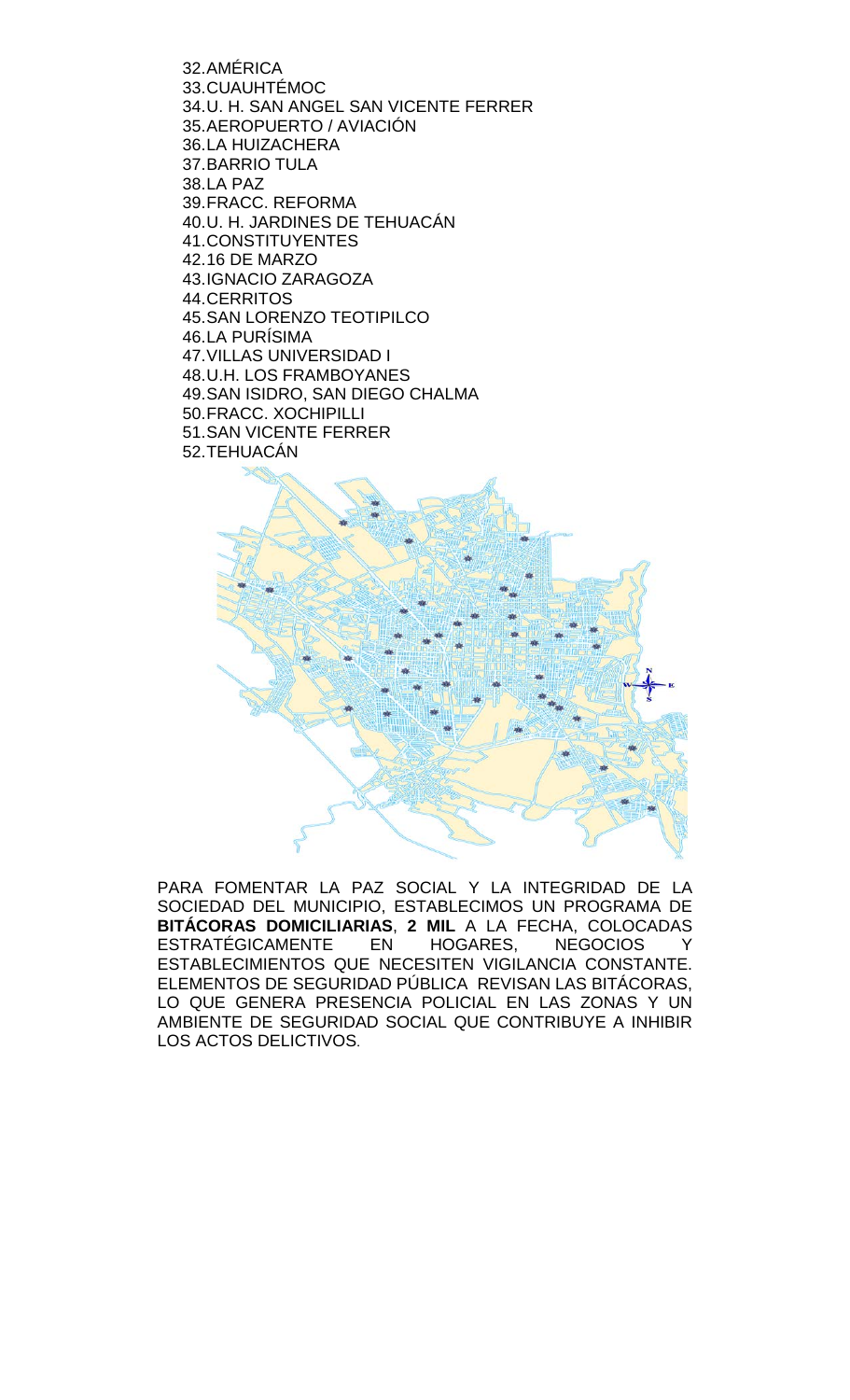

#### **SUBSEMUN**

APLICAMOS LOS RECURSOS DEL **SUBSIDIO PARA LA**  SEGURIDAD EN LOS MUNICIPIOS ACCIONES:

# **PREVENCIÓN DEL DELITO CON PARTICIPACIÓN CIUDADANA**

- DIAGNÓSTICO LOCAL SOBRE LOS CONTEXTOS Y PROCESOS SOCIALES DE LA VIOLENCIA Y LA DELINCUENCIA
- CAPACITACIÓN A SERVIDORES PÚBLICOS EN SEGURIDAD CIUDADANA
- PREVENCIÓN DE ACCIDENTES Y CONDUCTAS VIOLENTAS GENERADAS POR EL CONSUMO DEL ALCOHOL Y LAS DROGAS EN LOS JÓVENES
- PREVENCIÓN SOCIAL DE LA VIOLENCIA EN PLANTELES ESCOLARES

# INVERSIÓN TOTAL: **2 MILLONES DE PESOS**

# **PROFESIONALIZACIÓN**

• EVALUACIÓN INTEGRAL DE CONTROL Y CONFIANZA A 300 ELEMENTOS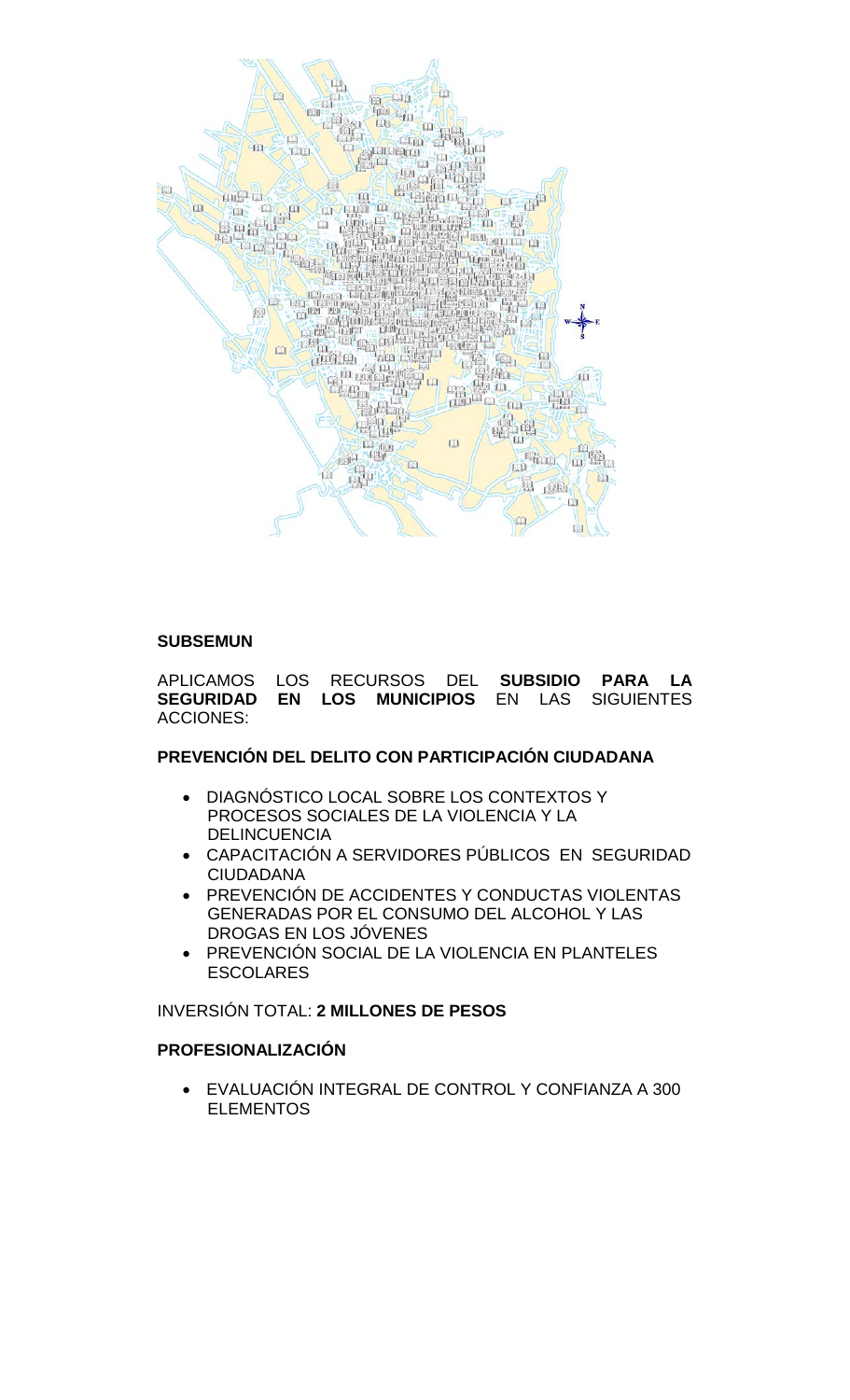- FORMACIÓN INICIAL O EQUIVALENTE A130 ELEMENTOS
- TÉCNICAS DE LA FUNCIÓN POLICIAL PARA 23 INTEGRANTES DE PERSONAL OPERATIVO
- EVALUACIONES DE HABILIDADES, DESTREZAS Y CONOCIMIENTO DE LA FUNCIÓN PARA 100 ELEMENTOS
- EVALUACIÓN AL DESEMPEÑOA100 ELEMENTOS

INVERSIÓN TOTAL: **1 MILLÓN 691 MIL 300 PESOS**

**EQUIPAMIENTO** ADQUIRIMOS UNIFORMES NUEVOS Y EQUIPO PARA LOS ELEMENTOS DE SEGURIDAD PÚBLICA

INVERSIÓN: **6 MILLONES 318 MIL 285 PESOS 60 CENTAVOS** 

|           | MIL CAMISOLAS                                                      | 430 MIL PESOS     |                   |
|-----------|--------------------------------------------------------------------|-------------------|-------------------|
|           | MIL PANTALONES                                                     | 430 MIL PESOS     |                   |
| $\bullet$ | 500 PIEZAS DE CALZADO 500 MIL PESOS                                |                   |                   |
|           | MIL GORRAS O KEPIS 210 MIL PESOS                                   |                   |                   |
| $\bullet$ | 500 CHAMARRAS                                                      | 304 MIL 500 PESOS |                   |
| $\bullet$ | <b>500 FORNITURAS</b>                                              | 160 MIL PESOS     |                   |
|           | <b>260 LINTERNAS</b>                                               |                   | 283 MIL 504 PESOS |
|           | 320 PIEZAS DE GAS LACRIMÓGENO 111 MIL 360 PESOS                    |                   |                   |
| $\bullet$ | 200 BASTONES POLICIALES 116 MIL PESOS                              |                   |                   |
|           | VESTUARIO DEL GRUPO TÁCTICO 175 MIL PESOS                          |                   |                   |
|           | 15 RADIOS PORTÁTILES 383 MIL 60 PESOS 40<br><b>CENTAVOS</b>        |                   |                   |
|           | 29 BATERÍAS PARA RADIOS 48 MIL 374 PESOS 32<br><b>CENTAVOS</b>     |                   |                   |
| $\bullet$ | 146 CHALECOS BALÍSTICOS 2MILLONES 262 MIL 310<br>PESOS 88 CENTAVOS |                   |                   |
| $\bullet$ | 2 CÁMARAS PARA VEHÍCULOS107 MIL 092 PESOS                          |                   |                   |
| $\bullet$ | 1 REMOLQUE 155 MIL PESOS                                           |                   |                   |
|           | 1 EQUIPO DE VIDEO VIGILANCIA                                       |                   | 641 MIL 544 PESOS |
|           |                                                                    |                   |                   |

# INVERSIÓN GLOBAL **10 MILLONES 009 MIL 585 PESOS 60 CENTAVOS**

# **SUBSEMUN 2012 (COOPARTICIPACION)**

# **PREVENCIÓN DEL DELITO CON PARTICIPACIÓN CIUDADANA**

• INVESTIGACIONES FOCALIZADAS EN LA NIÑEZ, LA VIOLENCIA Y LA DELINCUENCIA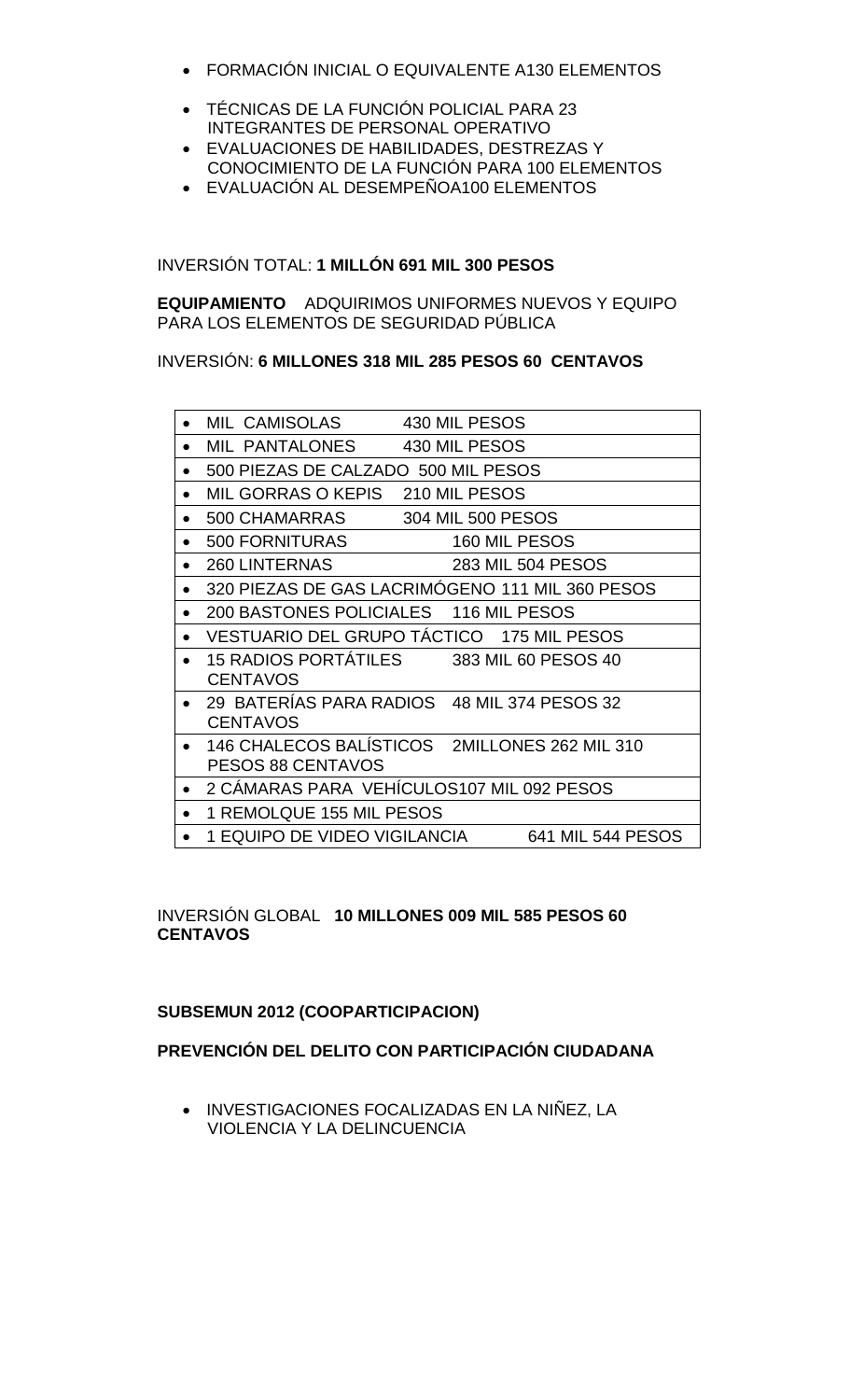- REDES DE MUJERES PARA LA PREVENCIÓN SOCIAL DE LA VIOLENCIA, LA CONSTRUCCIÓN DE LA PAZ Y LA SEGURIDAD
- PROMOTORES COMUNITARIOS QUE CONTRIBUYAN A LA COHESIÓN COMUNITARIA Y LA PARTICIPACIÓN CIUDADANA

# INVERSIÓN TOTAL: **1 MILLÓN 470 MIL PESOS**

GRACIAS A QUE CUMPLIMOS CON LOS LINEAMIENTOS DE SUBSEMUN Y PRESENTAMOS DOS PROYECTOS RELEVANTES EN EL TEMA DE SEGURIDAD, LOGRAMOS RECURSOS DE LA BOLSA CONCURSABLE 2012. SOLO PUEBLA, TEHUACÁN, SAN ANDRÉS CHOLULA, TULANCINGO, APIZACO, AHOME, OAXACA Y SAN NICOLÁS DE LOS GARZA RECIBIERON ESTOS RECURSOS DE ENTRE 239 MUNICIPIOS QUE CUENTAN CON EL SUBSIDIO.

CON ESTOS FONDOS ADQUIRIMOS UN SISTEMA DE VIDEOVIGILANCIA CON UNA INVERSIÓN DE **3 MILLONES 011 MIL 876 PESOS**, ADEMÁS DE **630 MIL PESOS** PARA EL CURSO "**PREVENCIÓNSOCIAL EN UN CONTEXTO DE FLUJOS MIGRATORIOS**", IMPARTIDO A ELEMENTOS DE SEGURIDAD PÚBLICA.

AUTORIDADES MUNICIPALES, ENCABEZADAS POR EL ALCALDE ELISEO LEZAMA PRIETO, ASÍ COMO REPRESENTANTES DE LOS SECTORES EMPRESARIALES Y EDUCATIVOS, FUERON TESTIGOS DEL ARRANQUE DE LA INSTALACIÓN DE LAS **111 NUEVAS CÁMARAS DE VIDEO VIGILANCIA**, LAS CUALES **UBICAMOS EN 37 PUNTOS ESTRATÉGICOS** DE LA CIUDAD PARA CONTRIBUIR A LA SEGURIDAD DE LOS CIUDADANOS.

ENTRE LAS CÁMARAS INSTALADAS SE ENCUENTRAN 37 ROBÓTICAS, 74 CÁMARAS FIJAS, 29 SERVIDORES DE VIDEO PARA CÁMARA, 29 POSTES PARA CÁMARA Y 58 SISTEMAS DE TRANSMISIÓN. EL EQUIPO ES UN SISTEMA TECNOLÓGICO ÚNICO EN SU TIPO EN TODO EL PAÍS.

# **TRÁNSITO MUNICIPAL**

REALIZAMOS TRABAJOS DE PINTURA Y MANTENIMIENTO EN AVENIDAS IMPORTANTES DEL MUNICIPIO, CONSISTENTES EN<br>SEÑALACIÓN DE CARRILES Y ZONAS PEATONALES, SEÑALACIÓN DE CARRILES<br>GUARNICIONES, REDUCTORES DE VELOCIDAD, ZONAS ESCOLARES, RAYAS LONGITUDINALES, RAYAS PARA CRUCE DE PEATONES, RAYAS CONTINUAS Y DISCONTINUAS, ACCIONES EN LAS QUE INVERTIMOS **507 MIL 500 PESOS .**

PINTAMOS **MIL 402 SEÑALES** RESTRICTIVAS, PREVENTIVAS E INFORMATIVAS.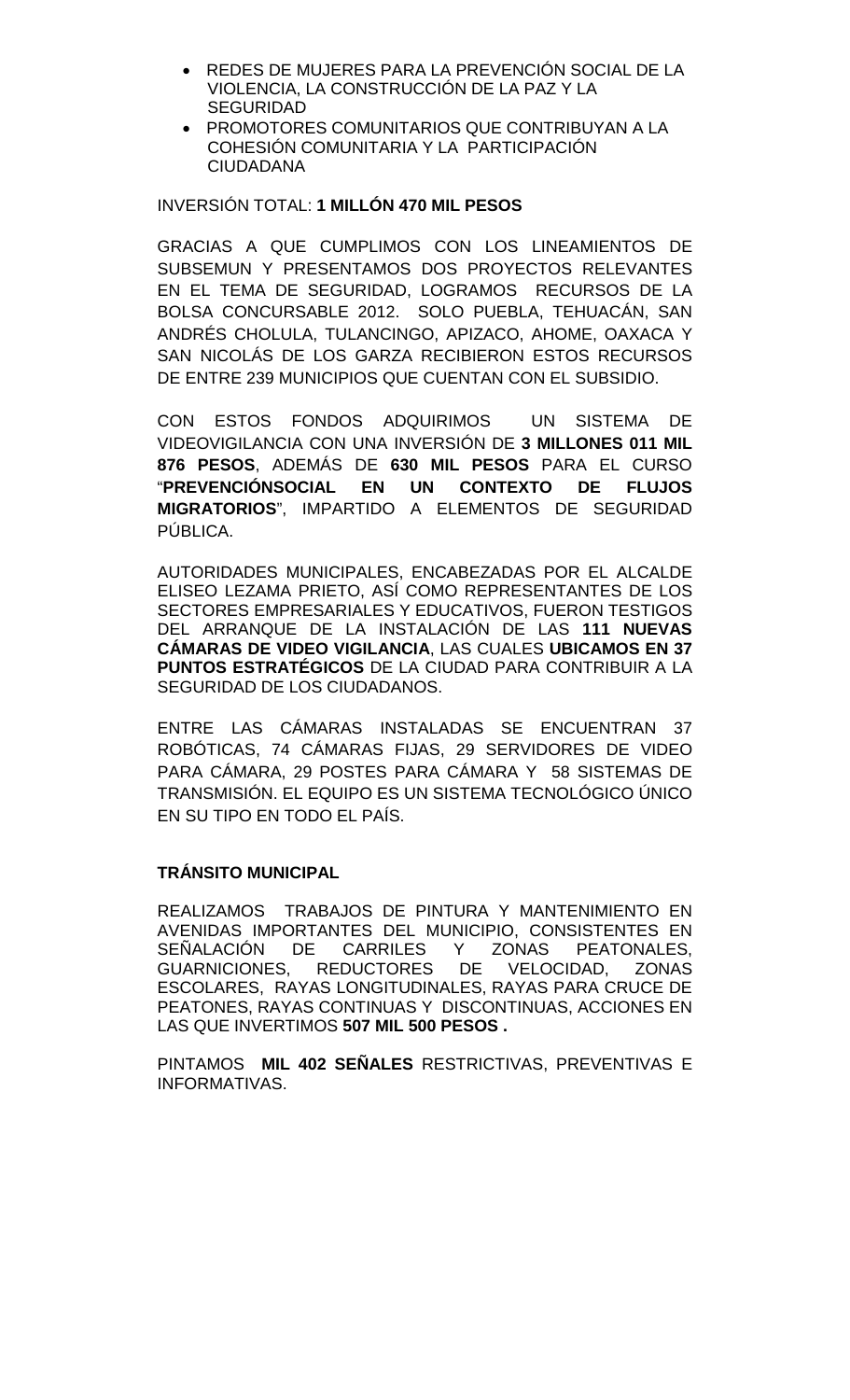COLOCAMOS ESTRUCTURAS CON SEÑALAMIENTOS INFORMATIVOS DE DESTINO SOBRE EL BOULEVARD JOSÉ MARÍA MORELOS Y PAVÓN.

PINTAMOS **7 MIL 437** METROS LINEALES EN PASOS PEATONALES, **13 MIL 400 METROS** DE RAYA DISCONTINUA DE SEPARACIÓN DE CARRILES Y **4 MIL METROS** DE RAYA CONTINUA DE "CAMELLÓN SIMULADO", LO ANTERIOR CON UN COSTO DE **507 MIL 500 PESOS**.

# COLOCAMOS **1,402 SEÑALAMIENTOS**.

INCORPORAMOS A **14 OFICIALES** QUIENES RECIBIERON CAPACITACIÓN EN LA ACADEMIA DE POLICÍA MUNICIPAL DURANTE UN PERÍODO DE 3 MESES. ACTUALMENTE CONTAMOS CON 117 ELEMENTOS DE TRÁNSITO.

REALIZAMOS LA SEGUNDA CAMPAÑA DE EDUCACIÓN VIAL DENOMINADA **"ABRÁZATE A LA VIDA", A FIN DE PROMOVER EL USO DEL CINTURÓN DE SEGURIDAD,** CON UNA INVERSIÓN APROXIMADA DE **130 MIL PESOS.**

HICIMOS 7 CAMBIOS DE SENTIDO DE CIRCULACIÓN CON BASE EN ESTUDIOS DE IMPACTO VIAL REALIZADOS POR EL ÁREA DE INGENIERÍA.

COLOCAMOS:

- **4 SEMÁFOROS TIPO LÁTIGO Y 2 TIPOS PEDESTAL** EN AVENIDA DE LA JUVENTUD.
- **2 SEMÁFOROS TIPO LÁTIGO Y 2 TIPOS PEDESTAL** EN CALLE 3 SUR Y BOULEVARD PASTOR ROUAIX.
- **1 SEMÁFORO TIPO LÁTIGO Y 1 TIPO PEDESTAL** EN CALLE 7 PONIENTE Y 8 SUR.
- **2 SEMÁFOROS TIPO BANDERA CON SEÑALAMIENTOS INFORMATIVOS DE DESTINO** EN CALZADA ADOLFO LÓPEZ MATEOS E INTERSECCIÓN 26 NORTE.

CON 90 OPERATIVOS ALCOHOLÍMETRO, LOGRAMOS **BAJAR 20 POR CIENTO** LOS HECHOS DE TRÁNSITO.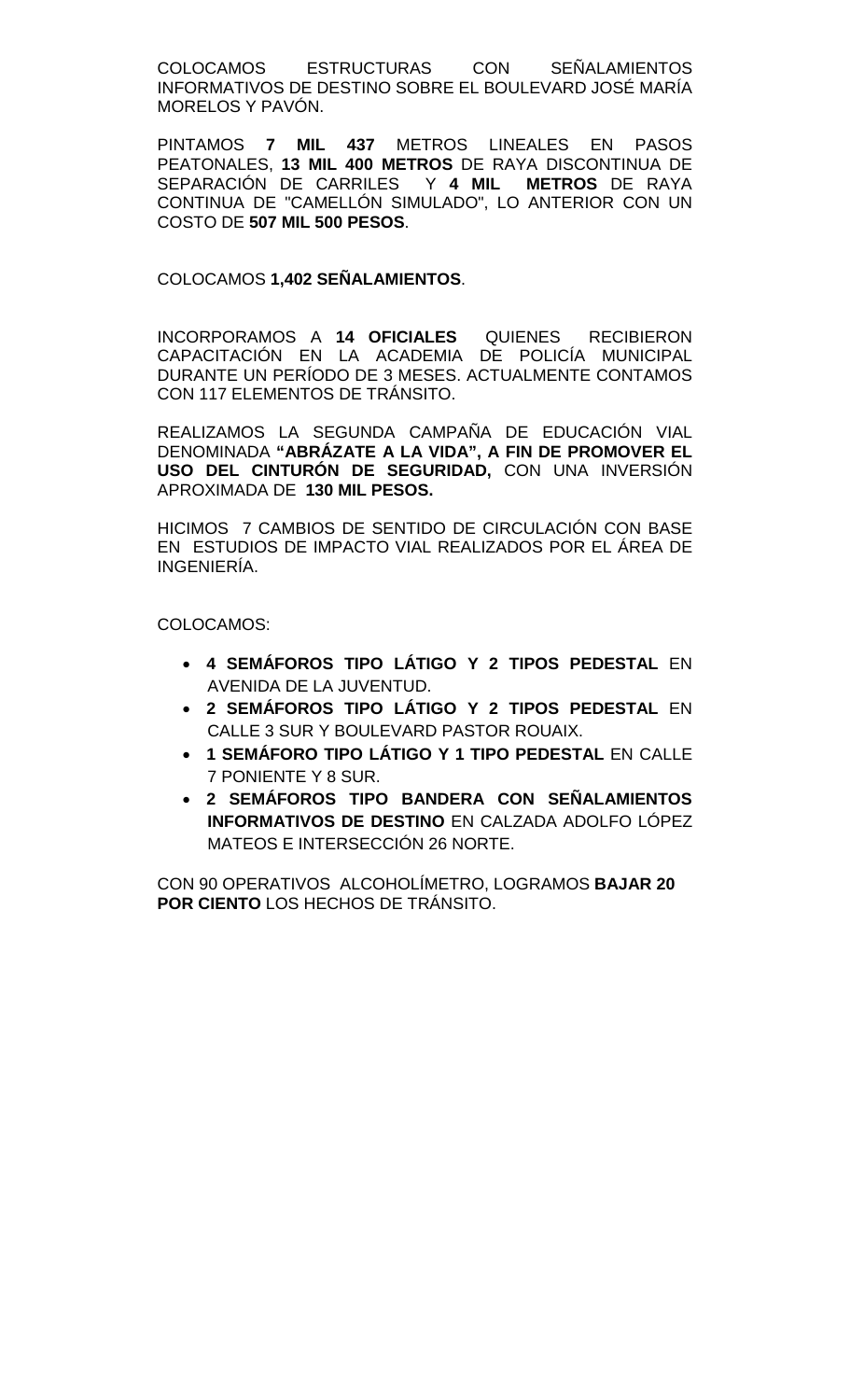# **ETILICOS INVOLUCRADOS EN HECHOS DE TRANSITO**



PARA SEGURIDAD DE ALUMNOS, MAESTROS Y PADRES DE FAMILIA, APOYAMOS EN LOS HORARIOS DE ENTRADAS Y SALIDAS DE LAS ESCUELAS CON **415 OPERATIVOS**.  $2010$ 

- POR PARTE DEL ÁREA DE EDUCACIÓN VIAL OFRECIMOS **116 PLÁTICAS** DE **CONCIENTIZACIÓN Y EDUCACIÓN VIAL** EN **79 INSTITUCIONES** EDUCATIVAS Y A TRANSPORTISTAS LOCALES. EN SUMA, **21 MIL 823 PERSONAS** BENEFICIADAS.
- 11 PRE-ESCOLARES
- 33 ESCUELAS PRIMARIAS
- 13 ESCUELAS SECUNDARIAS
- 12 ESCUELAS PREPARATORIAS Y/O BACHILLERATOS
- 8 UNIVERSIDADES
- 2 EMPRESAS

# **PROTECCIÓN CIVIL Y BOMBEROS**

ELABORAMOS, Y PUBLICAMOS EL 17 DE ABRIL DEL 2012 EN EL DIARIO OFICIAL DEL ESTADO, EL **REGLAMENTO MUNICIPAL DE PROTECCIÓN CIVIL. CONTIENE** ARTÍCULOS Y DOS TRANSITORIOS. EL REGLAMENTO REPRESENTA UN IMPORTANTE AVANCE EN LA COORDINACIÓN Y FUNCIONAMIENTO DEL ÁREA DE PROTECCIÓN CIVIL, EN LA PREVENCIÓN, MITIGACIÓN, AUXILIO Y SALVAGUARDA DE LAS PERSONAS, SUS BIENES Y ENTORNOEN CASOS EMERGENCIA Y DESASTRE.

CON RECURSOS DE FORTAMUN Y LA AUTORIZACIÓN DEL CABILDO PARA SU APLICACIÓN, ELABORAMOS EL **ATLAS DE RIESGO MUNICIPAL**, EVALUADO Y APROBADO POR LA SEDESOL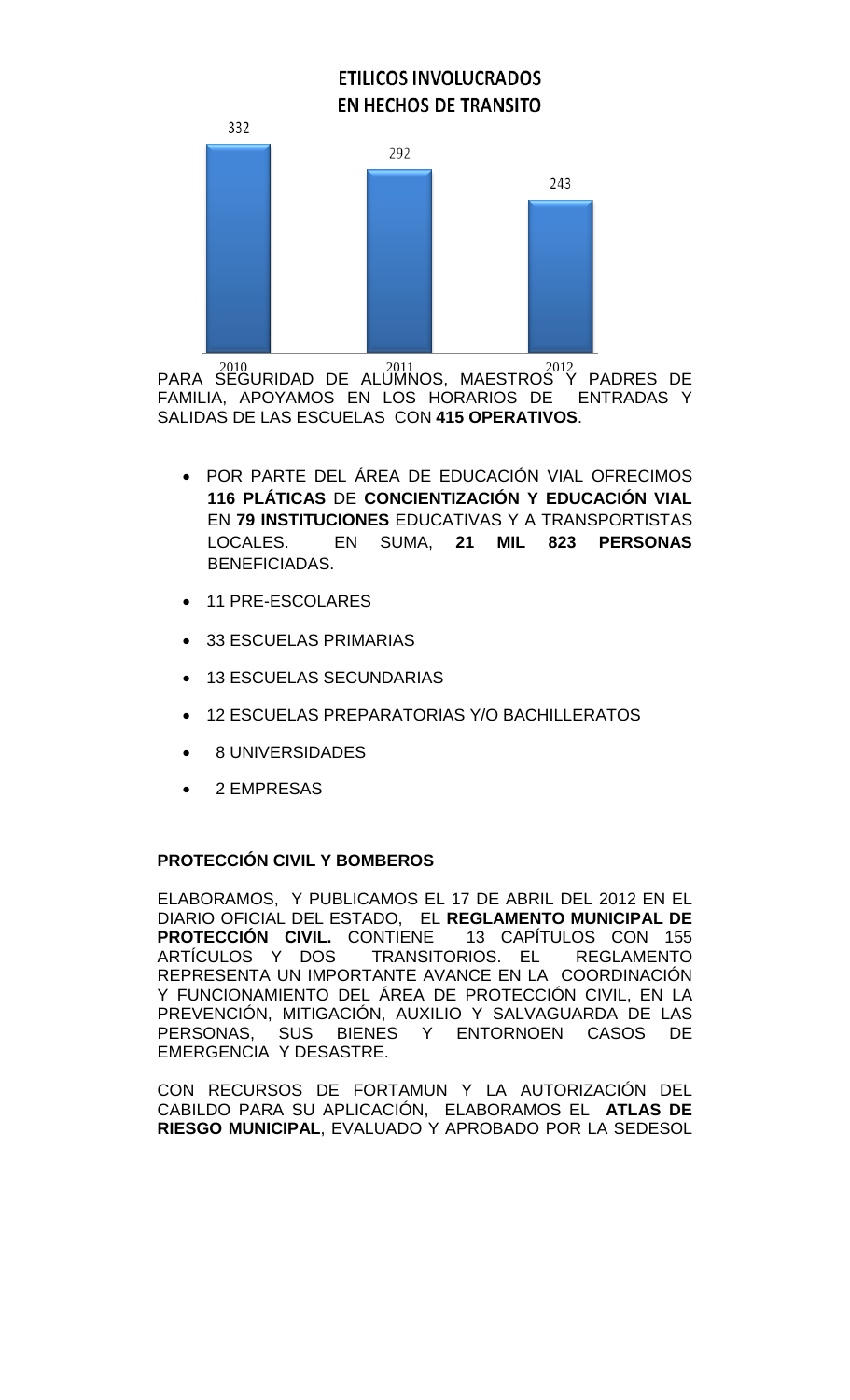FEDERAL Y CUYA PUBLICACIÓN EN EL DIARIO OFICIAL DEL ESTADO FUE EL 14 DE ENERO DEL 2013. LA INFORMACIÓN DEL DOCUMENTO NOS PERMITE ANALIZAR E IDENTIFICAR LA INCIDENCIA DE LOS DIVERSOS FENÓMENOS PERTURBADORES A NIVEL MUNICIPAL, A FIN DE ANTICIPAR ACCIONES EN MATERIA DE ORDENAMIENTO TERRITORIAL, PREVENCIÓN DE DESASTRES Y LO MÁS IMPORTANTE, DISEÑAR POLÍTICAS PÚBLICAS QUE PERMITAN REDUCIR RIESGOS PARA LA POBLACIÓN EN GENERAL.

INSTALAMOS EL **CONSEJO MUNICIPAL DE PROTECCIÓN CIVIL** EN SESIÓN DE CABILDO, CUYOS INTEGRANTES CELEBRARON REUNIÓN EXTRAORDINARIA CON EL COMITÉ OPERATIVO, DEBIDO AL PASO DEL HURACÁN ERNESTO POR EL MUNICIPIO.

CON EL **PROGRAMA DE AYUDA MUTUA INDUSTRIAL (PAMI),** REPRESENTANTES DE EMPRESAS INDUSTRIALES, GENERAMOS 4 MESAS DE TRABAJO, 2 SEMANAS DE SEGURIDAD INDUSTRIAL, 3 MACRO SIMULACROS, UN RALLY INTERBRIGADAS, UN CICLO DE CONFERENCIAS DIRIGIDO A ESTUDIANTES DEL TECNOLÓGICO DE TEHUACÁN Y LA FIRMA DEL ACTA CONSTITUTIVA DEL "**COMITÉ DE AYUDA MUTUA TEHUACÁN(CAMIT).** AGRADECEMOS EL INTERÉS Y COLABORACIÓN DE PEMEX MIAHUATLÁN, AEROPUERTOS Y SERVICIOS AUXILIARES, GRUPO PEÑAFIEL, CORPORATIVO GLOBAL GAS Y AGRIVANS-PURINA TEHUACÁN.

UN PROGRAMA DE GRAN IMPACTO ES, SIN DUDA, "**PEQUEÑO**  BRIGADISTA Y BRIGADISTA CHUPÓN". CULTURA DE LA PREVENCIÓN DESDE LA INFANCIA. CONTAMOS CON LA PARTICIPACIÓN DE **165 NIÑOS** DE ENTRE 5 A 12 AÑOS DE EDAD, QUIENES DURANTE SUS VACACIONES RECIBEN CAPACITACIÓN EN TEMAS COMO PRIMEROS AUXILIOS, BÚSQUEDA Y RESCATE; PREVENCIÓN DE INCENDIOS Y MANEJO DE EXTINTORES; PLAN FAMILIAR DE EMERGENCIA; PREVENCIÓN DE ACCIDENTES EN EL HOGAR; MANEJO ADECUADO DE GAS LP; SEGURIDAD EN BALNEARIOS Y ZUMBA.

# **EQUIPAMIENTO PARA EL DEPARTAMENTO DE BOMBEROS**

- 20 RADIOS PORTÁTILES DE COMUNICACIÓN, 3 RADIOS MÓVILES Y UN RADIO BASE
- EQUIPO CONTRA INCENDIOS
- HERRAMIENTAS DE TRABAJO
- REEQUIPAMIENTO PARA UNIDAD PIPA CON UN TANQUE CISTERNA DE 10 MIL LITROS
- EQUIPO PARA INUNDACIONES
- REEQUIPAMIENTO DE EQUIPO MÉDICO
- HERRAMIENTA PARA INCENDIOS FORESTALES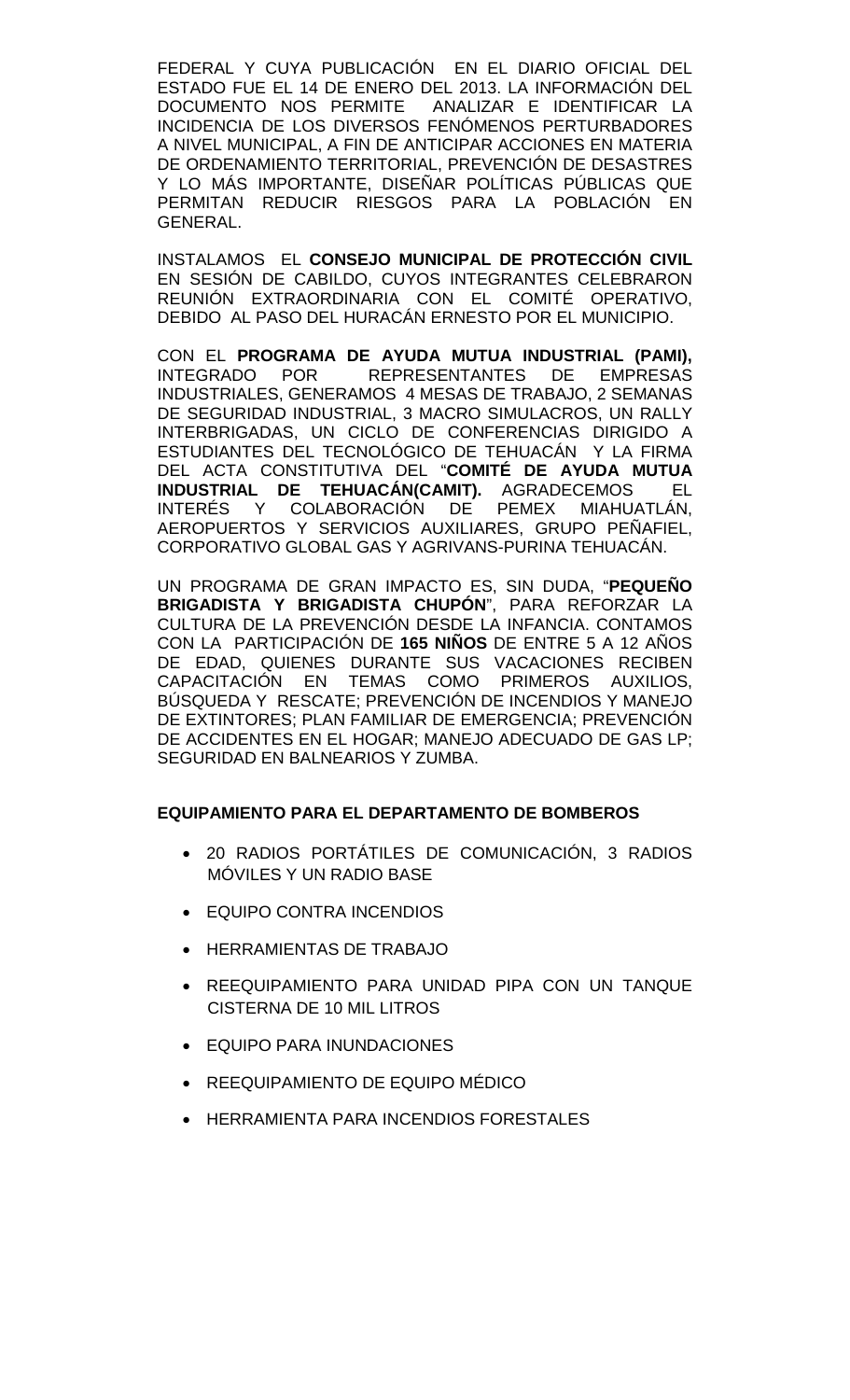• MANTENIMIENTO MECÁNICO Y ELÉCTRICO A UNIDADES EN GENERAL

LO ANTERIOR CON UNA INVERSIÓN DE **437 MIL 500 PESOS**.

AGRADECEMOS A LA EMPRESA GRUPO PEÑAFIEL LA GENEROSA DONACIÓN DE UNA CAMILLA CANASTILLA PARA RESCATE VERTICAL, ASÍ COMO HERRAMIENTA PARA RESCATE VERTICAL POR PARTE DE LA EMPRESA EMBOTELLADORA COTT.

EN EL 2012 **REVISAMOS 405 INMUEBLES** Y **REALIZAMOS 615 INSPECCIONES**, A FIN DE REALIZAR LAS OBSERVACIONES PERTINENTES PARA EL ESTABLECIMIENTO DE MEDIDAS INTERNAS DE PROTECCIÓN CIVIL.

IMPARTIMOS **183 CURSOS** A **3 MIL 250 PERSONAS** EN TEMAS COMO PRIMEROS AUXILIOS, PREVENCIÓN Y COMBATE DE INCENDIOS, BÚSQUEDA Y RESCATE, EVACUACIÓN, SOPORTE<br>BÁSICO DE VIDA. COMUNICACIÓN. CONFORMACIÓN DE VIDA, COMUNICACIÓN, CONFORMACIÓN DE<br>ENTRE OTROS. EN EL MARCO DE LA BRIGADAS, ENTRE OTROS, EN EL MARCO DE LA CONFORMACIÓN DE **COMITÉS INTERNOS DE PROTECCIÓN CIVIL.**

LLEVAMOS A CABO **217 SIMULACROS**, EN LOS CUALES PARTICIPARON **40 MIL 918 PERSONAS** ASÍ MISMO SE OFRECIERON **81 PLÁTICAS** DE SENSIBILIZACIÓN EN TEMAS DE PROTECCIÓN CIVIL A **7 MIL 337 PERSONAS.**

EN EL ÁREA DE CAPACITACIÓN REALIZAMOS **481 ACCIONES** DESTINADAS **A 51 MIL 505 FAMILIAS**, PARA CONTRIBUIR EN LA PROTECCIÓN Y EL AUTO CUIDADO DE LA POBLACIÓN.

REVISAMOS Y APROBAMOS **292 PROGRAMAS INTERNOS** Y PLANES DE CONTINGENCIA DE DIFERENTES EMPRESAS E INSTITUCIONES.

ESTABLECIMOS UN PROGRAMA DE SUPERVISIÓN Y COORDINACIÓN CON LAS 12 JUNTAS AUXILIARES DEL MUNICIPIO.

COLABORAMOS EN EL PROGRAMA DE FORTALECIMIENTO PARA LA PREVENCIÓN, CONTROL Y COMBATE DE INCENDIOS FORESTALES EN LA REGIÓN DE TEHUACÁN, EN CONJUNTO CON LA ASOCIACIÓN REGIONAL DE SILVICULTORES OCTZELOTZI, RESERVA DE LA BIOSFERA TEHUACÁN-CUICATLÁN, LA<br>SECRETARÍA DE SUSTENTABILIDAD AMBIENTAL Y SECRETARÍA DE SUSTENTABILIDAD AMBIENTAL Y ORDENAMIENTO TERRITORIAL (SSAOT) Y LA COORDINACIÓN REGIONAL DE PROTECCIÓN CIVIL DEL ESTADO.

EN EL ÁREA OPERATIVA DE BOMBEROS ATENDIMOS **6 MIL 388** SERVICIOS DE EMERGENCIA ENTRE LOS QUE DESTACAN LA ATENCIÓN MEDICA PREHOSPITALARIA, INCENDIOS DE DIVERSOS TIPOS Y SERVICIOS VARIOS A LA CIUDADANÍA EN GENERAL.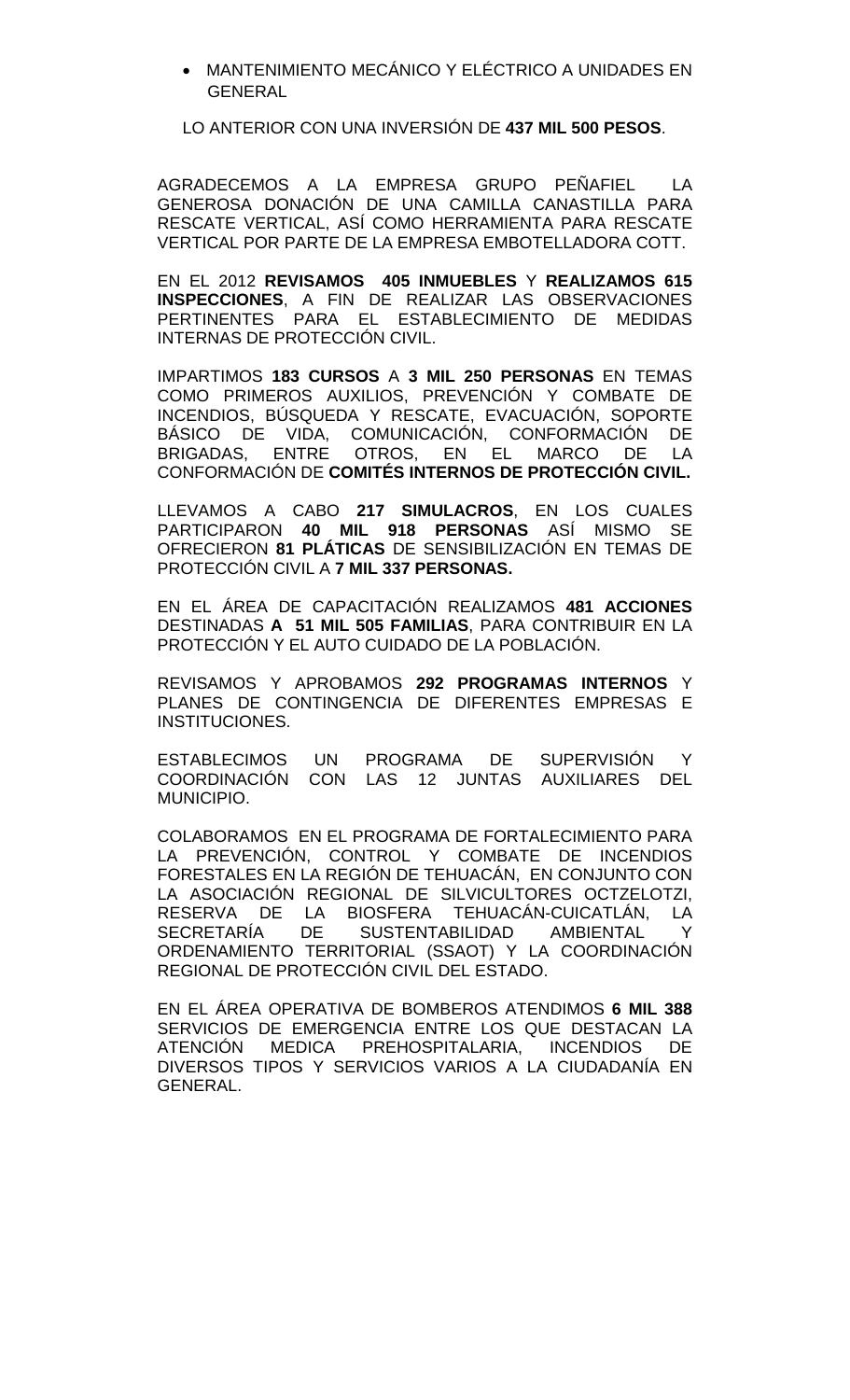EL DÍA 30 DE MARZO SE PRESENTÓ UNA LLUVIA ATÍPICA ACOMPAÑADA DE GRANIZO. LA ZONA MÁS AFECTADA FUE LA COLONIA SAN MIGUEL, UBICADA EN SAN PABLO TEPETZINGO CON LA AFECTACIÓN DE 38 VIVIENDAS Y 150 PERSONAS DAMNIFICADAS. ACTIVAMOS DE MANERA INMEDIATA EL PLAN PARA CONTINGENCIAS HIDROMETEOROLÓGICOS Y CON EL APOYO DEL SISTEMA MUNICIPAL DIF INSTALAMOS UN ALBERGUE TEMPORAL PARA 60 PERSONAS A QUIENES BRINDAMOS ALIMENTACIÓN Y VESTIDO. DESARROLLO SOCIAL MUNICIPAL DISTRIBUYÓ LÁMINAS METÁLICAS PARA LA RECONSTRUCCIÓN DE LAS CASAS DE 45 FAMILIAS.

#### **CERESO**

EN EL CERESO REGIONAL ENFOCAMOS NUESTRA RESPONSABILIDAD A PROPORCIONAR LAS CONDICIONES NECESARIAS PARA MANTENER A 780 INTERNOS EN PROMEDIO, QUIENES RECIBEN ATENCIÓN MÉDICA, PSICOLÓGICA Y JURÍDICA, Y UNA ALIMENTACIÓN DIGNA, BASADA EN PROGRAMAS NUTRICIONALES. PROMOVEMOS ACCIONES QUE CONTRIBUYEN AL OBJETIVO DE REINSERTALOS A LA VIDA SOCIAL AL CONCLUIR SUS SENTENCIAS TALES COMO ACTIVIDADES CULTURALES, DEPORTIVAS Y UNA OCUPACIÓN LABORAL PRODUCTIVA.

ACTUALMENTE 426 REOS HOMBRES Y 26 MUJERES TRABAJAN EN LOS TALLERES DE INDUSTRIAS DEL PENAL EN OFICIOS COMO CARPINTERÍA, ARTESANÍA, PRODUCCIÓN DE ADOQUÍN, LABORES DE COCINA, SASTERÍA, ENTRE OTROS. PROMOVEMOS LA VENTA DE LOS ARTÍCULOS ARTESANALES EN FERIAS Y EXPOSICIONES Y LA PRODUCCIÓN DE ADOQUÍN, DE EXCELENTE CALIDAD, ENTRE CONSTRUCTORAS.

INVERTIMOS RECURSOS PARA LA REMODELACIÓN DE LA PENITENCIARÍA Y EN LA CONSTRUCCIÓN DE NUEVOS ESPACIOS COMO EL CUARTO DE VISITAS Y LOS TALLERES.

EN DOS AÑOS, LAS CORPORACIONES DE SEGURIDAD PÚBLICA PRESENTAN GRANDES AVANCES EN SU PROFESIONALIZACIÓN, TIENEN HOY UN NUEVO ROSTRO, CON MAYOR DISCIPLINA, CAPACITACIÓN, Y UNA IMAGEN COLECTIVA COMÚN QUE LES DA IDENTIDAD, DIGNIDAD Y GENERA CONFIANZA EN LA DIFÍCIL TAREA QUE LES TOCA DESEMPEÑAR.

# **SEGUNDO EJE DESARROLLO HUMANO Y SOCIAL**

BUSCAR LA EQUIDAD SOCIAL ES UNA FILOSOFÍA POLÍTICA, UNA VISIÓN INTEGRAL DE LA COMUNIDAD Y ES LA GUÍA PRINCIPAL QUE ANIMA NUESTRAS ACCIONES.

DURANTE EL AÑO 2012 VISITAMOS 9 COLONIAS DEL MUNICIPIO Y SUS COMUNIDADES SUBALTERNAS, A TRAVÉS DEL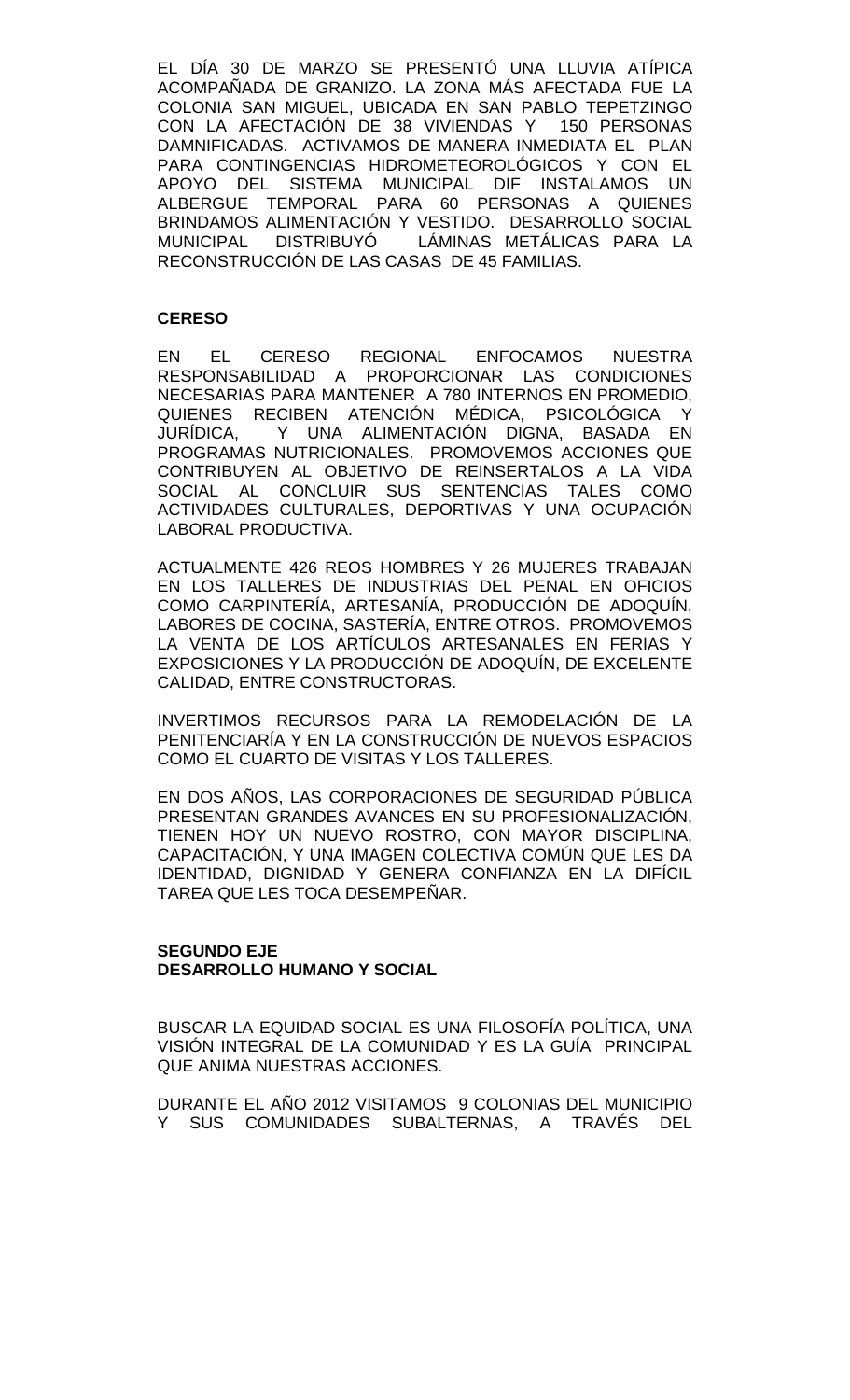PROGRAMA **PRESIDENCIA EN TU COLONIA**. LLEVAMOS LOS SERVICIOS QUE PRESTAN LAS ÁREAS MUNICIPALES, A FIN DE TENER CONTACTO DIRECTO CON LOS VECINOS, RECORRER SUS CALLES Y JUNTOS ENCONTRAR SOLUCIONES A SUS PRINCIPALES PROBLEMAS.

ESTUVIMOS CON LOS VECINOS DE SAN PABLO TEPETZINGO, LUIS DONALDO COLOSIO, SAN RAFAEL, LOS PINOS, SANTA CRUZ, LAS PALMAS, NIÑOS HÉROES, MIGUEL ROMERO Y SAN MARCOS NECOXTLA EN CADA UNA DE ESTAS COLONIAS Y JUNTAS AUXILIARES OFRECIMOS DE FORMA GRATUITA JORNADAS DE SALUD CON ASESORÍA GLUCOSA, SERVICIO DENTAL Y ÓPTICO, AFILIACIÓN AL SEGURO POPULAR Y AL INAPAM, CONSULTAS PSICOLÓGICAS, CONTROL SANITARIO, CONTROL CANINO Y CORTES DE CABELLO. RECIBIMOS APOYO DEL DIF MUNICIPAL CON PERSONAL MÉDICO, ABOGADOS Y PSICÓLOGOS.

EN TOTAL, **3 MIL 136 PERSONAS** ATENDIDAS DE MANERA DIRECTA Y LA PARTICIPACIÓN DE MÁS DE **8 MIL VECINOS.** 

CON EL PROGRAMA **CONOCE A TU ALCALDE** LOS NIÑOS DE LAS Y SUS JUNTAS AUXILIARES CONVIVEN CON EL PRESIDENTE MUNICIPAL, REGIDORES, SECRETARIOS Y DIRECTORES, EN UN ANIMADO DESAYUNO EN PALACIO MUNICIPAL Y POSTERIORMENTE RECORREN EL CENTRO DE LA CIUDAD Y SUS PRINCIPALES AVENIDAS A BORDO DEL TURIBUS. PARTICIPARON MÁS DE **MIL 700 NIÑOS** DE DIFERENTES ESCUELAS PRIMARIAS DEL MUNICIPIO.

EL **CINE MÓVIL** ACERCÓ A LOS NIÑOS DE LAS COLONIAS MENOS FAVORECIDAS LA EXPERIENCIA DE VER UNA PELÍCULA EN UNA PANTALLA GIGANTE. EL CINE MÓVIL INICIÓ EL 9 DE ABRIL EN LA COLONIA GRANJAS DE ORIENTE Y HA RECORRIDO **33 COLONIAS DE LA CIUDAD Y JUNTAS AUXILIARES** PARA BENEFICIO DE ALREDEDOR DE **5 MIL ESPECTADORES.** 

EN COORDINACION CON LA ASOCIACIÓN JOCADI (JÓVENES CON CAPACIDADES DIFERENTES TEHUACÁN, A.C.) OFRECIMOS UNA JORNADA DE SALUD VISUAL, **"VIENDO CON EL CORAZON"** PARA PERSONAS CON DISCAPACIDAD Y TERCERA EDAD, CONSISTENTE EN EXÁMEN DE LA VISTA, MICAS Y ARMAZÓN TOTALMENTE GRATIS. ASÍMISMO, VINCULADOS CON LA UNIVERSIDAD BENITO JUÁREZ, LLEVAMOS A **MIL 840 ALUMNOS DE 34 INSTITUCIONES EDUCATIVAS** LA CAMPAÑA DE SENSIBILIZACIÓN **DESARROLLO DE LA CULTURA SOBRE LA DISCAPACIDAD EN TEHUACÁN**.

CON MOTIVO DEL DÍA INTERNACIONAL DE LA DISCAPACIDAD, ORGANIZAMOS UN DESFILE CON LAS PARTICIPACIÓN DE **2 MIL 365 PERSONAS**, Y **52 CONTINGENTES** DE INSTITUCIONES EDUCATIVAS, DEPORTISTAS Y ORGANIZACIONES NO GUBERNAMENTALES.

EN COORDINACIÓN CON EL GOBIERNO FEDERAL, CANALIZAMOS Y ATENDIMOS EN EL CENTRO COMUNITARIO EL RIEGO A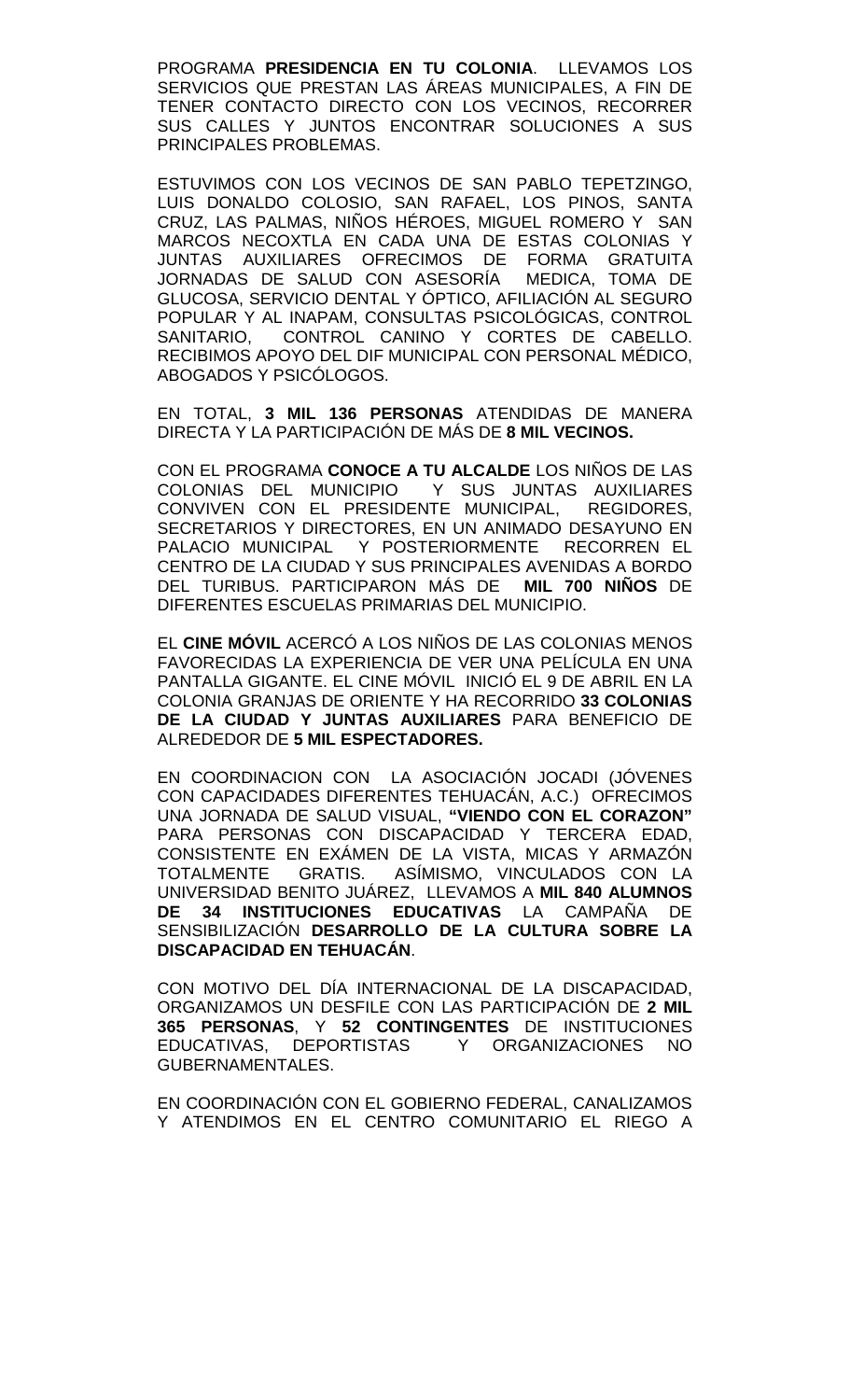ADULTOS MAYORES DE **70 AÑOS Y MÁS** QUE VIVEN EN SITUACIÓN DE POBREZA Y VULNERABILIDAD. ACTUALMENTE, **28 MIL 560 BENEFICIARIOS** DEL MUNICIPIO DE TEHUACÁN Y SUS JUNTAS AUXILIARES RECIBEN UN APOYO ECONÓMICO MENSUAL DE 700 PESOS.

EN 2012 CONCLUIMOS LA CONSTRUCCIÓN **DE 50 VIVIENDAS** DEL PROGRAMA **ESTA ES TU CASA**, EN COMBINACIÓN CON LOS GOBIERNOS ESTATAL Y FEDERAL Y LA APORTACIÓN DE LOS BENEFICIARIOS.

LA INVERSIÓN FUE DE **4 MILLONES 450 MIL PESOS** PARA VECINOS DE CUAYUCATEPEC, TEPETEOPAN Y ELEMENTOS DE LA POLICÍA MUNICIPAL.

A FIN DE ORGANIZAR LOS ESFUERZOS VECINALES EN LA SUPERACIÓN DE SUS NECESIDADES COMUNES, CELEBRAMOS **44 ASAMBLEAS** PARA LA CONFORMACIÓN DE COMITÉS DE COLONOS. ACTUALMENTE EL MUNICIPIO REGISTRA UN AVANCE IMPORTANTE EN LA CULTURA DE BARRIO ORGANIZADA, **171 COLONIAS** CUENTAN CON UN COMITÉ DIRECTIVO QUE COORDINA DE MANERA MÁS EFICIENTE LOS RECURSOS Y CAPACIDADES DE LA COLECTIVIDAD.

#### **PROGRAMA HÁBITAT**

PARA EL EJERCICIO FISCAL 2012, EL PROGRAMA HÁBITAT SE EJECUTÓ CON APORTACIONES FEDERALES Y MUNICIPALES. LA INVERSIÓN EN LAS ACCIONES SOCIALES ASCENDIÓ A **10 MILLONES 578 MIL 320 PESOS,** PARA BENEFICIÓ DE **6 MIL 515** PERSONAS, CON MÁS DE **60 TALLERES**, CURSOS Y EXÁMENES DE SALUD IMPARTIDOS EN LOS TRES CENTROS DE BARRIO.

EL OBJETIVO ES PROPORCIONAR HERRAMIENTAS DE CAPACITACIÓN Y PROPICIAR EL DESARROLLO DE LAS FAMILIAS EN SITUACIÓN DE MARGINACIÓN PARA MEJORAR SU CALIDAD DE VIDA, CON LA PREVENCIÓN DE PROBLEMAS DE SALUD Y CON LA POSIBILIDAD DE EMPRENDER ALGÚN NEGOCIO POR LOS CONOCIMIENTOS ADQUIRIDOS.

#### **PREP**

LA CALIDAD DEL ESPACIO PÚBLICO ES DETERMINANTE PARA LA CONVIVENCIA EN COMUNIDAD.**EL PROGRAMA RESCATE DE ESPACIOS PÚBLICOS**, CON INVERSIÓN FEDERAL Y MUNICIPAL, CAMBIÓ LA FAZ DE VARIAS COLONIAS DEL MUNICIPIO. EN SU VERTIENTE SOCIAL APLICAMOS **2 MILLONES 430 MIL 527 PESOS**, EN LOS ESPACIOS INTERVENIDOS, CON IMPARTICIÓN DE CURSOS Y TALLERES PARA BENEFICIO DE **4 MIL 412 VECINOS.**

ADEMÁS, OTORGAMOS ESTÍMULOS ECONÓMICOS A **60 JÓVENES ESTUDIANTES** COMO PRESTADORES Y PROMOTORES SOCIALES, QUIENES EN CONJUNTO APOYARON CON CERCA DE **5 MIL HORAS DE TRABAJO** EN EL DESARROLLO DE LOS PROGAMAS HÁBITAT Y PREP.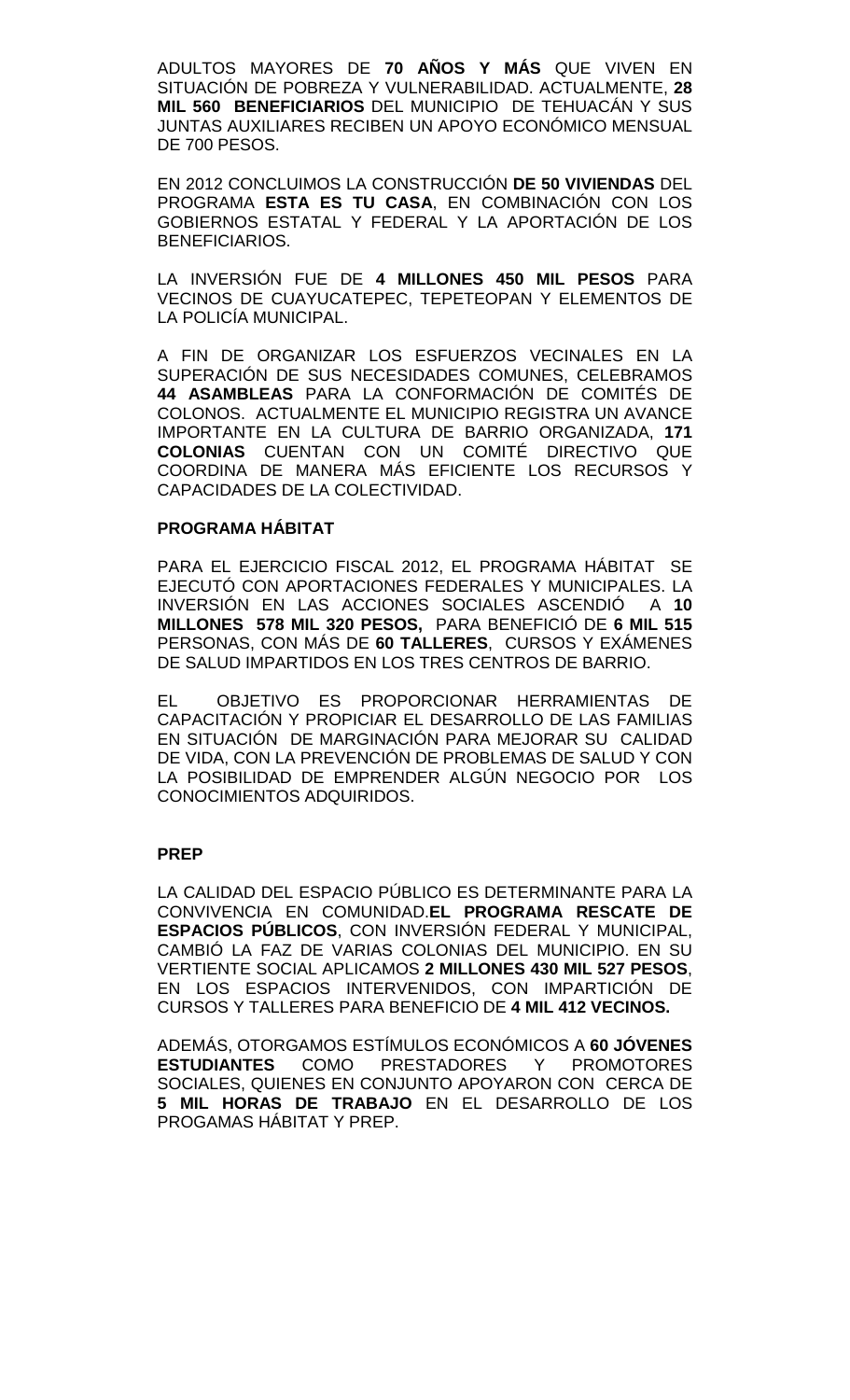#### **PRAH**

CADA AÑO, EN LA ÉPOCA DE LLUVIAS, LAS COLONIAS MÁS AFECTADAS POR INUNDACIONES SON LA DEL VALLE Y GUADALUPE, ALCANZANDO NIVELES DE MÁS DE UN METRO DE ALTURA. PROTECCIÓN CIVIL RECIBE HASTA 20 REPORTES DE SINIESTROS POR LOS FENÓMENOS HIDROLÓGICOS EN ESTA ZONA.

EL ATLAS DE RIESGO NOS DIO LA POSIBILIDAD DE SUMAR RECURSOS MUNICIPALES Y FEDERALES, A TRAVÉS DEL<br>PROGRAMA PARA LA PREVENCIÓN DE RIESGOS EN PROGRAMA PARA LA PREVENCIÓN DE RIESGOS EN ASENTAMIENTOS HUMANOS, PRAH, CON LOS QUE ELABORAMOS EL ESTUDIO DE DETECCIÓN DE RIESGO Y VULNERABILIDAD PARA **800 FAMILIAS** ASENTADAS EN LAS COLONIAS DEL VALLE Y GUADALUPE, EN TERRENOS DE LAS BARRANCAS LA YERBABUENA Y CRUZ DE QUIOTE. LA INVERSIÓN FUE DE **1 MILLÓN DE PESOS**.

EL DOCUMENTO CONSTITUYE UNA VALIOSA HERRAMIENTA DE INFORMACIÓN Y LA GUÍA QUE NOS PERMITIRÁ TOMAR LAS MEDIDAS NECESARIAS EN LA PREVENCIÓN Y MITIGACIÓN DE RIESGOSDE LA POBLACIÓN EN AMBAS COLONIAS.

EL CONTACTO SOCIAL ES PRIMORDIAL PARA NUESTRO GOBIERNO. HEMOS ESTADO CON MÁS DE **35 MIL VECINOS** DE MÁS DE **100 COLONIAS DEL MUNICIPIO Y LOS 12 PUEBLOS SUBALTERNOS**, EN EL ARRANQUE E INAUGURACIÓN DE OBRAS, EN LAS MARCHAS EXPLORATORIAS, CON LA COMANDANCIA EN TU COLONIA, EN LAS JORNADAS DE SALUD Y EN LA SUPERVISIÓN DE SUS NECESIDADES

ADEMÁS, BRINDAMOS ATENCIÓN PERSONAL EN EL ÁREA DE ATENCIÓN CIUDADANA CON MÁS DE **4 MIL 800 RESPUESTAS** A SOLICITUDES QUEJAS Y SUGERENCIAS.

- 409 SOLICITUDES CANALIZADAS
- 112 QUEJAS ATENDIDAS
- 49 SUGERENCIAS PRESENTADAS
- 2 MIL 973 PERSONAS APOYADAS CON INFORMACIÓN
- 428 ASESORÍAS BRINDADAS

EN SUMA, **3 MIL 967** ATENCIONES DE FORMA PERSONAL, 151 OFICIOS CONTESTADOS, 88 REPORTES TELEFÓNICOS, 151 CORREOS ELECTRÓNICOS RESPONDIDOS, 128 QUEJAS RECIBIDAS A TRAVÉS DE LOS MEDIOS DE COMUNICACIÓN Y **46**  APOYOS BRINDADOS EN LA AUDIENCIA PÚBLICA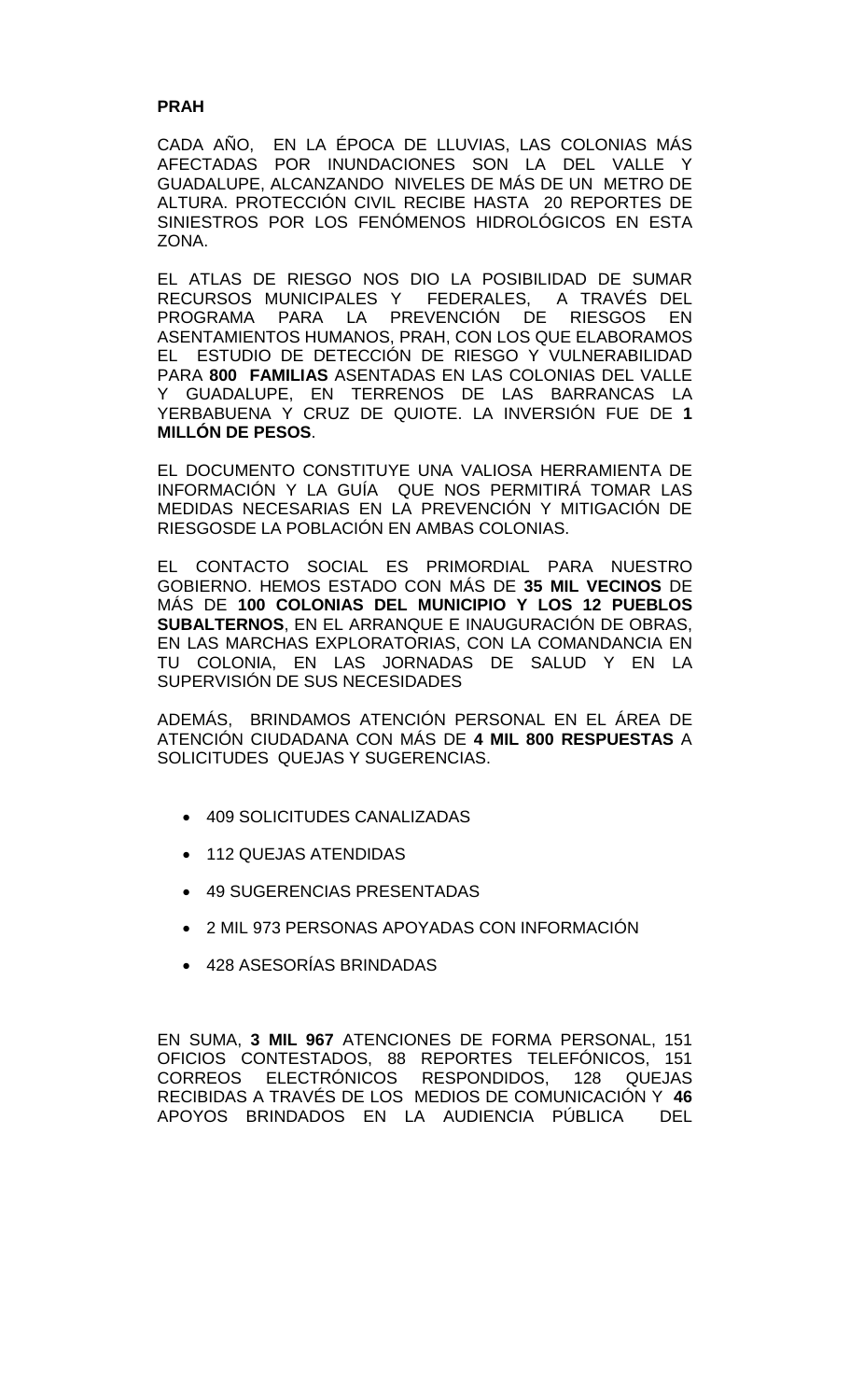PROGRAMA **MIÉRCOLES CIUDADANO**ATENDIMOS DE MANERA PERSONAL A CIENTOS DE CIUDADANOS QUE PRESENTARON **MIL 231 SOLICITUDES**.

# **EDUCACIÓN**

CONTRIBUIMOS AL FORTALECIMIENTO DE LA EDUCACIÓN EN EL MUNICIPIO DE TEHUACÁN A TRAVÉS DE ACCIONES TENDIENTES AL FOMENTO Y DIFUSIÓN DE PROGRAMAS EDUCATIVOS, ASÍ COMO EL DESARROLLO DE ACTIVIDADES DE VINCULACIÓN CON LAS INSTITUCIONES EDUCATIVAS, FOMENTANDO LA CULTURA Y EL CIVISMO PARA UN MEJOR DESARROLLO DE LA SOCIEDAD.

# **CEREMONIAS CÍVICAS**

ORGANIZAMOS Y CELEBRAMOS **20 CEREMONIAS** CÍVICAS Y 26 CEREMONIAS DE IZAMIENTO Y ARRIADA DE LA BANDERA NACIONAL, EN COORDINACIÓN CON MÁS DE **80 INSTITUCIONES ESCOLARES**, LA PARTICIPACIÓN DE MÁS DE **3 MIL ALUMNOS** Y REPRESENTANTES DE ORGANISMOS INTERMEDIOS.

DE MANERA CONJUNTA CON LA CORDE 10, EL 24 REGIMIENTO DE CABALLERÍA MOTORIZADO DEL EJÉRCITO MEXICANO Y DIRECTIVOS ESCOLARES, ORGANIZAMOS **5 DESFILES** CON LA PARTICIPACIÓN DE **119 INSTITUCIONES EDUCATIVAS** Y **33 MIL 800 ALUMNOS** DE TODOS LOS NIVELES DE EDUCACIÓN.

#### **ESTUDIANTE DESTACADO**

A FIN DE RECONOCER Y ESTIMULAR A ESTUDIANTES DESTACADOS, ENTREGAMOS **12 COMPUTADORAS** PERSONALES A ALUMNOS CON CALIFICACIONES DE MÁS DE 9 DE PROMEDIO, DE ESCASOS RECURSOS E INSCRITOS EN ESCUELAS OFICIALES.

ASIMISMO, EL ALCALDE ENTREGÓ 2 COMPUTADORAS A LOS ESTUDIANTES DE 6º DE PRIMARIA, **ÁNGEL YAHEL LÓPEZ MARTÍNEZ** GANADOR DE LA TERCERA OLIMPIADA ESTATAL DE MATEMÁTICAS Y A **JESÚS ANTONIO GALÁN CRUZ,** POR SU EN LA OLIMPIADA CONOCIMIENTO INFANTIL 2012.

CON APOYO DE LA EMPRESA TELCEL, ENTREGAMOS DOS COMPUTADORAS A LAS INSTITUCIONES QUE DESTACARON EN EL DESFILE DEL 15 DE SEPTIEMBRE, COMO UN ESTÍMULO A LA PARTICIPACIÓN DE LAS INSTITUCIONES EDUCATIVAS EN LAS CONMEMORACIONES CÍVICAS.

MENCIÓN ESPECIAL MERECE **ALEJANDRO SALCEDA CORVERA**, ESTUDIANTE DE PRIMARIA Y GANADOR DEL PREMIO NACIONAL DE EXPRESIÓN LITERARIA DE LOS SÍMBOLOS PATRIOS 2012, QUIEN RECIBIÓ UN RECONOCIMIENTO DEL GOBIERNO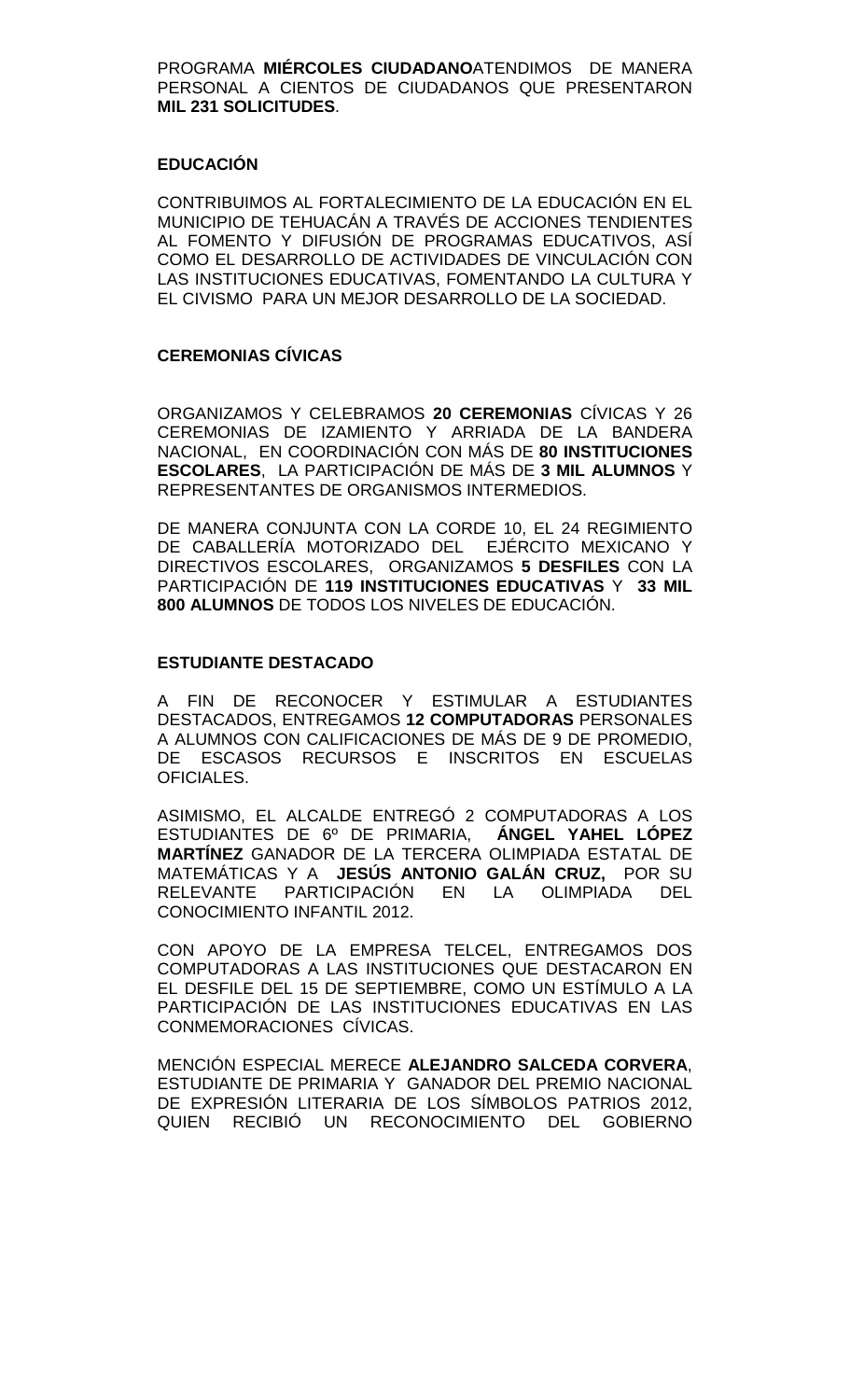MUNICIPAL EN SESIÓN DE CABILDO. FELICIDADES ALEJANDRO, ORGULLO DE TEHUACÁN.

CON MOTIVO DEL "DÍA ESTATAL DE LA LECTURA", ORGANIZAMOS CÍRCULOS DE LECTURA Y LA HORA DEL CUENTO, EN LA BIBLIOTECA PÚBLICA MUNICIPAL JOAQUÍN PAREDES COLÍN, ACTIVIDADES QUE IMPACTARON A **MIL 637 PERSONAS**.

DURANTE EL VERANO INICIARON LOS CURSOS DIRIGIDOS A NIÑOS DE 6 A 11 AÑOS CON LOS TEMAS "DESPIERTA TU CREATIVIDAD" Y "LOS NIÑOS FAMOSOS", ADEMÁS, ABRIMOS LOS CURSOS DE COMPUTACIÓN "TECNOLOGÍA Y COMUNIDAD", A NIÑOS Y PADRES DE FAMILIA.

GRACIAS AL MÓDULO DE COMPUTACIÓN ATENDIMOS A **8 MIL 155 USUARIOS**, QUIENES RECIBEN EL SERVICIO SIN NINGÚN COSTO.

A FIN DE MEJORAR EL SERVICO A LOS MÁS DE **13 MIL USUARIOS** ATENDIDOS ANUALMENTE EN LA BIBLIOTECA MUNICIPAL, LLEVAMOS A CABO EL DESCARTE Y AUTOMATIZACIÓN DE MATERIAL BIBLIOGRÁFICO, LO QUE NOS PERMITIÓ LA DONACIÓN DE **MIL 800 LIBROS** A ESCUELAS.

CON LA PARTICIPACIÓN DE **60 CONSEJEROS**, ENTRE REPRESENTANTES DE ESCUELAS, UNIVERSIDADES, ORGANISMOS INTERMEDIOS Y DEPENDENCIAS DE GOBIERNO, EL **CONSEJO MUNICIPAL DE PARTICIPACIÓN SOCIAL EN LA EDUCACIÓN**CELEBRÓ CUATRO SESIONES PLENARIAS EN LAS CUALES SE EXPUSIERON LOS RESULTADOS DE LOS COMITÉS QUE LO INTEGRAN. CONTAMOS CON LA PARTICIPACIÓN DE MAO SAENZ CULEBRO, SECRETARIO TÉCNICO DEL CONSEJO ESTATAL QUIEN AFIRMÓ QUE LA ACTIVIDAD DEL CONSEJO ES UN REFERENTE A NIVEL ESTATAL.

EL PRESIDENTE MUNICIPAL HIZO ENTREGA DE DOS CÁMARAS FOTOGRÁFICAS DIGITALES A LOS ALUMNOS DAVID FRAGOSO PORRAS Y MAYRA LOZANO BLANCO, AMBOS DEL CENTRO ESCOLAR, GANADORES DEL CONCURSO DE DISENO DE LOGOTIPO Y LEMA DEL **RALLY ECOLÓGICO INTERPREPAS**, TITULADO **"CUIDAR EL PLANETA".** LOS **325 ALUMNOS Y 25 MAESTROS** PARTICIPANTES SEMBRARON **MIL 500 PLANTAS** ENTRE TRUENOS, BUGAMBILIAS Y SETOS.

POR LOS 150 AÑOS DE LA BATALLA DE PUEBLA RECIBIMOS PARA SU EXHIBICIÓN EL MURAL CONMEMORATIVO, OBRA DEL PINTOR JULIO CARRASCO BRETÓN Y AUSPICIADA POR EL GOBIERNO DEL ESTADO.

COMO CADA AÑO, DISTRIBUIMOS LOS LIBROS DE TEXTO GRATUITOS A INSTITUCIONES DE EDUCACIÓN BÁSICA Y MEDIA BÁSICA DEL ESTADO. EN 2012 ENTREGAMOS **371 MIL 908 LIBROS** A LAS ESCUELAS DE TEHUACÁN Y SUS JUNTAS AUXILIARES.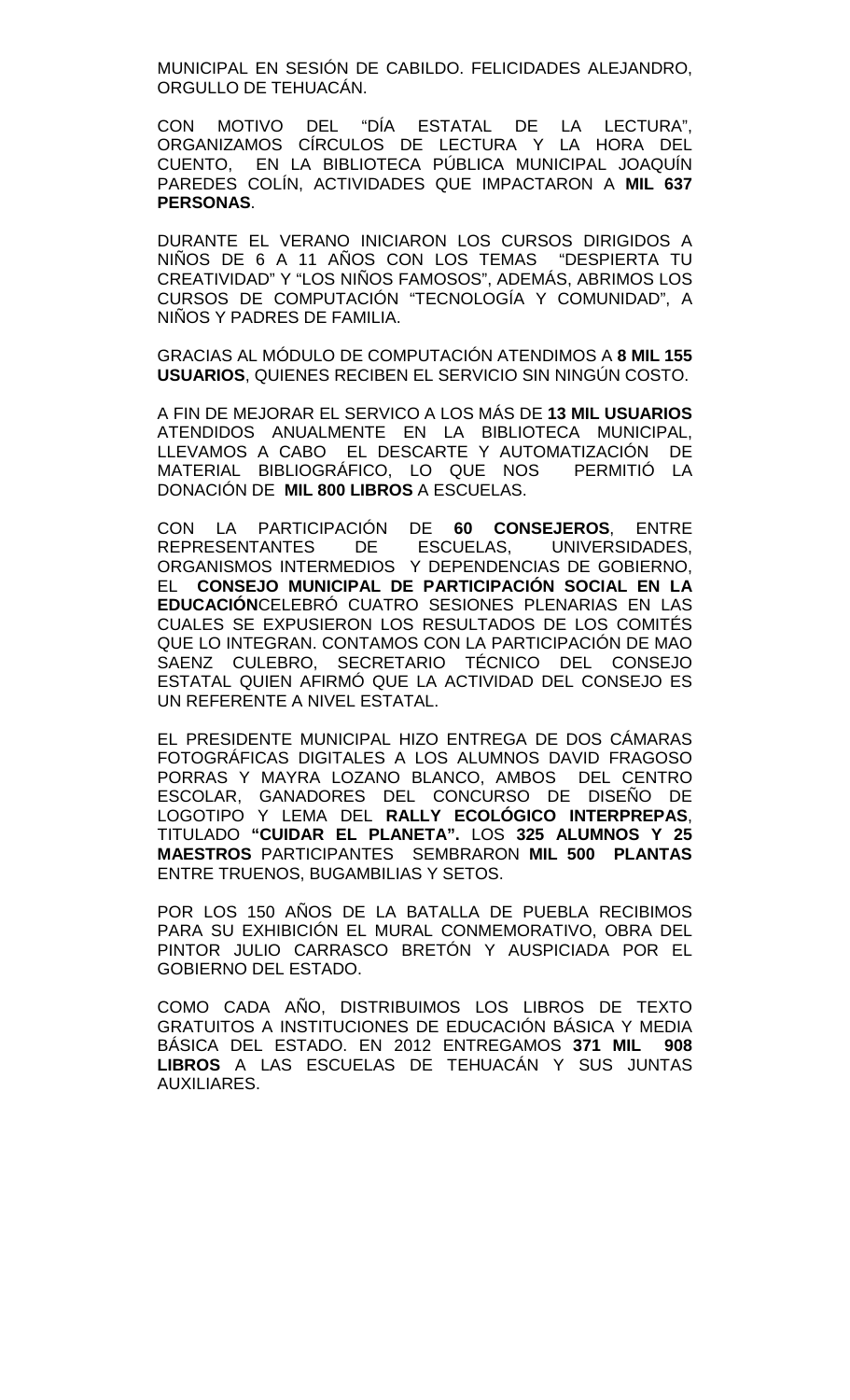### **CULTURA**

NUESTRO MUNICIPIO DEBE PROGRESAR DE FORMA INTEGRAL. LA ACTIVIDAD CULTURAL ES UN ELEMENTO INDISPENSABLE EN LA BÚSQUEDA DEL DESARROLLO ARMÓNICO. POR ELLO, HEMOS PUESTO ESPECIAL ESFUERZO EN FOMENTAR Y ACERCAR LA CULTURA A TODOS LOS PÚBLICOS**.** 

CON UNA INVERSIÓN DE 7 MILLONES Y MEDIO DE PESOS**, EL FESTIVAL INTERNACIONAL DE LA CIUDAD DE TEHUACÁN "ARTE Y TRADICIÓN"** EN SU EDICIÓN 16, **"HOMENAJE A MÉXICO",** TUVO UNA DURACIÓN POR PRIMERA VEZ EN SU HISTORIA DE DOS SEMANAS, DEL 10 AL 25 DE MARZO, CON MÁS DE 80 EVENTOS ARTÍSTICOS GRATUITOS EN 3 FOROS PÚBLICOS: EXPLANADA MUNICIPAL, PARQUE GUADALUPE Y EL COMPLEJO CULTURAL EL CARMEN.

COMO INVITADOS DE HONOR TUVIMOS AL ESTADO DE TLAXCALA Y AL PAÍS DE COLOMBIA, AMBOS COMPARTIERON SU SÓLIDO LEGADO ARTÍSTICO CON LOS TEHUACANEROS.

CONTAMOS CON LA PRESENCIA DE IMPORTANTES REPRESENTANTES DEL FOLKLOR NACIONAL COMO LOS BALLETS DE LA UNIVERSIDAD DE COLIMA, MICHOACÁN, PUEBLA, TLAXCALA, GUERRERO Y DE LA UNIVERSIDAD VERACRUZANA.

EN SUMA, MÁS DE **50 MIL TEHUACANEROS** PUDIMOS DISFRUTAR DE LOS CONCIERTOS DE GRANDES ARTISTAS COMO CELSO PIÑA, NORTEC, LA SONORA SANTANERA, MATUTE BAND, LA ORQUESTA SINFÓNICA NACIONAL, TELEFUNKA EN ENSAMBLE CON LA JAGUARES INTERNATIONAL MARCHING BAND, Y LA CLAUSURA CON EL EXTRAORDINARIO ESPECTÁCULO "JAROCHO".

EL TALENTO LOCAL TAMBIÉN TUVO LUGAR EN EL FESTIVAL, **3 MARATONES DE ROCK** PARTICIPACIÓN DE **50 BANDAS DE ROCK** DE TEHUACÁN PARA MÁS DE **5 MIL ESPECTADORES**.

LA OFERTA CULTURAL INCLUYÓ TAMBIÉN EL MERCADO POPULAR DE ARTESANÍAS CON EXPOSITORES DE TODO EL PAÍS Y UNA MUESTRA GASTRONÓMICA CON LOS SABORES DE TEHUACÁN Y LA REGIÓN.

OTRO EVENTO DE ESPECIAL TRASCENDENCIA ES, SIN DUDA, EL **FESTIVAL DEL MOLE DE CADERAS**, REALIZADODEL 18 AL 21 DE OCTUBRE Y COMO RECINTO OFICIAL PARA LA INAUGURACIÓN Y CELEBRACIÓN DEL RITUAL, EL EMBLEMÁTICO PARQUE EL RIEGO.

EN LA CEREMONIA INAUGURAL CONTAMOS CON LA PRESENCIA DE INVITADOS ESPECIALES ENCABEZADOS POR EL GOBERNADOR DEL ESTADO, RAFAEL MORENO VALLE ROSAS, LA PARTICIPACIÓN DE LAS DANZAS MÁS REPRESENTATIVAS DE LOS MUNICIPIOS DE LA REGIÓN Y LA ASISTENCIA DE **6 MIL**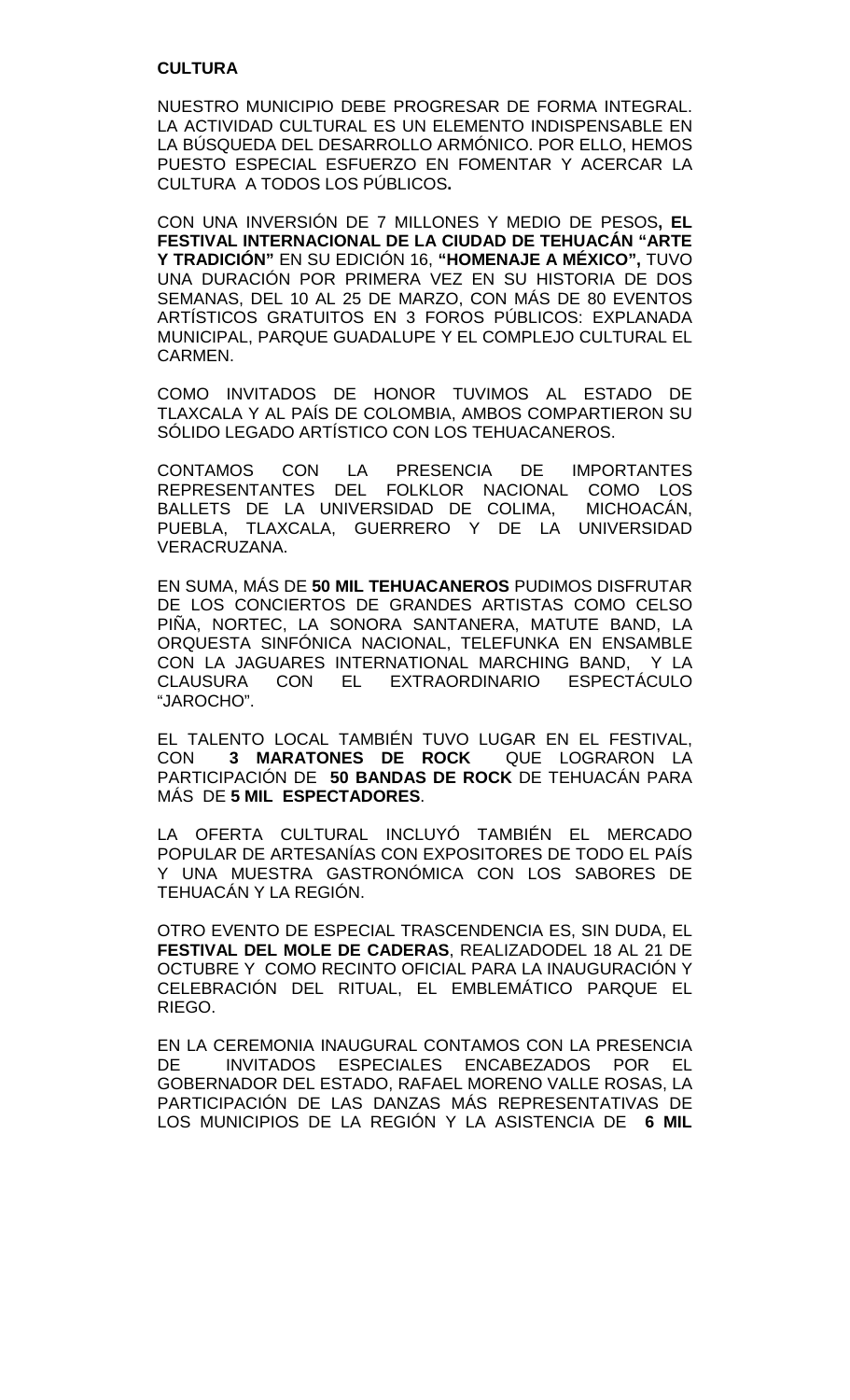**ESPECTADORES** EN ESTA EDICIÓN, EL ESTADO INVITADO FUE YUCATÁN, OFRECIMOS UN MAGNO CONCIERTO INAUGURAL CON LA ACTUACIÓN DEL ARTISTA OSCAR CHÁVEZ ACOMPAÑADO DE LOS MORALES Y CLAUSURAMOS CON LA ACTUACIÓN DE LA CANTANTE POBLANA EDITH MÁRQUEZ.

ADEMÁS, LA CARTELERA CULTURAL OFRECIÓ UNA AMPLIA GAMA DE EVENTOS ARTÍSTICOS, COMO LA GUELAGUETZA<br>OAXAQUEÑA. CIRCO XEMPA. DESFILES DE MODA, CIRCO XEMPA, DESFILES EXPOSICIONES PLÁSTICAS, MUESTRA GASTRONÓMICA Y MERCADO ARTESANAL.

CON UNA INVERSIÓN DE **3 MILLONES Y MEDIO DE PESOS, INCLUIDOS 600 MIL PESOS EN PATROCINIOS**, EL FESTIVAL DEL MOLE DE CADERAS, QUE REUNIÓ LA HERENCIA CULTURAL MIXTECA, FUE DIFUNDIDO EN MEDIOS NACIONALES A FIN DE CONSOLIDAR SU TRADICIÓN Y ATRACTIVO TURÍSTICO.

CERCA DE **20 MIL PERSONAS**, ENTRE PÚBLICO LOCAL Y VISITANTES, DISFRUTARON DEL FESTIVAL DEL MOLE DE CADERAS 2012. **PORQUE EN TEHUACÁN, COMES Y TE QUEDAS**.

GRACIAS AL APOYO DE LA DIRECCIÓN DE LITERATURA DEL GOBIERNO DEL ESTADO DE PUEBLA, OFRECIMOS UN TALLER DE POESÍA CON DURACIÓN DE 10 MESES Y MÁS DE 30<br>PARTICIPANTES. LOS ALUMNOS EXPUSIERON EN DOS LOS ALUMNOS EXPUSIERON EN DOS OCASIONES SUS POESÍAS EN LA CIUDAD DE PUEBLA Y TEHUACÁN, Y PUBLICARON SUS PRINCIPALES POEMAS EN LOS PERIÓDICOS DE LA JORNADA DE ORIENTE Y SÍNTESIS.

UN SIGNIFICATIVO EPISODIO HISTÓRICO PARA LA CIUDAD ES, SIN DUDA, **LA ESTANCIA DE MORELOS EN TEHUACÁN.** A 200 AÑOS DE CELEBRARSE LOS TRES MESES DE LA PERMANENCIA<br>DEL HÉROE INSURGENTE, EL CABILDO ACORDÓ INSURGENTE, EL CABILDO ACORDÓ<br>3 CON UNA SERIE DE ACTIVIDADES CONMEMORARLOS CON UNA CULTURALES DEL 10 DE AGOSTO AL 10 DE NOVIEMBRE DEL 2012:

- CEREMONIA CÍVICA CONMEMORATIVA
- NOMBRAMIENTO POR CABILDO DEL BOULEVARD JOSÉ MARÍA MORELOS Y PAVÓN Y DEL "SALÓN MORELOS".
- ACUÑACIÓN DE LA MEDALLA DISTINTIVA "MORELOS"
- COLOQUIOS MORELIANOS
- REMODELACIÓN DE LA FACHADA DEL ESPACIO CONOCIDO COMO LA "CASA DE MORELOS EN TEHUACÁN. CON APOYO ECONÓMICO DE LA INICIATIVA PRIVADA
- DEVELACIÓN DEL MURAL "LOS DÍAS SERENOS DE MORELOS EN TEHUACÁN" EN LA PLANTA ALTA DEL PALACIO MUNICIPAL Y DE LA PINTURA<br>AMBAS OBRAS DEL PINTOR T AMBAS OBRAS DEL PINTOR TLAXCALTECA CUAUTLATÓHUAC HERNÁNDEZ XOCHITIOTZIN
- DEVELACIÓN DEL CUADRO DE MORELOS, OBRA DEL ARTISTA LUIS CARREÑO LIMÓN

EL PÚBLICO INFANTIL DEMANDA ACTIVIDAD CULTURAL, POR ELLO LLEVAMOS A CABO LOS **TALLERES DE VERANO**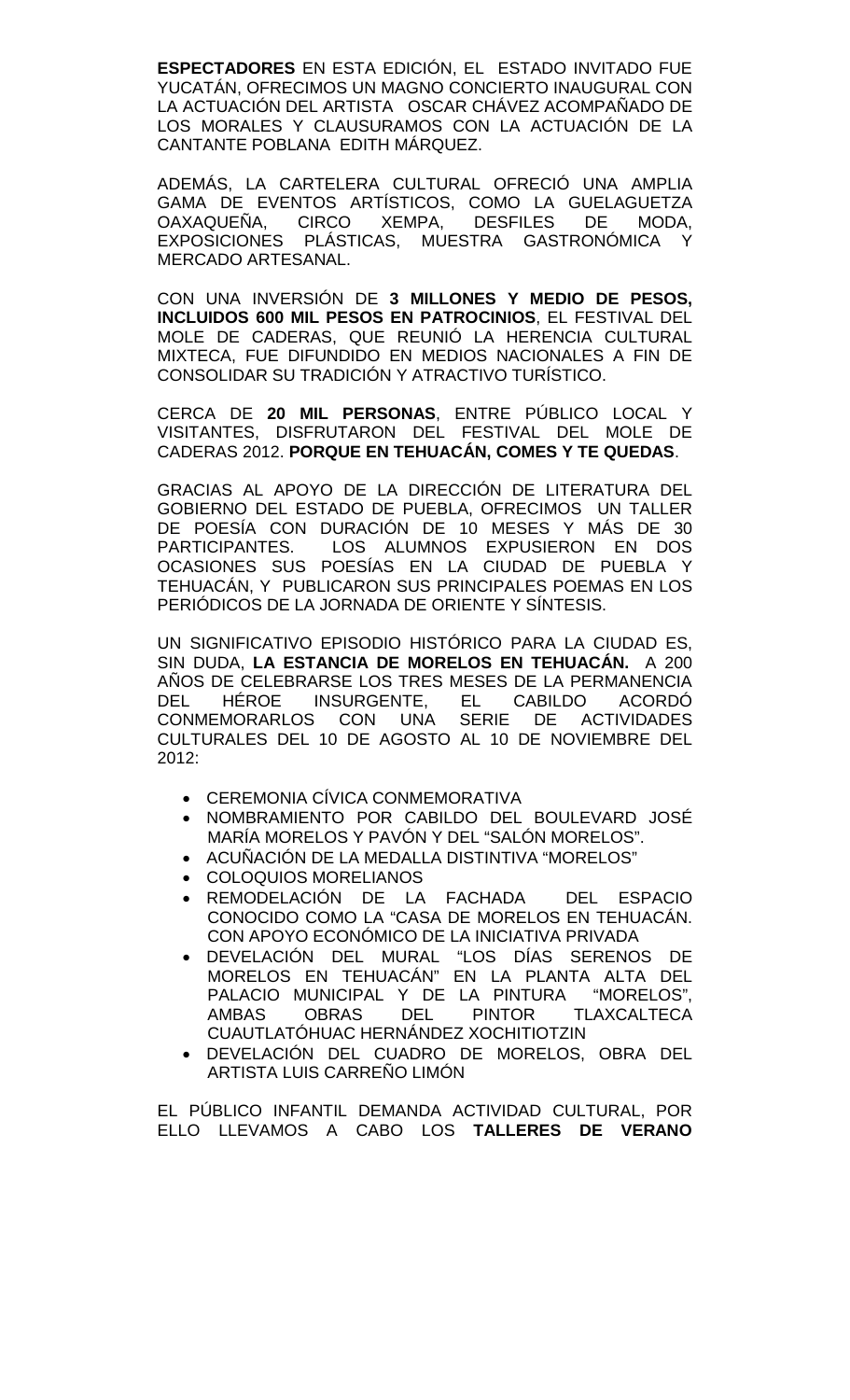**INFANTILES** CON LA PARTICIPACIÓN DE 120 NIÑAS Y NIÑOS. DESTACA LA CANCIÓN PARA LOS FESTEJOS DEL SEGUNDO CENTENARIO DE LA ESTANCIA DE MORELOS EN TEHUACÁN POR PARTE DE LOS ALUMNOS DEL TALLER DE CORO.

CON MOTIVO DEL 150 ANIVERSARIO DE LA BATALLA DE PUEBLA, FUIMOS SUB-SEDE DEL FESTIVAL DE TROVA "5 DE MAYO", EN<br>DONDE LOS ESPECTADORES DISFRUTARON DE LA ESPECTADORES DISFRUTARON DE LA PRESENTACIÓN DE 10 TROVADORES DE DISTINTAS PARTES DEL PAÍS.

DURANTE LOS FESTEJOS DEL MES DE LA PATRIA CONTAMOS CON LA PRESENTACIÓN DE MARIACHI LOS FINES DE SEMANA Y EL DÍA 15 DE SEPTIEMBRE OFRECIMOS DOS CONCIERTOS, "VUELO DE COMPOSITORES" Y "MARIACHI ORO DE AMÉRICA", ASÍ COMO LA EXPOSICIÓN DE TRAJES "MÉXICO Y SUS CHINAS".

CELEBRAMOS EL FESTIVALDEL DÍA INTERNACIONAL DE LA DANZA EN LA EXPLANADA DEL PALACIO MUNICIPAL, CON LA PARTICIPACIÓN DE ACADEMIAS DE DANZA COMO "BALLETTO", "ARTE EN MOVIMIENTO", "PLAN DANZA", "ACADEMIA DE DANZA POLINESIA", "ALTER-EGO" Y LAS ALUMNAS DE BELLY DANCE DEL INSTITUTO MUNICIPAL DE LA JUVENTUD.

COLABORAMOS CON PRESIDENTES DE LAS COLONIAS DE TEHUACÁN PARA LA CELEBRACIÓN DE SUS FIESTAS PATRONALES Y EVENTOS ESPECIALES, A FIN DE APOYAR LA COHESIÓN SOCIAL. AL MISMO TIEMPO, BRINDAMOS ESPACIOS DE PROYECCIÓN A LOS ARTISTAS LOCALES QUE PARTICIPAN EN LOS FESTEJOS VECINALES.

EL 23 DE JULIO DE 2012, ELISEO LEZAMA Y FRANCISCO CIRIGO VILLAGÓMEZ, ALCALDE DE HUAJUAPAN DE LEÓN, OAXACA, JUNTO CON OTROS SEIS PRESIDENTES DE MUNICIPIOS DE<br>GUERRERO, MICHOACÁN Y OAXACA, **RATIFICARON EL** Y OAXACA, **RATIFICARON EL**<br>**96**. QUE FUE REVALIDADO AL **HERMANAMIENTO DE 1996, QUE FUE** CUMPLIRSE EL BICENTENARIO DEL ROMPIMIENTO MILITAR DEL SITIO DE HUAJUAPAN DE LEÓN.

LA ANAC ES UN MOVIMIENTO NACIONAL QUE CON UN SENTIDO DE CORRESPONSABILIDAD, SOLIDARIDAD Y GENEROSIDAD TIENE COMO OBJETIVO FORTALECER AL MUNICIPIO COMO LA ENTIDAD MÁS CERCANA A SUS HABITANTES.

EN OCTUBRE, EDUARDO RIVERA PÉREZ, ALCALDE DE PUEBLA Y PRESIDENTE NACIONAL DE ANAC, TOMÓ PROTESTA A ELISEO LEZAMA PRIETO COMO COORDINADOR ESTATAL, JUNTO A LOS ALCALDES DE AMOZOC, ATLIXCO, ATEXCAL, TETELES, TLACUILOTEPEC Y HUAUCHINANGO.

#### **DEPORTES**

INICIAMOS EL 2012 CON LA RESPONSABILIDAD DE MANTENER LA CERTIFICACIÓN DE LA COMISIÓN NACIONAL DEL DEPORTE, CONADE, COMO **TEHUACÁN MUNICIPIO ACTIVO**. CON ESTE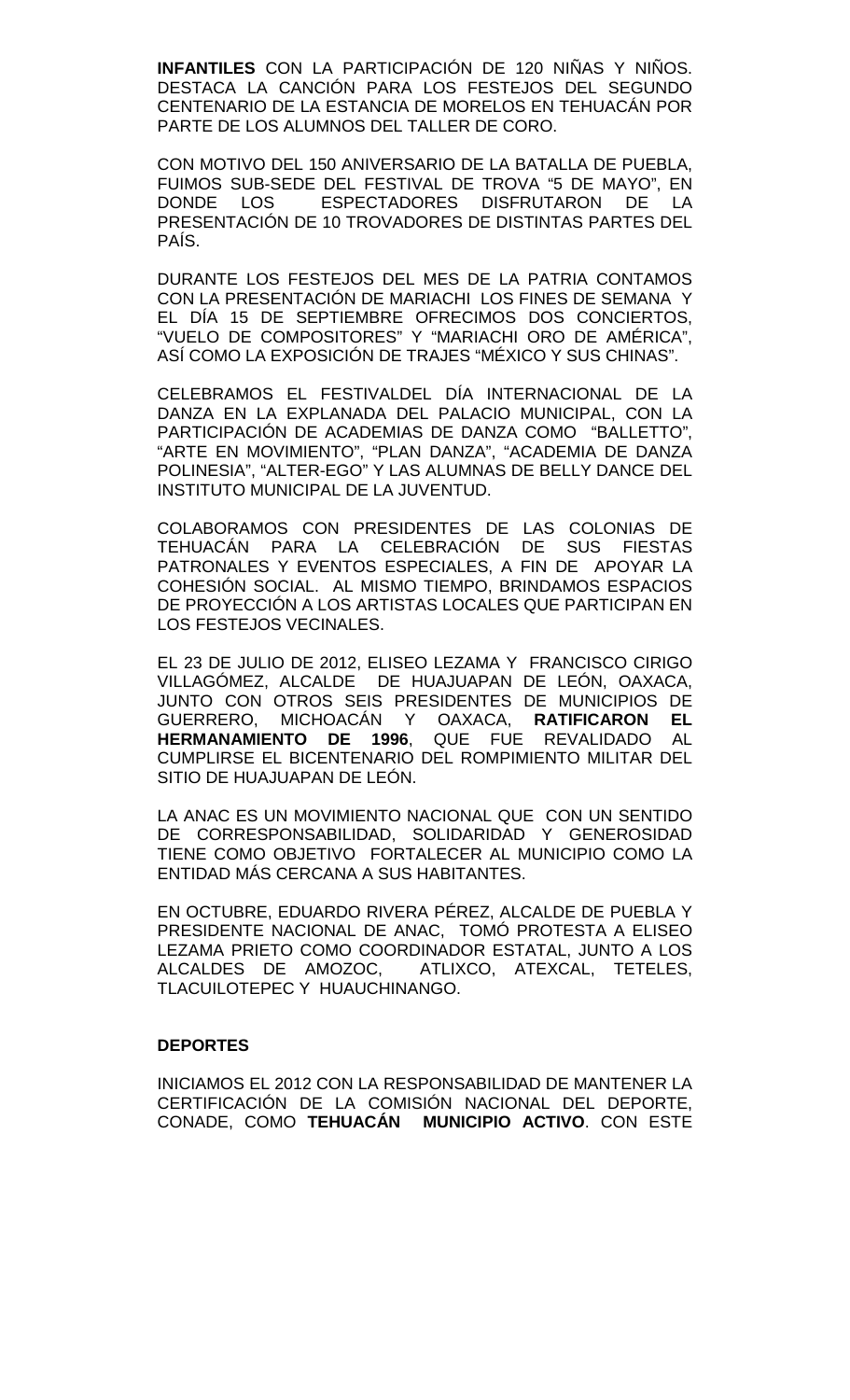OBJETIVO, CONVOCAMOS A LA PRIMERA CAMINATA NACIONAL POR LA SALUD, EN EL PARQUE EL RIEGO, CON LA ASISTENCIA DE MÁS DE 3 MIL PARTICIPANTES, ENTRE MUJERES, JÓVENES, NIÑOS Y PERSONAS DE LA TERCERA EDAD.

ADEMÁS, CELEBRAMOS EL DÍA MUNDIAL DE LA ACTIVIDAD FÍSICA, EL RETO MUNICIPIO ACTIVO Y EL DÍA DEL DESAFIO, CON LA ENTUSIASTA PARTICIPACIÓN DE **12 MIL 523 PERSONAS**.

GRACIAS AL PROGRAMA **PROMOTORES DEPORTIVOS CON 34 PROFESIONALES CERTIFICADOS EN CULTURA F;SICA** LLEVAMOS LA ACTIVACIÓN FÍSICA A COLONIAS Y ESPACIOS DEPORTIVOS DEL MUNICIPIO. CON ALUMNOS Y LOS VECINOS DE COLONIAS LLEVAMOS A CABO 11 FERIAS DE LA ACTIVIDAD FÍSICA CON LA PARTICIPACIÓN DE **6 MIL 169 PERSONAS.** 

EN SUMA, REPORTAMOS A LA CONADE **24 MIL 676 PERSONAS** ACTIVADAS DENTRO DEL CALENDARIO OFICIAL DE CONADE QUE CONCLUYÓ EN JULIO, Y EN TOTAL **33 MIL 376 PERSONAS** ACTIVAS EN COLONIAS HASTA NOVIEMBRE.

CON EL PROGRAMA **SUDA LA CAMISETA**, EL MÁS IMPORTANTE PROMOVIDO POR NUESTRO GOBIERNO, EN COORDINACIÓN CON CLUBES, LIGAS Y ASOCIACIONES DEPORTIVAS LOCALES, REALIZAMOS CARRERAS CICLISTAS, PEDESTRES, TORNEOS DE BOX, DE KICKBOXING, CLÍNICAS DEPORTIVAS Y LA ENTREGA DE MATERIAL DEPORTIVO A LAS LIGAS MUNICIPALES DE BALONCESTO INFANTIL, PROFESIONAL VARONIL Y FEMENIL, VOLIBOL Y DE TENIS, ASÍ COMO AL CENTRO DE FORMACIÓN MUNICIPAL DE FUTBOL. JUNTOS ACTIVAMOS A MÁS DE **84 MIL 500 DEPORTISTAS** DE TODO EL MUNICIPIO.

LA COMPETENCIA DE MAYOR TRADICIÓN EN TEHUACÁN ES EL MEDIO MARATÓN AJALPÁN TEHUACÁN. EN 2012 REGISTRÓ UNA PARTICIPACIÓN DE ¿CORREDORES Y UNA BOLSA DE 40 MIL PESOS.

FUIMOS SEDE DE LA ELIMINATORIA AL SELECTIVO ESTATAL DE CICLISMO JUVENIL CON LA PARTICIPACIÓN DE 500 CICLISTAS DE RUTA DE 7 ESTADOS DEL PAÍS.

EL 2 DE SEPTIEMBRE, ANTE CIENTOS DE DEPORTISTAS Y REPRESENTANTES SOCIALES INICIAMOS LAS OBRAS DE LA SEGUNDA ETAPA DE LA UNIDAD DEPORTIVA LA HUIZACHERA, CON LA PRESENCIA DEL EX FUTBOLISTA PROFESIONAL VINICIO BRAVO FENTANÉS COMO INVITADO DE HONOR. EN NOVIEMBRE ARRANCAMOS LA SEGUNDA ETAPA DE LA UNIDAD DEPORTIVA SUR. AMBAS OBRAS CON UNA INVERSIÓN DE MÁS DE 55 MILLONES DE PESOS.

EL PRESIDENTE MUNICIPAL DE TEHUACÁN, ELISEO LEZAMA ENTREGÓ *EL PREMIO MUNICIPAL DEL DEPORTE* A LA DEPORTISTA **CARMEN VANESSA HERNÁNDEZ HERNÁNDEZ,** DESTACADA CORREDORA LOCAL Y GANADORA DE MEDALLA DE PLATA EN 800 METROS EN LA OLIMPIADA NACIONAL 2012. LUCÍA AMADOR ANAYA RECIBIÓ RECONOCIMIENTO EN EL DEPORTE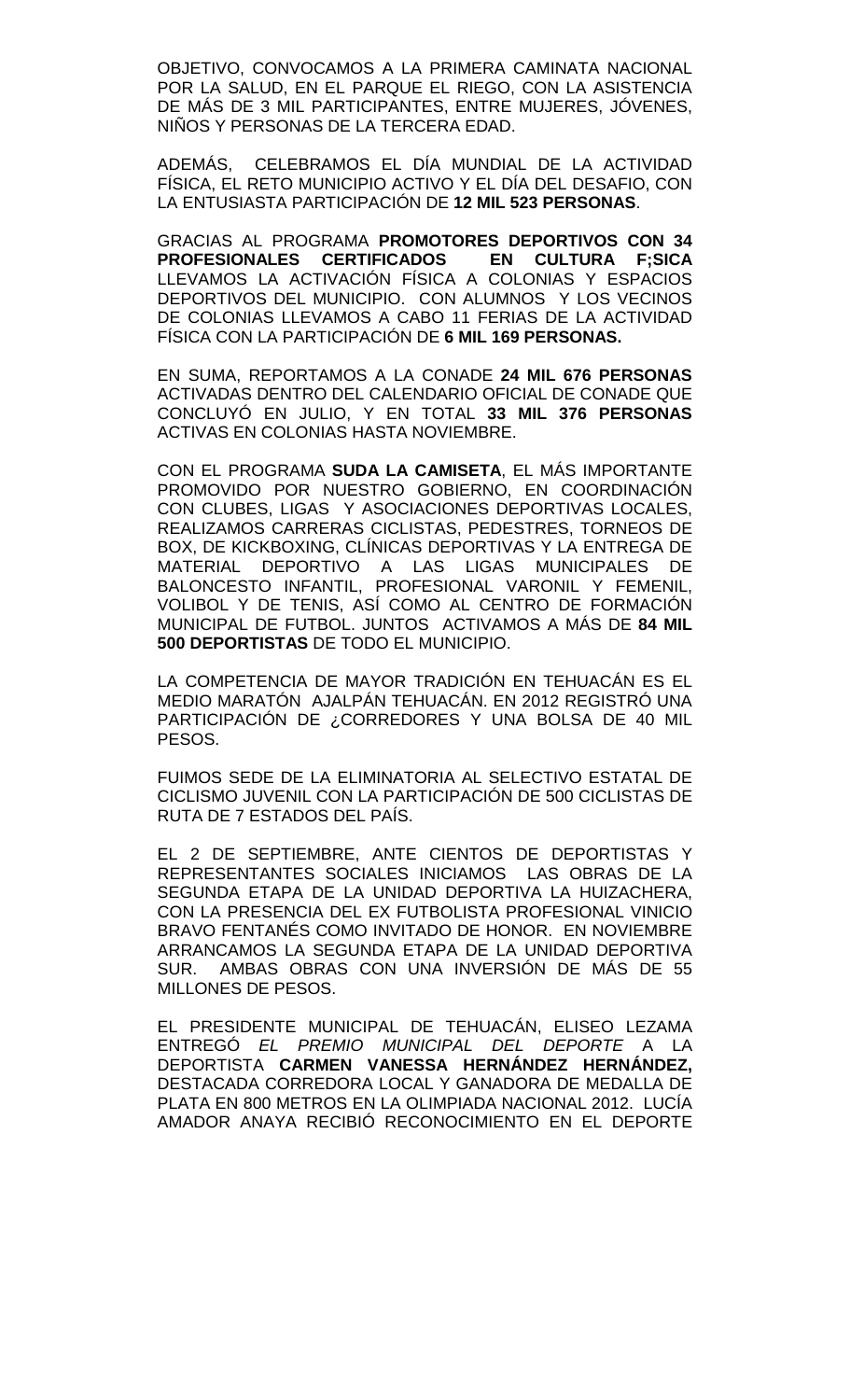ESPECIAL, SUSANA BENAVIDES TREVIÑO FUE LA MUJER MÁS DESTACADA DEL AÑO, RAFAEL ALONSO REYES CLEMENTE EL MEJOR ENTRENADOR Y ROBERTO LÓPEZ TREJO TAMBIÉN FUE PREMIADO POR SER UNO DE LOS CUATRO NIÑOS MÁS VELOCES DEL PAÍS. LA BOLSA FUE DE 54 MIL PESOS OTORGADOS POR EL GOBIERNO MUNICIPAL.

# I**NSTITUTO MUNICIPAL DE LA JUVENTUD**

EN SU PRIMER AÑO DE ACTIVIDADES, EL INSTITUTO MUNICIPAL DE LA JUVENTUD HA TRABAJADO CON UNA GRAN ENERGÍA Y LA ENTUSIASTA PARTICIPACIÓN DE UN IMPORTANTE NÚMERO DE<br>JÓVENES. OFRECIMOS LOS TALLERES DE REPOSTERÍA. JÓVENES, OFRECIMOS LOS TALLERES DE REPOSTERÍA, MÚSICA, ECOLOGÍA, BELLY DANCE, MANUALIDADES, DIBUJO, PINTURA, COCINA, TEATRO, BISUTERÍA, FOTOGRAFÍA, CANTO, DESHIDRATACIÓN DE FRUTAS Y ELABORACIÓN DE LÁCTEOS, ESPAÑOL, MATEMÁTICAS, TAE KWON DO, COMPUTACIÓN E INGLÉS A **492 JÓVENES INSCRITOS**.

CON EL OBJETIVO DE OFRECER OPORTUNIDADES DE MEJORAR SU CALIDAD DE VIDA, ESTABLECIMOS UN ACUERDO CON 16 LIMPIAPARABRISAS, 12 DE ELLOS RECIBIERON CLASES DE COMPUTACIÓN Y 4 DE ALFABETIZACIÓN, ADEMÁS, DAMOS SEGUIMIENTO A LA CONDICIÓN INFORMAL DE SU OFICIO EN LA VÍA PÚBLICA.

EN EL MARCO DEL FESTIVAL DE LA CIUDAD, IMPARTIMOS EL TALLER DE CREACIÓN DE ALEBRIJES MONUMENTALES DURANTE UN MES, A CARGO DE TRES MAESTROS ARTESANOS DEL ESTADO DE MÉXICO, LOS NEGRETE, EN EL CUAL PARTICIPARON **130 JÓVENES**ESTUDIANTES DE LAS ESCUELAS: BUAP, BACHILLERATO QUETZALCÓATL, UNIDAD ESCOLAR LIC. BENITO JUÁREZ, COLEGIO FROEBEL, BACHILLERATO EMILIANO ZAPATA, UPAEP BACHILLERATO, CONALEP Y UNIVERSIDAD LEONARDO DA VINCI, QUIENES DISEÑARON Y CONSTRUYERON **12 ALEBRIJES GIGANTES,** EN CONJUNTO CON EL COLECTIVO EFECTO MARIPOSA E IVÁN VÁZQUEZ SÁNCHEZ "IVÁN LOBO", IMPARTIMOS 5 CONFERENCIAS A JÓVENES SOBRE EL PLAN DE VIDA Y LA PREVENCIÓN DE ADICCIONES EN LOS BACHILLERATOS QUETZALCÓATL Y EMILIANO ZAPATA, Y EN EL<br>CENTRO ESCOLAR VENUSTIANO CARRANZA. SECCIÓN CENTRO ESCOLAR VENUSTIANO CARRANZA, SECCIÓN<br>PREESCOLAR. DONDE LAS CONFERENCIAS FUERON PREESCOLAR, DONDE LAS CONFERENCIAS FUERON IMPARTIDAS A PADRES DE FAMILIA.

POR PRIMERA VEZ EN TEHUACÁN ORGANIZAMOS EL **FESTIVAL DEL DIA INTERNACIONAL DE LA JUVENTUD** EN EL PARQUE JUÁREZ. CONTAMOS CON LA PARTICIPACIÓN DE **60 EXPOSITORES** Y PRESENTAMOS DURANTE 10 HORAS CONTINUAS ESPECTÁCULOS DE MÚSICA, BAILE Y ARTES MARCIALES PARA **MIL 500 ASISTENTES.**

LLEVAMOS A CABO EL **PRIMER MARATÓN DE AJEDREZ** DE 24 HORAS EN TEHUACÁN, EN LAS INSTALACIONES DEL INSTITUTO MUNICIPAL DE LA JUVENTUD, CON LA PARTICIPACIÓN DE **40 JÓVENES AJEDRECISTAS** LOCALES Y DE ORIZABA, TLAXCALA,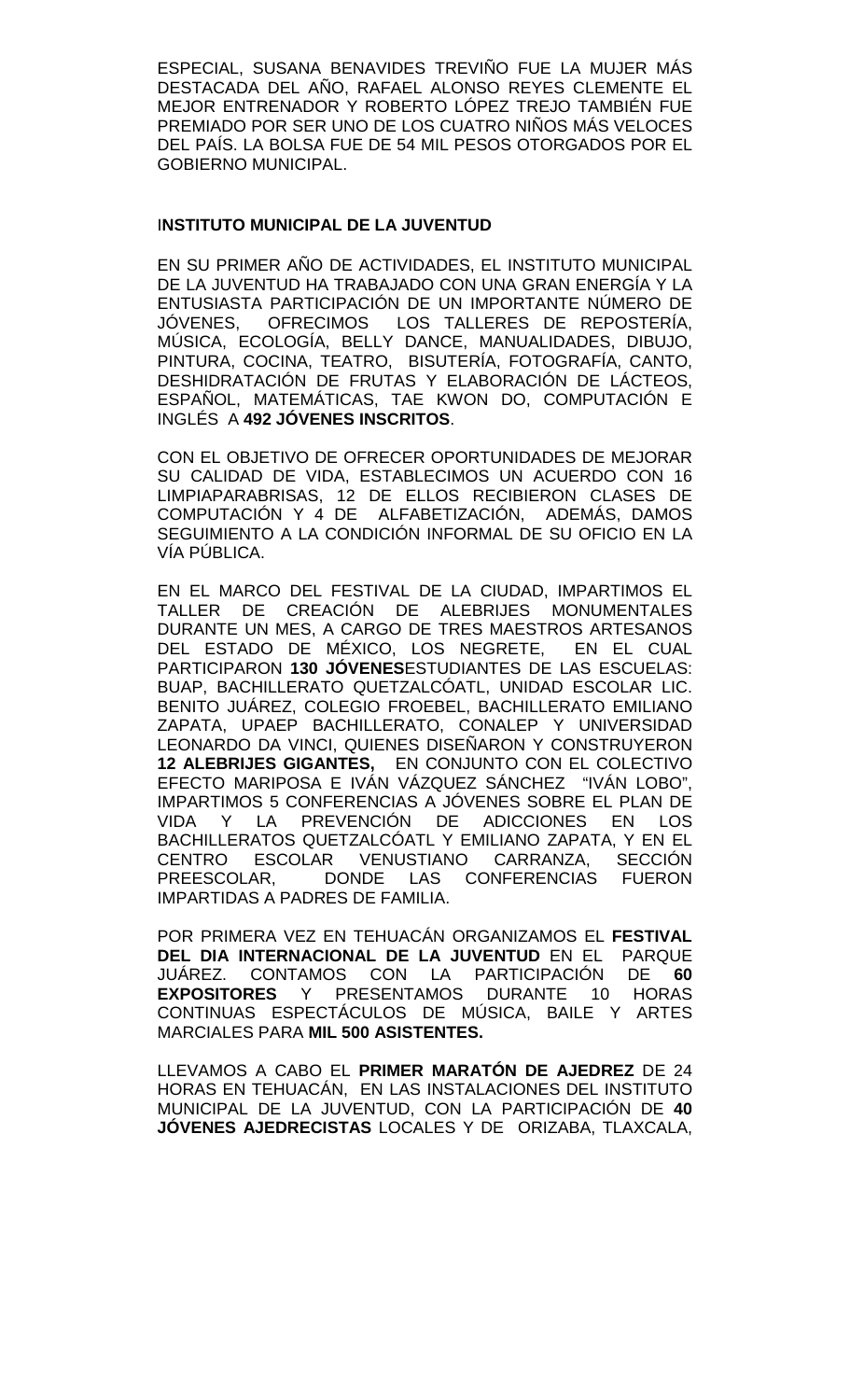PUEBLA Y CIUDAD DE MÉXICO, QUIENES COMPITIERON EN TRES CATEGORÍAS.

EN CONJUNTO CON LA ORGANIZACIÓN "MÉXICO MÁGICO", OTORGAMOS **80 CONSULTAS PSICOLÓGICAS Y PEDAGÓGICAS** A JÓVENES Y PADRES DE FAMILIA SIN COSTO ALGUNO, A QUIENES DAMOS UN SEGUIMIENTO Y PRESENTAMOS REPORTE PERSONALIZADO A LA INSTITUCION EDUCATIVA QUE LOS REPRESENTA.

EN COORDINACIÓN CON EL GOBIERNO DEL ESTADO, NOS SUMAMOS A LA EXITOSA **CRUZADA DE ALFABETIZACIÓN**  IMPULSADA POR EL GOBERNADOR RAFAEL MORENO VALLE, CON LA FINALIDAD DE REDUCIR LA BRECHA DE ANALFABETISMO EN LA REGION DE TEHUACÁN.

EL PRESIDENTE MUNICIPAL ELISEO LEZAMA, FIRMÓ UN CONVENIO CON LA SEP ESTATAL, LA BUAP Y LA UNAM A FIN DE IMPARTIR CURSOS PARA ENSEÑAR A LEER Y ESCRIBIR A **758 PERSONAS** DE LA REGION, EN **70 CÍRCULOS DE ESTUDIOS**, Y DANDO EMPLEO A **95 JÓVENES** QUE PRESTAN SUS SERVICIOS COMO ASESORES LOCALES.

A TRAVÉS DEL INSTITUTO MUNICIPAL DE LA JUVENTUD NOS SUMAMOS A LA RED DE ORGANIZACIONES GUBERNAMENTALES Y NO GUBERNAMENTALES CON EL OBJETIVO DE ESTABLECER PLANES CONJUNTOS EN APOYO A LA COMUNIDAD DE TEHUACÁN Y SU REGIÓN.

LA RED ESTÁ INTEGRADA POR CENTROS DE INTEGRACIÓN JUVENIL, DIF ESTATAL, UNEME CAPA NUEVA VIDA (DIF), COMISIÓN DE DERECHOS HUMANOS Y LABORALES DE TEHUACÁN A.C., JUSTICIA MIXTECA A.C., SEPICJ A.C., ALTERNATIVAS Y PROCESOS DE PARTICIPACIÓN SOCIAL A.C., CASA DE LA FAMILIA (DIF), ALDEAS INFANTILES, CENTROS DE FORMACIÓN, ACOGIMIENTO FAMILIAR Y FORTALECIMIENTO FAMILIAR, INSTITUTO UNIVERSITARIO SOR JUANA INÉS DE LA CRUZ Y UPN POR SEGUNDO AÑO CONSECUTIVO ENTREGAMOS EL **PREMIO MUNICIPAL DE LA JUVENTUD**. DICHO GALARDÓN RECONOCEA LA PERSONA JOVEN TEHUACÁN DURANTE 2012. EL GANADOR DE LOS **10 MIL PESOS EN EFECTIVO,** ELEGIDO POR EL JURADO DE ENTRE 10 CANDIDATOS, ES LEONEL MARTÍNEZ HERNÁNDEZ, DESTACADO MÚSICO TEHUACANERO QUE HA REPRESENTADO A NUESTRA CIUDAD EN EVENTOS NACIONALES E INTERNACIONALES, COMO LO FUE SU PARTICIPACIÓN CON LA ORQUESTA DE PARÍS, FRANCIA. ACTUALMENTEES INTEGRANTE DE LA ORQUESTA SINFÓNICA DE LA UNIVERSIDAD NACIONAL AUTÓNOMA DE MÉXICO.

ASIMISMO, FELICITAMOS A **JAQUELINE GUERRERO AVENDAÑO**, GANADORA DEL PREMIO MUNICIPAL DE LA JUVENTUD EN EL 2011, POR HABER OBTENIDO EL PREMIO ESTATAL DE LA JUVENTUD EN EL 2012.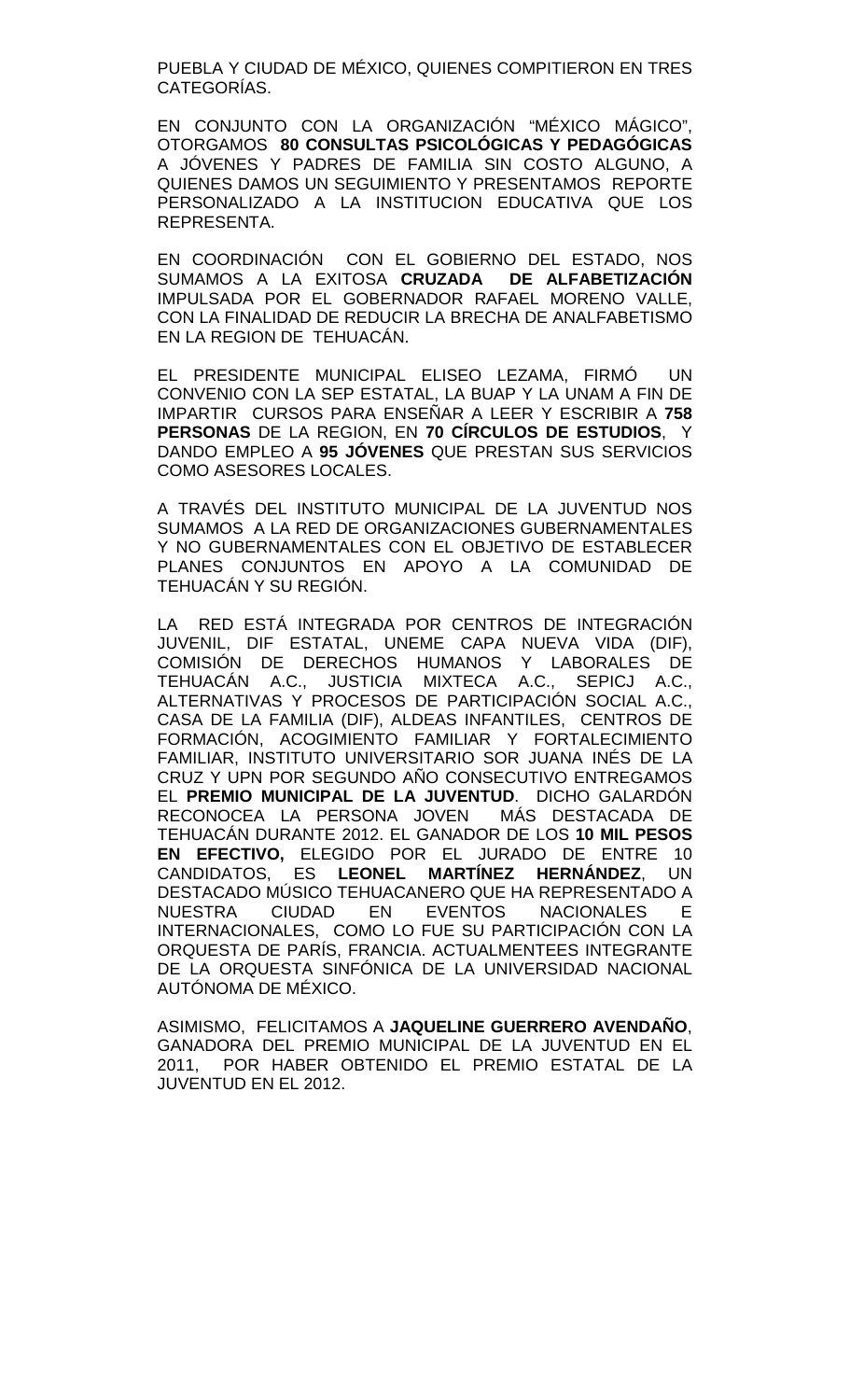#### **SALUD MUNICIPAL**

HEMOS PUESTO ESPECIAL INTERÉS EN LA CAPACIDAD MUNICIPAL PARA PROMOVER Y PROPORCIONAR LOS SERVICIOS DE SALUD QUE DESDE NUESTRO ÁMBITO NOS COMPETE BRINDAR A LA POBLACIÓN DE TEHUACÁN.

CON NUESTRA ADHESIÓN A LA **"RED INTERINSTITUCIONAL DE SALUD Y PREVENCIÓN ESCOLAR",**CONCIENTIZAMOS A LA COMUNIDAD ESTUDIANTIL CON ESTRATEGIAS DE PROMOCIÓN DE ESTILOS DE VIDA SALUDABLE, ANTE LA EMINENTE NECESIDAD DE CONSOLIDAR LA PERSONALIDAD, TOMA DE DECISIONES Y AUTO CUIDADO DE LA SALUD DEL ADOLESCENTE.

TUVIMOS PRESENCIA EN **6 INSTITUCIONES EDUCATIVAS**, ESCUELA SECUNDARIA TÉCNICA 57, SECUNDARIA FEDERAL BENEMÉRITO DE LAS AMÉRICAS, ESCUELA PRIMARIA EMILIANO ZAPATA, PREPARTORIA TEHUACÁN, ESCUELA SECUNDARIA FEDERAL VALERIO TRUJANO Y UNIDAD ESCOLAR LIC. BENITO JUÁREZ, EN LA SEMANA NACIONAL DEL ADOLESCENTE Y EN UN EVENTO ANUAL DE LA RED, PARA BENEFICIO DIRECTO DE **13 MIL ADOLESCENTES.** 

LAS COMUNIDADES ESCOLARES HAN SIDO ESTUPENDAS ALIADAS EN NUESTRO COMPROMISO POR LA SALUD.<br>ORGANIZAMOS 10 CELEBRACIONES DE FECHAS **CELEBRACIONES** DE FECHAS CONMEMORATIVAS EN LA MATERIA, CON LA PARTICIPACIÓN DE **6 MIL 619 ALUMNOS Y MAESTROS** Y PARA **26 MIL 476 BENEFICIARIOS** INDIRECTOS.

EN COORDINACIÓN CON LAS DIFERENTES INSTITUCIONES QUE INTEGRAN EL COMITÉ MUNICIPAL DE SALUD CELEBRAMOS 7 SESIONES DE TRABAJO CON EL OBJETIVO DE ESTABLECER ESTRATEGIAS CONJUNTAS EN SALUD, TALES COMO LAS<br>CAMPAÑAS DE PREVENCIÓN EN ENFERMEDADES CAMPAÑAS DE PREVENCIÓN EN ENFERMEDADES<br>RESPIRATORIAS AGUDAS, DENGUE, ENFERMEDADES AGUDAS, DENGUE, ENFERMEDADES DIARREICAS, CONSUMO DE HONGOS SILVESTRES Y LAS SEMANAS NACIONALES DE SALUD.

EN LAS JORNADAS DE SALUD LLEVADAS A LAS COLONIAS DE TEHUACÁN Y A LOS MUNICIPIOS QUE INTEGRAN LA RED DE MUNICIPIOS SALUDABLES, ATENDIMOS A 33 MIL 996 PERSONAS CON UN TOTAL DE 11 MIL 332 ACCIONES DE SALUD.

EL HOSPITAL MUNICIPAL JUEGA UN PAPEL FUNDAMENTAL EN LA OFERTA DE SERVICIOS DE SALUD EN EL MUNICIPIO Y LA REGIÓN, ESPECIALMENTE EN LA ATENCIÓN A PERSONAS QUE CARECEN DE CUALQUIER TIPO DE SEGURIDAD SOCIAL.

EN 2012 ATENDIMOS A **31 MIL 989 PACIENTES**, A TRAVÉS DE CONSULTAS, CONTROL DE ALIMENTOS, PRUEBAS DE LABORATORIO, CURACIONES, INYECCIONES, CIRUGÍAS, ATENCIÓN EN ODONTOLOGÍA, ORTOPEDIA, Y HOSPITALIZACIÓN, ENTRE OTROS SERVICIOS. UNA SUMA DE **105 MIL 179 ACCIONES DE SALUD** REALIZADAS POR EL HOSPITAL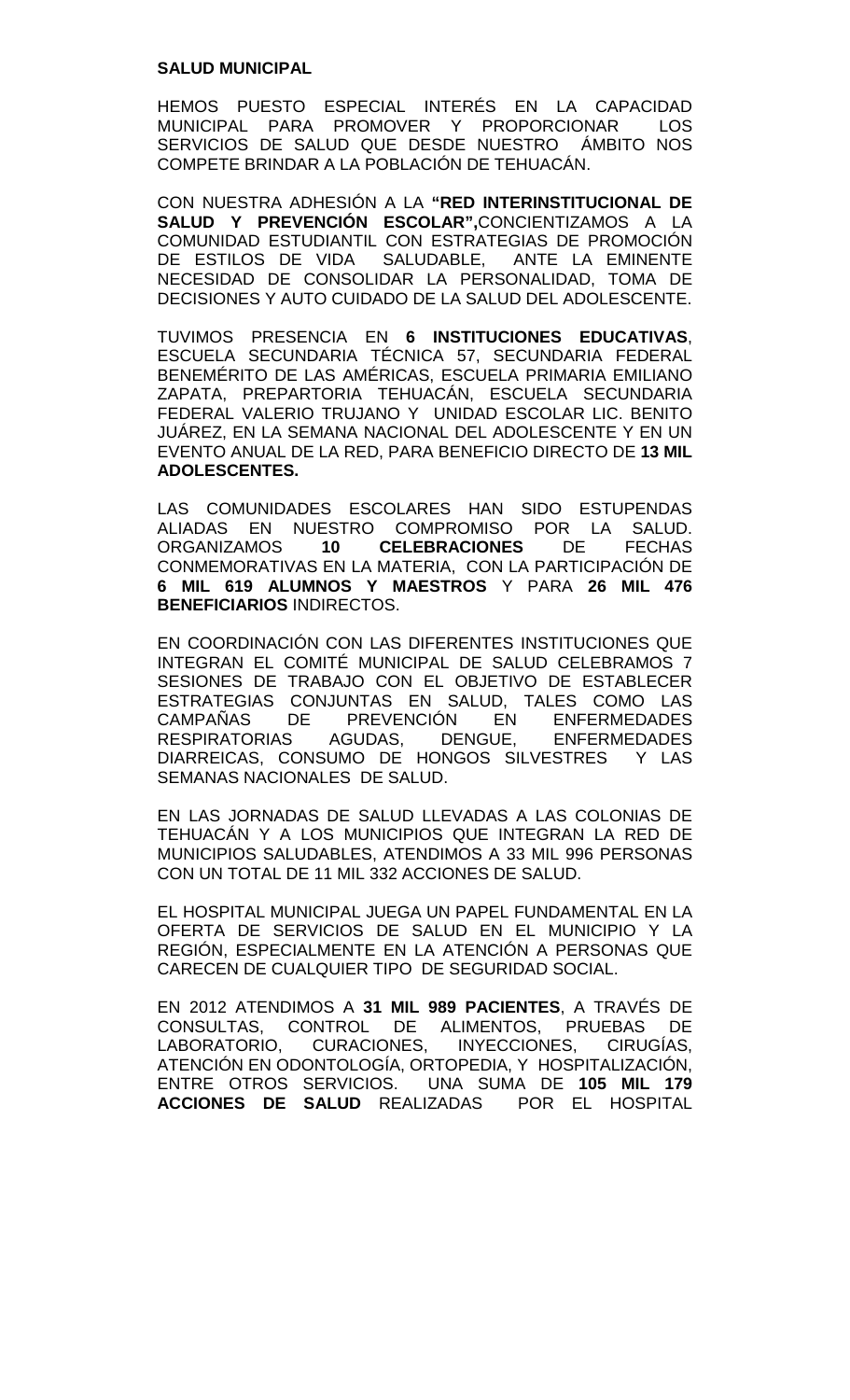MUNICIPAL, CON UNA INVERSIÓN DE **9 MILLONES 182 MIL 851.50 PESOS**.

ES IMPORTANTE MENCIONAR QUE EL HOSPITAL OTORGÓ **51 APOYOS Y CONDONACIONES** A PACIENTES DE ESCASOS RECURSOS POR UN MONTO DE **163 MIL 379 PESOS.** 

POR SEGUNDA VEZ ORGANIZAMOS EL CONGRESO MÉDICO DEL HOSPITAL MUNICIPAL, CON ASISTENCIA DE **143 MÉDICOS**. CELEBRAMOS **26 SESIONES CLÍNICAS** MÉDICAS PARA BENEFICIO DE **4 MIL 800 PERSONAS.**

A FIN DE MEJORAR LOS SERVICIOS DEL HOSPITAL MUNICIPAL, ADQUIRIMOS EQUIPO ELECTRO MÉDICO E INSUMOS CON UNA **INVERSIÓN DE 236 MIL PESOS**.

|  | 1 AUTOCLAVE (ESTERILIZADOR) | \$136,000.00 |
|--|-----------------------------|--------------|
|--|-----------------------------|--------------|

- 3 AMBÚ (RESPIRADORES) \$ 12, 000.00
- 3 ESTUCHES DE DIAGNOSTICO \$ 18, 000.00
- ROPA HOSPITALARIA Y QUIRURGICA \$70,000.00

# • **TOTAL INVERSIÓN : \$ 236, 000.00**

DIMOS MANTENIMIENTO Y REMODELAMOS ALGUNOS ESPACIOS DEL HOSPITAL MUNICIPAL.

- REPARACIÓN DE TECHO DE QUIRÓFANO.
- PINTURA Y REPARACIÓN DE PAREDES Y PLAFÓN DEL TECHO DE 3 CONSULTORIOS.
- REPARACIÓN DE BASE DE FREGADERO DE COCINA Y FORRO DE AZULEJO.
- REPARACIÓN Y FORRO DE AZULEJO DE 19 LAVABOS.
- PINTURA DE TODO EL HOSPITAL.

# **TOTAL INVERSIÓN: \$ 38,000.00**

# **ACCIONES Y SERVICIOS HOSPITAL**

# **PERSONAS ATENDIDAS**

| <b>CONSULTA EXTERNA</b>         | 14,283 |
|---------------------------------|--------|
| <b>CONSULTA URGENCIAS</b>       | 6,624  |
| <b>CONTROL ALIMENTOS</b>        | 2,699  |
| <b>PACIENTES HOSPITALIZADOS</b> | 1,269  |
| <b>ODONTOLOGIA</b>              | 1,603  |
| <b>PSICOLOGIA</b>               | 1,275  |
| <b>CITS</b>                     | 4,236  |
| <b>TOTAL</b>                    | 31,989 |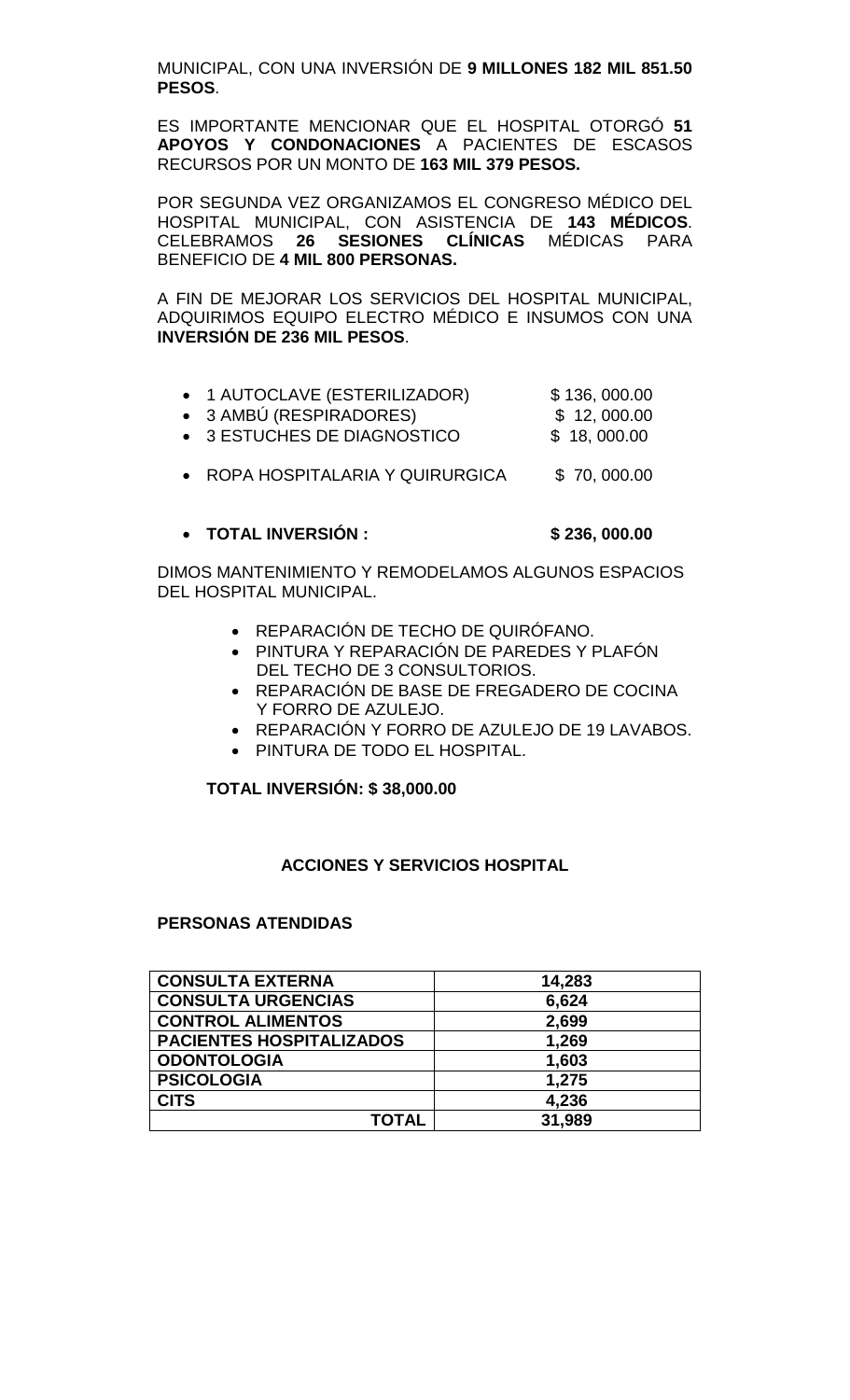# **SERVICIOS OTORGADOS**

| <b>CONSULTA EXTERNA</b>          | 29,856 |
|----------------------------------|--------|
| <b>CONTROL ALIMENTOS</b>         | 3,784  |
| AREA DE CURACIONES E INYECCIONES | 28,934 |
| <b>ODONTOLOGIA</b>               | 2,781  |
| <b>CIRUGIAS</b>                  | 414    |
| <b>CITS</b>                      | 7,421  |
| <b>TOTAL</b>                     | 73,190 |

EL TOTAL DE INGRESOS ASCENDIÓ A **2 MILLONES 379 MIL 964 PESOS** 

EN COORDINACIÓN CON LA JURISDICCIÓN SANITARIA NO. 10 REALIZAMOS DOS JORNADAS DE MASTOGRAFÍAS GRATUITAS. A TRAVÉS DE LAS CUALES ATENDIMOS A **MIL 275 PACIENTES**.

UN PROGRAMA INNOVADOR, ÚNICO POR SUS<br>CARACTERÍSTICAS EN TODO EL ESTADO, ES **CERESO** CARACTERÍSTICAS EN **SALUDABLE**. UNA SERIE DE ACCIONES INTEGRALES APLICADAS A LA POBLACIÓN PENITENCIARIA Y QUE HA ATENDIDO A LOS 780 INTERNOS CON UN TOTAL DE 47 MIL 900 ACCIONES DE SALUD, 5 MIL 382 ACCIONES DEPORTIVAS Y 2 MIL 640 ACCIONES CULTURALES, EN SUMA, **55 MIL 922 ACCIONES**.

UNO DE LOS LOGROS MÁS SIGNIFICATIVOS DEL GOBIERNO MUNICIPAL EN MATERIA DE SALUD FUE EL IZAMIENTO DE **BANDERA BLANCA** EN LAS COMUNIDADES DE SAN VICENTE FERRER Y SAN PABLO TEPETZINGO, EMBLEMA QUE SIMBOLIZA SU CERTIFICACION COMO COMUNIDADES PROMOTORAS DE LA SALUD, CUYO OBJETIVO ES MEJORAR LAS CONDICIONES DE SALUD DE LA POBLACION Y FOMENTAR LA CULTURA DE LA PREVENCION.

PARA LOGRAR SU CERTIFICACIÓN LLEVAMOS A CABO **600 ACCIONES DE SALUD** EN VICENTE FERRER PARA BENEFICIO DE **MIL 800 HABITANTES** Y **3 MIL ACCIONES** EN SAN PABLO TEPETZINGO DIRIGIDAS A **9 MIL VECINOS** DE ESTA COMUNIDAD.

ES UN LOGRO COMPARTIDO CON AUTORIDADES MUNICIPALES Y AUXILIARES, CON LA SECRETARÍA DE SALUD DEL ESTADO A TRAVÉS DE LA JURISDICCION SANITARIA NÚMERO 10, INSTITUCIONES SOCIALES, EDUCATIVAS Y LA PARTICIPACIÓN ESENCIAL DE LA COMUNIDAD.

PARA PREVENIR ENFERMEDADES INFECCIOSAS REALIZAMOS **5 MIL 166 MONITOREOS** DE CLORACIÓN DEL AGUA POTABLE PARA USO Y CONSUMO HUMANO EN LAS SUBALTERNAS DEL MUNICIPIO.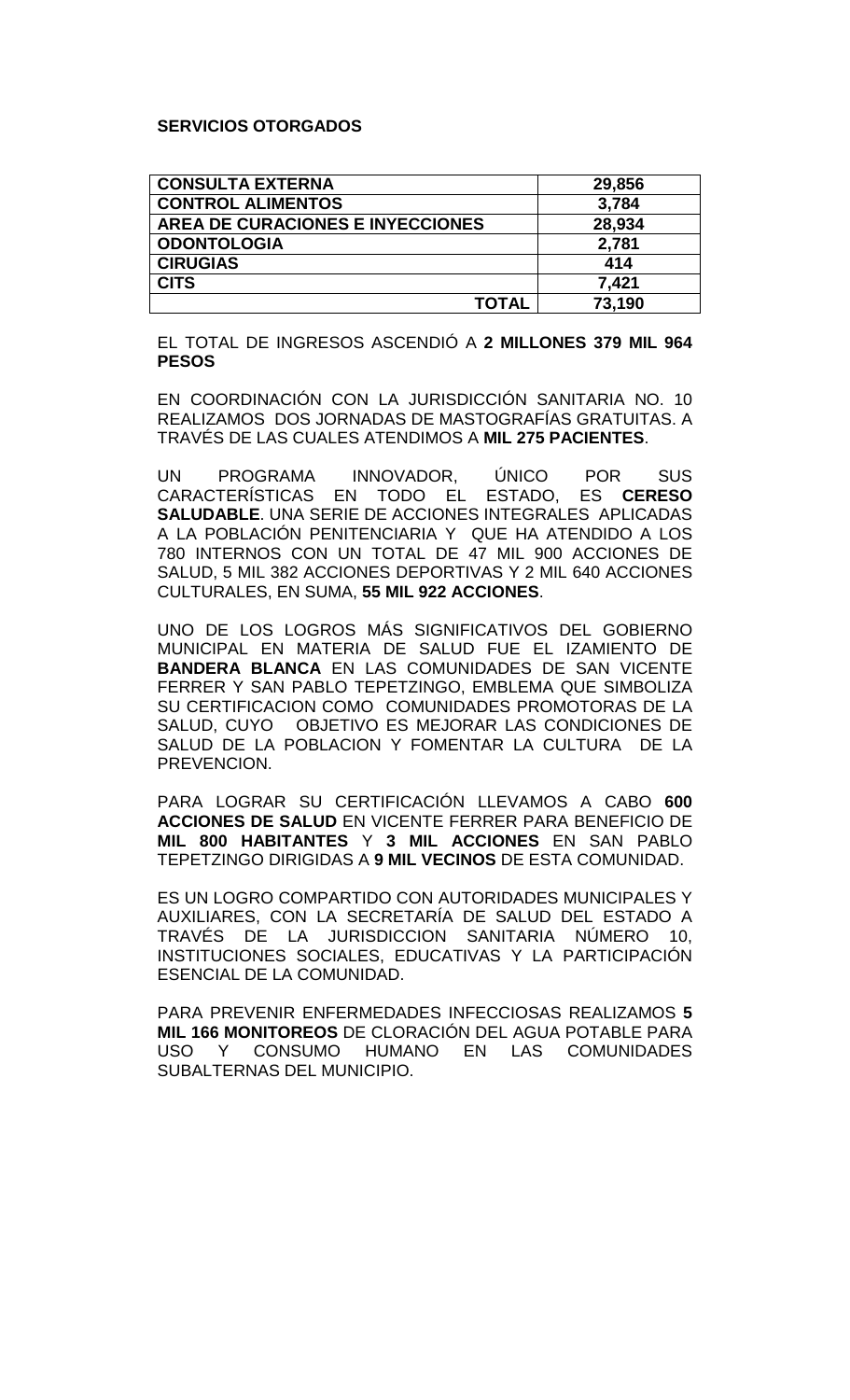CON UNA INVERSIÓN DE **250 MIL 294 PESOS**CLORAMOS **14 MIL 414 MILLONES 720 MIL LITROS DE AGUA** POTABLE PARA USO Y CONSUMO HUMANO.

A FIN DE GARANTIZAR LA HIGIENE DE ALIMENTOS VENDIDOS EN LA VÍA PÚBLICA, REALIZAMOS OPERATIVOS EN LOS COMERCIOS AMBULANTESY EL FORO DE ALIMENTOS, CON LA ASISTENCIA DE MÁS DE MIL COMERCIANTES.

EN COLABORACIÓN CON EL GOBIERNO ESTATAL, QUE INVIERTE RECURSOS POR MÁS DE **250 MILLONES DE PESOS**, LA CONSTRUCCIÓN DEL HOSPITAL DE LA MUJER EN TEHUACÁN ES UN HECHO QUE MARCARÁ LA HISTORIA DE LA SALUD EN NUESTRO MUNICIPIO Y LA REGIÓN. LA APORTACIÓN MUNICIPAL CONSISTIÓ EN LA ADQUISICIÓN DEL TERRENO POR UN MONTO DE **40 MILLONES DE PESOS**APROBADOS POR EL CABILDO.

EL HOSPITAL DE LA MUJER TENDRÁ UNA CAPACIDAD DE ATENCIÓN PARA 170 MIL MUJERES DE TEHUACÁN Y DE 19 MUNICIPIOS MÁS.

LA PRIMERA ETAPA DEL HOSPITAL, DE 45 CAMAS, REGISTRA UN AVANCE EN SU EDIFICACIÓN DE 85% Y UNA INVERSIÓN DE MÁS DE **57** MILLONES DE PESOS.

#### **INSTITUTO MUNICIPAL DE LAS MUJERES**

HEMOS HECHO DE LA PERSPECTIVA DE GÉNERO EN EL GOBIERNO MUNICIPAL UNA GUÍA FUNDAMENTAL DE NUESTRAS POLÍTICAS PÚBLICAS, LAS CUALES CONTEMPLAN EL RESPETO Y PROTECCIÓN DE LOS DERECHOS DE LAS MUJERES.

LA APROBACION DEL ACUERDO QUE EMITE EL PRESIDENTE MUNICIPAL DE TEHUACÁN PARA LA CREACION DEL INSTITUTO MUNICIPAL DE LA MUJER COMO ÓRGANO DESCONCENTRADO DEL GOBIERNO LOCAL FUE PUBLICADO EL 9 DE MARZO DE 2012 EN EL PERIÓDICOOFICIAL DEL ESTADO.

SEGURIDAD PÚBLICA ATENDIÓ EN 2012, MÁS DE 270 CASOS POR VIOLENCIA INTRAFAMILIAR. COMO MEDIDA DE PREVENCIÓN EL INSTITUTO LLEVA CONFERENCIAS Y TALLERES A ALUMNOS DE LOS TRES NIVELES BÁSICOS DE EDUCACIÓN, EMPRESAS Y ASOCIACIONES CIVILES. EN LAS COLONIAS Y JUNTAS AUXILIARES LOS BENEFICIARIOS SUMAN 3 MIL 360 EN 52 PUNTOS.

| NO. | <b>COLONIA</b>     | <b>NUMERO</b><br>DE<br><b>USUARIOS</b> | NO. | <b>COLONIA</b>         | <b>NUMERO</b><br>DE<br><b>USUARIOS</b> |
|-----|--------------------|----------------------------------------|-----|------------------------|----------------------------------------|
|     | STA MA. COAPA      | 396                                    | 27  | LA PAZ                 | 36                                     |
| 2   | <b>EL RIEGO</b>    | 312                                    | 28  | <b>TEHUANTEPEC</b>     | 36                                     |
| 3   | <b>LA PURISIMA</b> | 204                                    | 29  | <b>EMILIANO ZAPATA</b> | 36                                     |
| 4   | <b>PUEBLA</b>      | 156                                    | 30  | <b>FOVISSTE</b>        | 36                                     |
|     | <b>COL. MEXICO</b> | 156                                    | 31  | <b>BENITO JUAREZ</b>   | 36                                     |
| 6   | <b>SN LORENZO</b>  | 120                                    | 32  | <b>AGUA BLANCA</b>     | 36                                     |
| ⇁   | <b>CENTRO</b>      | 120                                    | 33  | 21 DE MARZO            | 36                                     |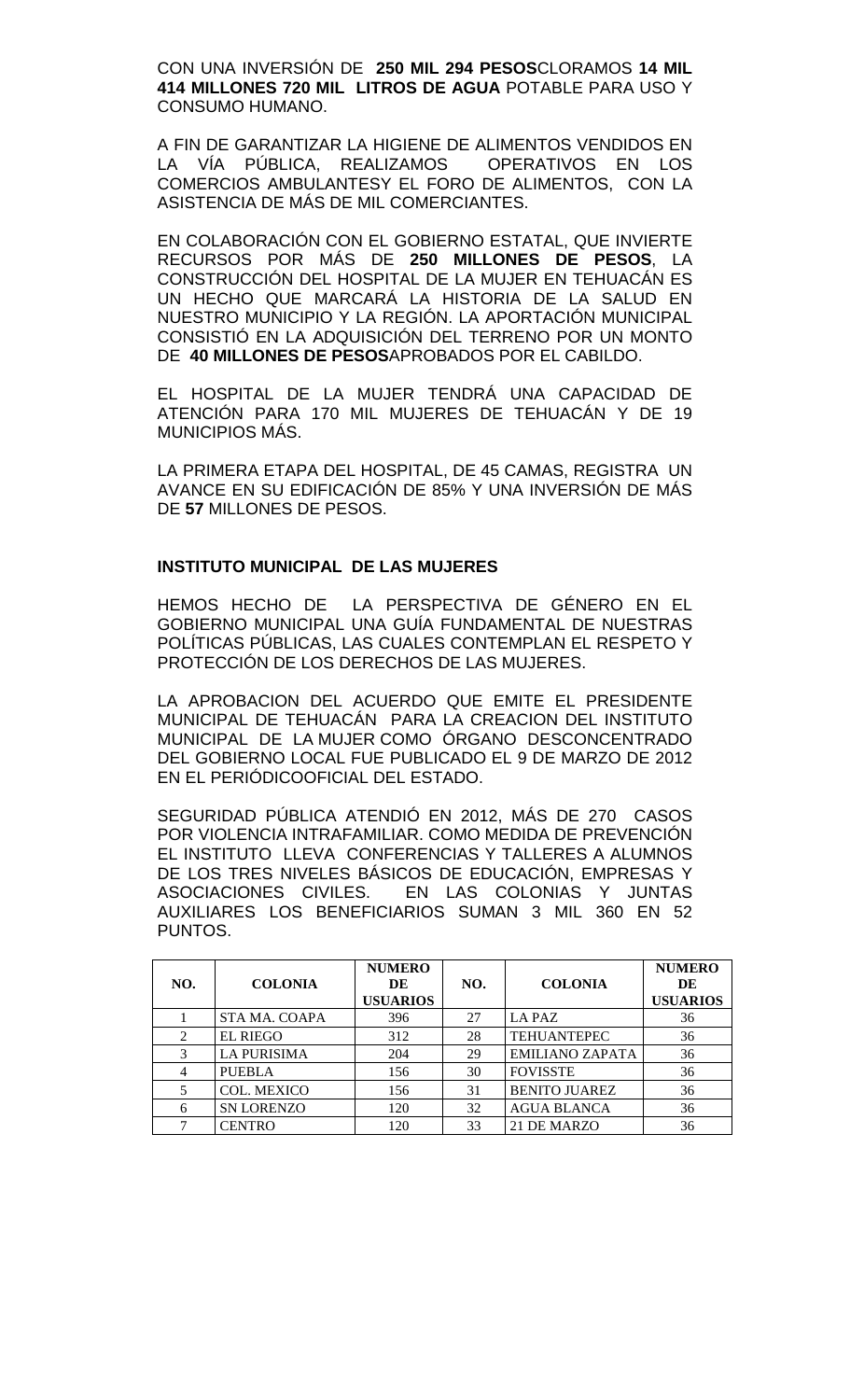| 8  | FRACC.STA MARIA      | 120 | 34 | <b>VISTA HERMOSA</b>  | 36 |
|----|----------------------|-----|----|-----------------------|----|
| 9  | 3 DE MAYO            | 108 | 35 | <b>TEPANCO</b>        | 36 |
|    |                      |     |    | <b>SAN VICENTE</b>    |    |
| 10 | <b>SAN NICOLAS</b>   | 84  | 36 | <b>FERRER</b>         | 24 |
|    | LOMAS DE LA          |     |    |                       |    |
| 11 | <b>SOLEDAD</b>       | 84  | 37 | <b>MANANTIALES</b>    | 24 |
| 12 | 16 DE MARZO          | 72  | 38 | <b>NICOLAS BRAVO</b>  | 24 |
| 13 | <b>TEPEYAC</b>       | 72  | 39 | <b>CONSTITUYENTES</b> | 24 |
|    | <b>LAZARO</b>        |     |    |                       |    |
| 14 | <b>CARDENAS</b>      | 72  | 40 | <b>LAS MARAVILLAS</b> | 24 |
| 15 | <b>ASCOTE</b>        | 60  | 41 | <b>SANTA CECILIA</b>  | 24 |
| 16 | <b>SN VICENTE</b>    | 60  | 42 | <b>INSURGENTES</b>    | 24 |
| 17 | 16 DE MARZO          | 60  | 43 | <b>EDEN</b>           | 24 |
| 18 | <b>ARBOLEDAS</b>     | 60  | 44 | <b>BELLA VISTA</b>    | 24 |
| 19 | <b>AEROPUERTO</b>    | 60  | 45 | <b>SN MARCOS</b>      | 24 |
| 20 | <b>SANTO DOMINGO</b> | 48  | 46 | <b>COL.VALLE</b>      | 24 |
|    |                      |     |    | FRACC.VILLAS          |    |
| 21 | <b>OBSERVATORIO</b>  | 48  | 47 | <b>ESMERALDA</b>      | 12 |
|    | <b>SAN DIEGO</b>     |     |    |                       |    |
| 22 | <b>CHALMA</b>        | 48  | 48 | <b>SOLEDAD</b>        | 12 |
| 23 | <b>SAN PEDRO</b>     | 48  | 49 | <b>SAN PABLO</b>      | 12 |
| 24 | <b>MORELOS</b>       | 48  | 50 | <b>SAN ISIDRO</b>     | 12 |
|    | FRACC.               |     |    |                       |    |
|    | <b>VENUSTIANO</b>    |     |    |                       |    |
| 25 | <b>CARRANZA</b>      | 48  | 51 | <b>LAS PALMAS</b>     | 12 |
| 26 | <b>ESMERALDA</b>     | 36  | 52 | MONTE CHIQUITO        | 12 |

EL INSTITUTO DE LAS MUJERES ATIENDE DIARIAMENTE A UN PROMEDIO DE 40 PERSONAS, VÍCTIMAS DE ALGÚN TIPO DE VIOLENCIA. BRINDAMOS ATENCIÓN PSICOLÓGICA A **5 MIL 760 PERSONAS**, MAYORITARIAMENTE MUJERES, Y ASESORÓ Y ACOMPAÑÓ EN TODOS LOS ASUNTOS LEGALES A **3 MIL 600 USUARIAS**.

GESTIONAMOS RECURSOS FEDERALES DE INMUJERES POR **497 MIL PESOS** CON EL PROYECTO **TEHUACÁN CAMINO A LA IGUALDAD,** COMO APOYO PARA CAPACITAR A FUNCIONARIOS MUNICIPALES Y GRUPOS DE MUJERES EN LAS COLONIAS, CON EL CURSO DENOMINADO **"INCLUSIÓN DE LA PERSPECTIVA DE GÉNERO EN LAS LÍNEAS DE TRABAJO, PLANES Y PROGRAMAS MUNICIPALES"**. CONMEMORAMOS EL **DÍA INTERNACIONAL DE LA MUJER** Y EL **DÍA INTERNACIONAL DE LA NO VIOLENCIA CONTRA LA MUJER,** EVENTOS EN LOS CUALES BRINDAMOS A LAS USUARIAS DOS JORNADAS MÉDICAS.

EN COORDINACIÓN CON EL INSTITUTO POBLANO DE LA MUJER REALIZAMOS EL **"TALLER DE REPLICADORAS SENSIBILIZACIÓN DE EQUIDAD Y GÉNERO",** CON LA PARTICIPACIÓN DE FUNCIONARIAS MUNICIPLAES DE TEHUACÁN Y MUNICIPIOS DE LA REGIÓN.

CELEBRAMOS LA FIRMA DE UN CONVENIO DE COLABORACIÓN CON EL INSTITUTO ESTATAL DE EDUCACIÓN PARA ADULTOS, CON EL OBJETIVO DE ALFABETIZAR A LAS MUJERES QUE LO NECESITEN, DETECTADAS POR EL INSTITUTO DE LAS MUJERES.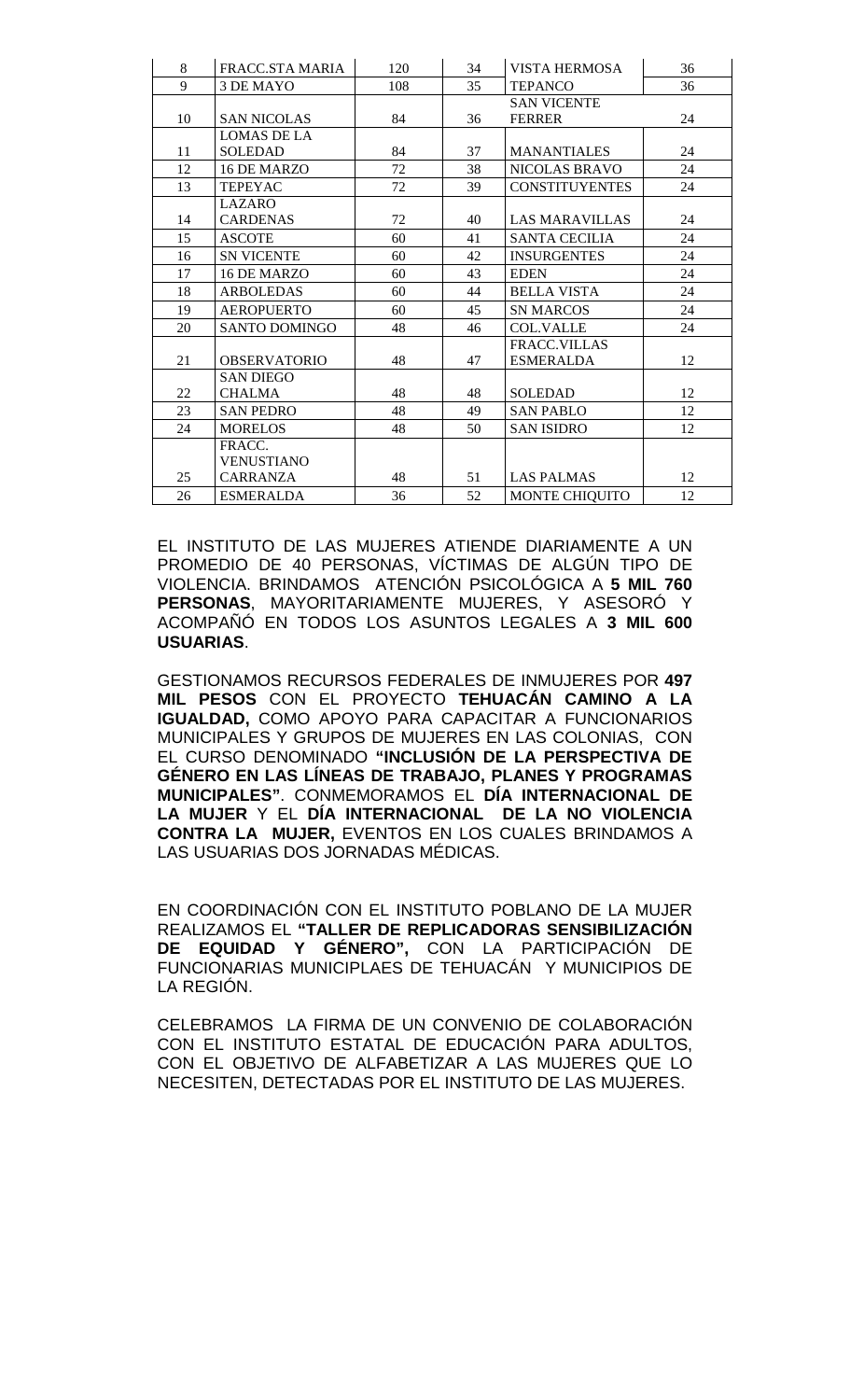FIRMAMOS UN CONVENIO CON EL INSTITUTO POBLANO DE LA MUJER PARA LLEVAR AL MERCADO 16 DE MARZO, EL TALLER DE SENSIBILIZACIÓN DE VIOLENCIA CONTRA LA MUJER, DIRIGIDO A MÁS DE 6 MIL PERSONAS DURANTE TRES MESES. ESTE PROGRAMA SE REALIZÓ SÓLO EN CUATRO MERCADOS DEL ESTADO DE PUEBLA.

#### **TERCER EJE**

#### **DESARROLLO SUSTENTABLE**

#### **ECOLOGÍA**

A TRAVÉS DEL **CONSEJO MUNICIPAL DE PARTICIPACIÓN SOCIAL EN LA EDUCACIÓN,** ATENDIMOSA**27 MIL CIUDADANOS.** 

LAS CAMPAÑAS DE EDUCACIÓN AMBIENTAL LOGRARON IMPACTAR A 5 MIL PERSONAS Y LOGRAMOS CAPACITAR EN EL TEMA DE CUIDADO AMBIENTAL A **200 PROFESORES**.

CON EL**PROGRAMA MUNICIPAL DE EDUCACIÓN AMBIENTAL EN CONDICIONES DE CAMBIO CLIMÁTICO,** CAPACITAMOS A **2 MIL 600 PERSONAS**.

IMPARTIMOS **TALLERES** EN INSTITUCIONES EDUCATIVAS, IGLESIAS Y EN LAS COLONIAS SOBRE EL CUIDADO DEL AGUA, EL CAMBIO CLIMÁTICO Y MANEJO DE RESIDUOS SÓLIDOS; ADEMÁS DE LAS VISITAS AL VIVERO MUNICIPAL Y JARDÍN BOTÁNICO "TECOATL" DONDE SE ENSEÑA LA IMPORTANCIA DE LA CONSERVACIÓN DE NUESTROS RECURSOS NATURALES. PERSONAS ATENDIDAS **MIL 685.**

EN EL VIVERO MUNICIPAL EL SOTOLÍN PROPAGAMOS **232 MIL 860 PLANTAS**, DE LAS CUALES **DONAMOS66 MIL 625** Y DESTINAMOS 20 MIL 904 PARA LABORES DE REFORESTACIÓN. LOGRAMOS PRODUCIR 10 MIL 354 NOCHEBUENAS. EN SANTA CATARINA OTZOLOTEPEC, UNO DE LOS ESPACIOS VERDES MÁS IMPORTANTES PARA EL MUNICIPIO, PLANTAMOS **13 MIL PINOS**, CON EL APOYO DE CIENTOS DE CIUDADANOS.

EN TOTAL **5 MIL 065 VECINOS DE TEHUACÁN PARTICIPARON EN LAS ACCIONES DE REFORESTACIÓN.**

ATENDIMOS **910 REPORTES CIUDADANOS** SOBRE PROBLEMÁTICAS COMO MALOS OLORES, CONTAMINACIÓN VISUAL, RUIDO, FAUNA NOCIVA, ENTRE OTROS.

ATENDIMOS **MIL 161 SOLICITUDES** POR DONACIÓN DE ÁRBOLES Y PLANTA, DERRIBOS, PODAS Y TRASPLANTES.

62 MIL 922 PLANTAS FUERON COLOCADAS EN ÁREAS URBANAS VERDES DEL MUNICIPIO.

**SERVICIOS PÚBLICOS MUNICIPALES**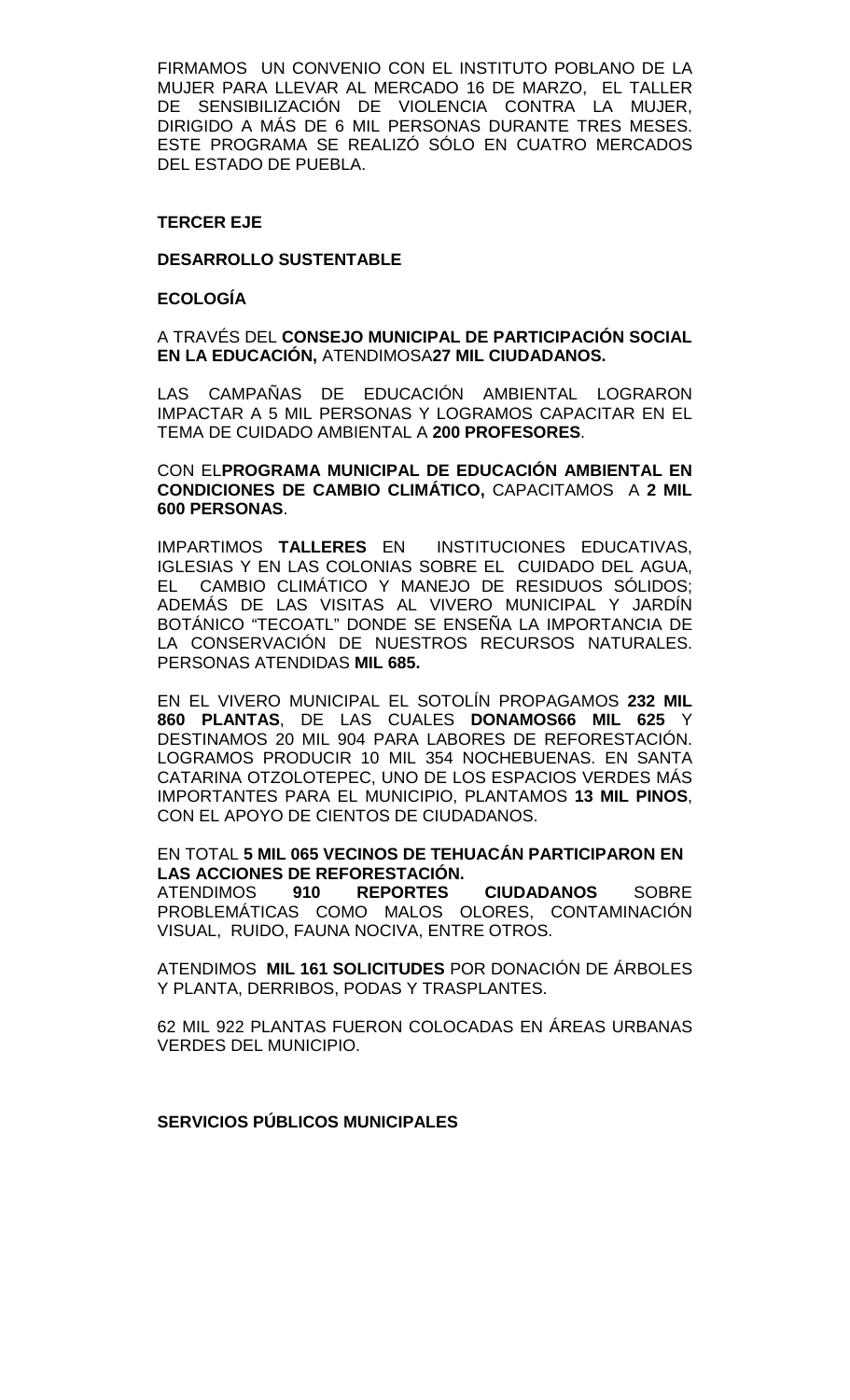APLICAMOS 24 MIL 803 VACUNAS A FELINOS, 18 MIL A CANES Y REALIZAMOS 902 ESTERILIZACIONES.

EN EL PANTEÓN MUNICIPAL OBTUVIMOS INGRESOS POR 1 MILLÓN 138 MIL 506.7 PESOS, LO QUE REPRESENTA UN INCREMENTO DE CASI 100 POR CIENTO RESPECTO AL 2011 DONDE RECAUDAMOS 659 MIL PESOS.

CONSOLIDAMOS AL PARQUE EL RIEGO COMO UN CENTRO DE CONVIVENCIA FAMILIAR Y PRÁCTICA DE ACTIVIDADES DEPORTIVAS AL AIRE LIBRE. EN 2012 INGRESARON 150 MIL VISITANTES, Y OBTUVIMOS INGRESOS DE ALREDEDOR DE 400 MIL PESOS.

DIMOS MANTENIMIENTO A 61 PARQUES, JARDINES Y ÁREAS VERDES, JUEGOS INFANTILES, 34 CAMELLONES Y 6 ROTONDAS EN EL MUNICIPIO, CON UNA INVERSIÓN DE **4 MILLONES 779 MIL 950 PESOS**.

REPARAMOS E INSTALAMOS **MIL 500 LUMINARIAS** CON NUEVAS TECNOLOGÍAS DE AHORRO DE ENERGÍA, CON EL PROGRAMA **PUNTOS DE LUZ,** PARA BENEFICIO DE LA POBLACIÓN DEL MUNICIPIO CON UNA INVERSIÓN DE **2 MILLONES 123 MIL 728 PESOS**.

ADEMÁS, INSTALAMOS **4 MIL 862** LÁMPARAS EN VIALIDADES, COLONIAS Y COMUNIDADES SUBALTERNAS CON UNA INVERSIÓN DE **3 MILLONES 100 MIL 425 PESOS.** 

INSTALAMOS **70 REFLECTORES EN 13 CANCHAS** DEPORTIVAS PARA BENEFICIO DE **19 MIL 500 DEPORTISTAS** Y CON UNA INVERSIÓN DE **158 MIL 186 PESOS** Y COLOCAMOS **134 LUMINARIAS** TIPO FUTURA EN 5 PARQUES QUE PRESENTABAN UN GRAVE DETERIORO DE LAS LUMINARIAS, CON UN COSTO DE **334 MIL 138 PESOS**.

REALIZAMOS LA LIMPIEZA INTEGRAL DEL DREN DE VALSEQUILLO, EN **27 MIL 7METROS LINEALES Y 6 MIL 966 METROS CÚBICOS**, CON UNA INVERSIÓN DE **370 MIL PESOS** PARA BENEFICIO DIRECTO **DE 26 MIL VECINOS**.

#### **OBRAS PÚBLICAS**

INVERTIMOS **8 MILLONES 543 MIL PESOS** EN LAS OBRAS DE MEJORAMIENTO DE IMAGEN URBANA SEGUNDA ETAPA QUE COMPRENDE LAS CALLES DEL CENTRO:

- JOSÉ MARÍA MORELOS ENTRE 1 ORIENTE Y 5 ORIENTE
- 1 SUR ENTRE CALLE 1 ORIENTE Y 3 ORIENTE
- 1 NORTE ENTRE AVENIDA INDEPENDENCIA Y 2 ORIENTE
- 1 ORIENTE ENTRE CALLE 3 SUR Y CALLE AGUSTÍN A. CACHO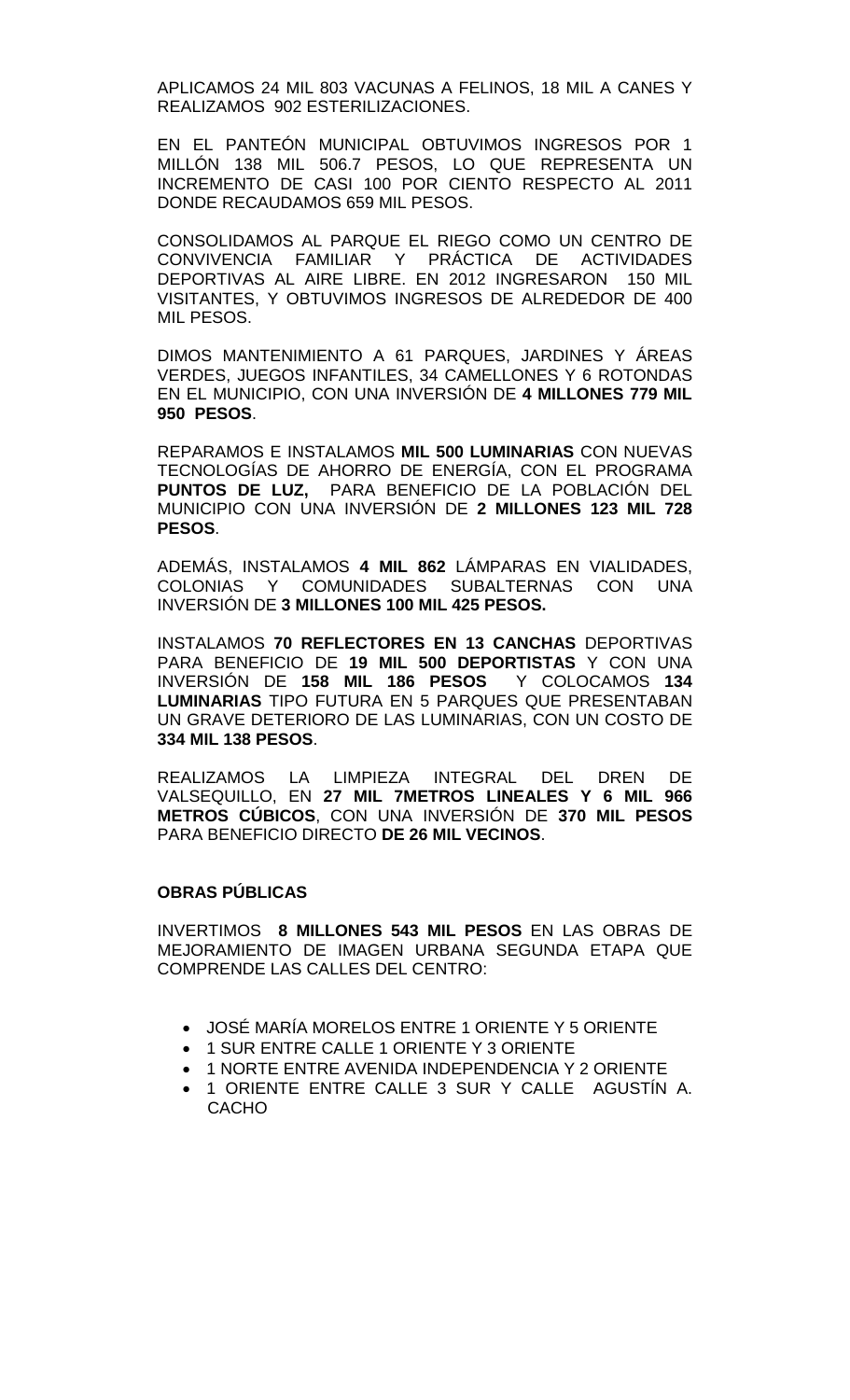PARA RESCATAR EL ANTIGUO EDIFICIO CONOCIDO COMO **PALACIO DE JUSTICIA**, INCLUIDO EN EL PREDIO DEL COMPLEJO CULTURAL EL CARMEN, GESTIONAMOS **500 MIL PESOS DE CONACULTA** Y APORTAMOS **1 MILLÓN 626 MIL 12.75 PESOS**  PARA LOS TRABAJOS DE REHABILITACIÓN DEL INMUEBLE. CON UNA INVERSIÓN TOTAL DE **2 MILLONES 126 MIL 12.75 PESOS.**

COMO NUNCA ANTES INVERTIMOS EN INFRAESTRUCTURA DEPORTIVA DE PRIMER NIVEL PARA ATLETAS Y FAMILIAS DE TEHUACÁN.

EN LA CONSTRUCCIÓN DE LA **UNIDAD DEPORTIVA LA HUIZACHERA**, SEGUNDA ETAPA, LOS TRABAJOS QUE HICIMOS SON: CANCHA DE FUTBOL CON PASTO SINTÉTICO, ANDADORES Y TROTAPISTA DE 1 KILÓMETRO 240 METROS, CON UNA INVERSIÓN DE **10 MILLONES, 682 MIL PESOS**.

INICIAMOS LAS OBRAS DE LA **SEGUNDA ETAPA DE LA UNIDAD DEPORTIVA SUR**, CONSISTENTES EN LA CONSTRUCCIÓN DE UNA ALBERCA SEMI OLÍMPICA TECHADA QUE TENDRÁ ADEMÁS UN GIMNASIO, ÁREA DE CARDIO Y UN ÁREA DE USOS MÚLTIPLES; UNA CANCHA DE FUTBOL CON PASTO SINTÉTICO, ÁREA DE JUEGOS INFANTILES Y GIMNASIO AL AIRE LIBRE, CUYO MONTO TOTAL ASCIENDE A **40 MILLONES DE PESOS**.

COMENZAMOS LA REMODELACIÓN Y CAPACITACIÓN EN EL **MERCADO DE CARNES DE TEHUACÁN**, EL CUAL CONSISTE EN LA REHABILITACIÓN DE DOS BODEGAS TECHADAS Y LA ZONA DE MERCADO DE CARNES CON INSTALACIONES ELÉCTRICAS, HIDRÁULICAS, DE GAS Y DE REFRIGERACIÓN, ENTRE OTRAS, ASÍ COMO LA ZONA DE VENTA DE CARNE. EL MONTO TOTAL ES DE **10 MILLONES 770 MIL PESOS**.

ADEMÁS DE LAS OBRAS QUE FORTALECEN LA INFRAESTRUCTURA MUNICIPAL, CONCENTRAMOS RECURSOS PARA CONSTRUIR **144 OBRAS EN 45 COLONIAS Y JUNTAS AUXILIARES**:

- 1. CENTRO
- 2. SANTIAGO TULA
- 3. EL SOTOLÍN
- 4. LOS REYES
- 5. SAN GABRIEL
- 6. LUIS DONALDO COLOSIO
- 7. VALLE SAN MIGUEL
- 8. SAN FRANCISCO DE ASÍS
- 9. CONSTITUYENTES
- 10.AGRÍCOLA ELPORVENIR
- 11.LOMAS DE LA SOLEDAD
- 12.RANCHO GRANDE II Y III
- 13.UNIDAD HABITACIONAL JARDINES DE TEHUACÁN
- 14.FRANCISCO SARABIA,
- 15.DEL VALLE PRIMERA SECCIÓN,
- 16.DEL VALLE SEGUNDA SECCIÓN,
- 17.SANTIAGO TULA,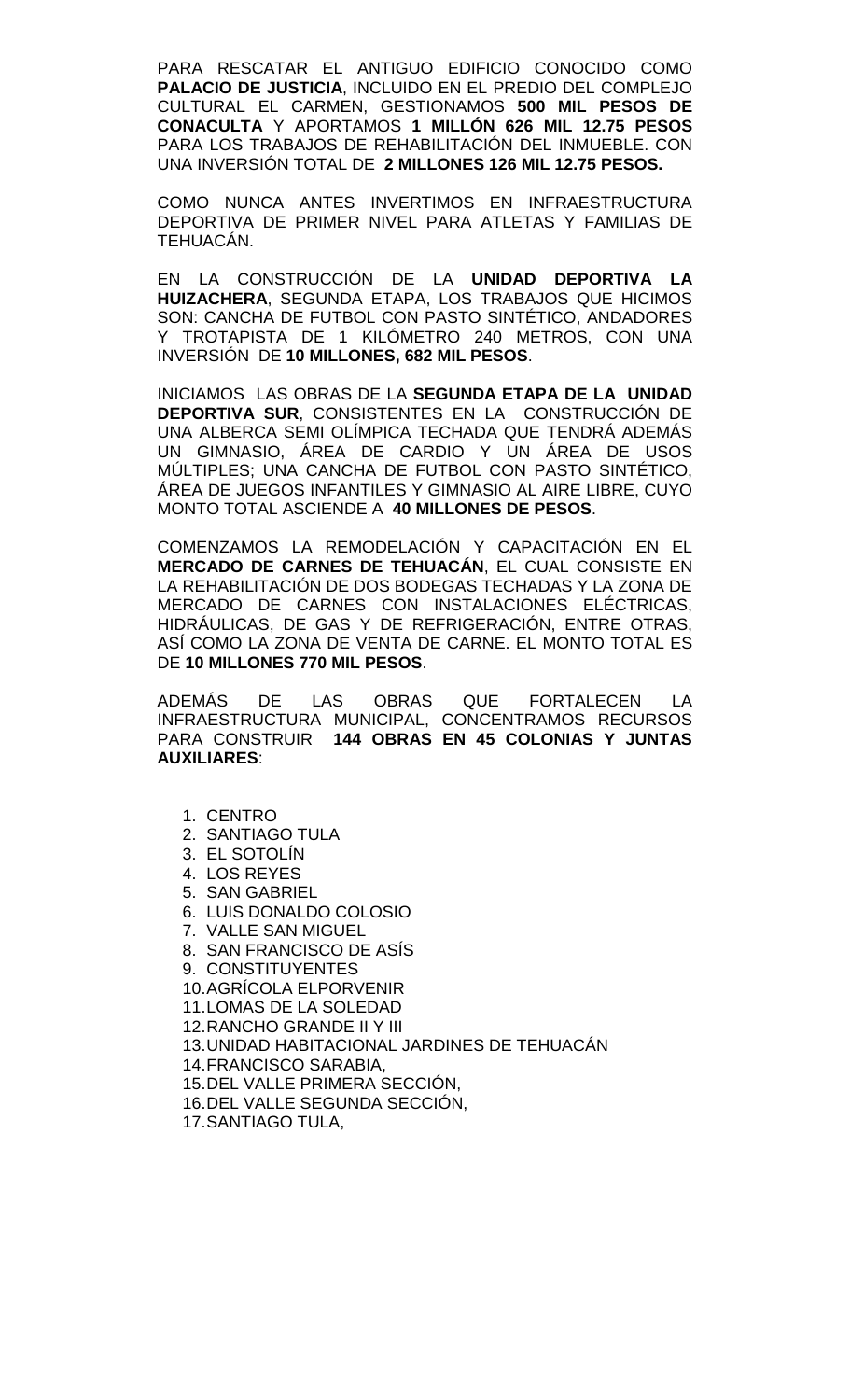18.EMILIANO ZAPATA 19.LEYES DE REFORMA 20.AMÉRICA 21.LAS PALMAS 22.16 DE MARZO 23.EL RIEGO 24.LA PURÍSIMA 25.LOMAS DE LA SOLEDAD 26.OBSERVATORIO 27.SAN JOSÉ TOCHAPA 28.TEPEYAC 29.MIGUEL ROMERO SÁNCHEZ 30.MÉXICO, 31.SANTA CRUZ 32.SANTIAGO TULA 33.INFONAVIT 34.MUNICIPIO LIBRE 35.LA HUIZACHERA 36.SAN PEDRO ACOQUIACO 37.SAN DIEGO CHALMA 38.SAN LORENZO TEOTIPILCO 39.MAGDALENA CUAYUCATEPEC 40.SANTA MARÍA COAPAN 41.SAN MARCOS NECOXTLA 42.SAN CRISTÓBAL TEPETEOPAN 43.SANTA ANA TELOXTOC 44.SANTA CRUZ ACAPA 45.SAN NICOLÁS TETITZINTLA

CONSTRUIMOS EN ESOS LUGARES

- 60 MIL METROS CUADRADOS DE ADOQUINAMIENTO
- 29 MIL 649 METROS CUADRADOS DE PAVIMENTO ASFÁLTICO
- 6 MIL 323 METROS CUADRADOS DE REHABILITACIÓN DE PAVIMENTO ASFÁLTICO
- 5 MIL 760 METROS CUADRADOS DE PAVIMENTO CON CONCRETO HIDRÁULICO
- 5 MIL 838 METROS DE GUARNICIONES
- 10 MIL 384 METROS CUADRADOS DE BANQUETAS
- 5 MIL 882 METROS DE ELECTRIFICACIONES
- REHABILITAMOS CINCO PARQUES, EL DE LA COLONIA SANTIAGO TULA, EL DEL FRACCIONAMIENTO RANCHO GRANDE, FRACCIONAMIENTO SANTA MARÍA, CAMELLÓN CENTRAL DE INFONAVIT EL RIEGO Y CAMELLÓN DE LA COLONIA NICOLÁS BRAVO SEGUNDA SECCIÓN.

EN INFRAESTRUCTURA EDUCATIVA CONSTRUIMOS.

- 2 AULAS EN EL CENTRO DE EDUCACIÓN INDÍGENA PREESCOLAR DE LA COLONIA SAN MIGUEL.
- TECHADO EN CANCHA DE USOS MÚLTIPLES E IMPERMEABILIZACIÓN DE 12 AULAS EN LA ESCUELA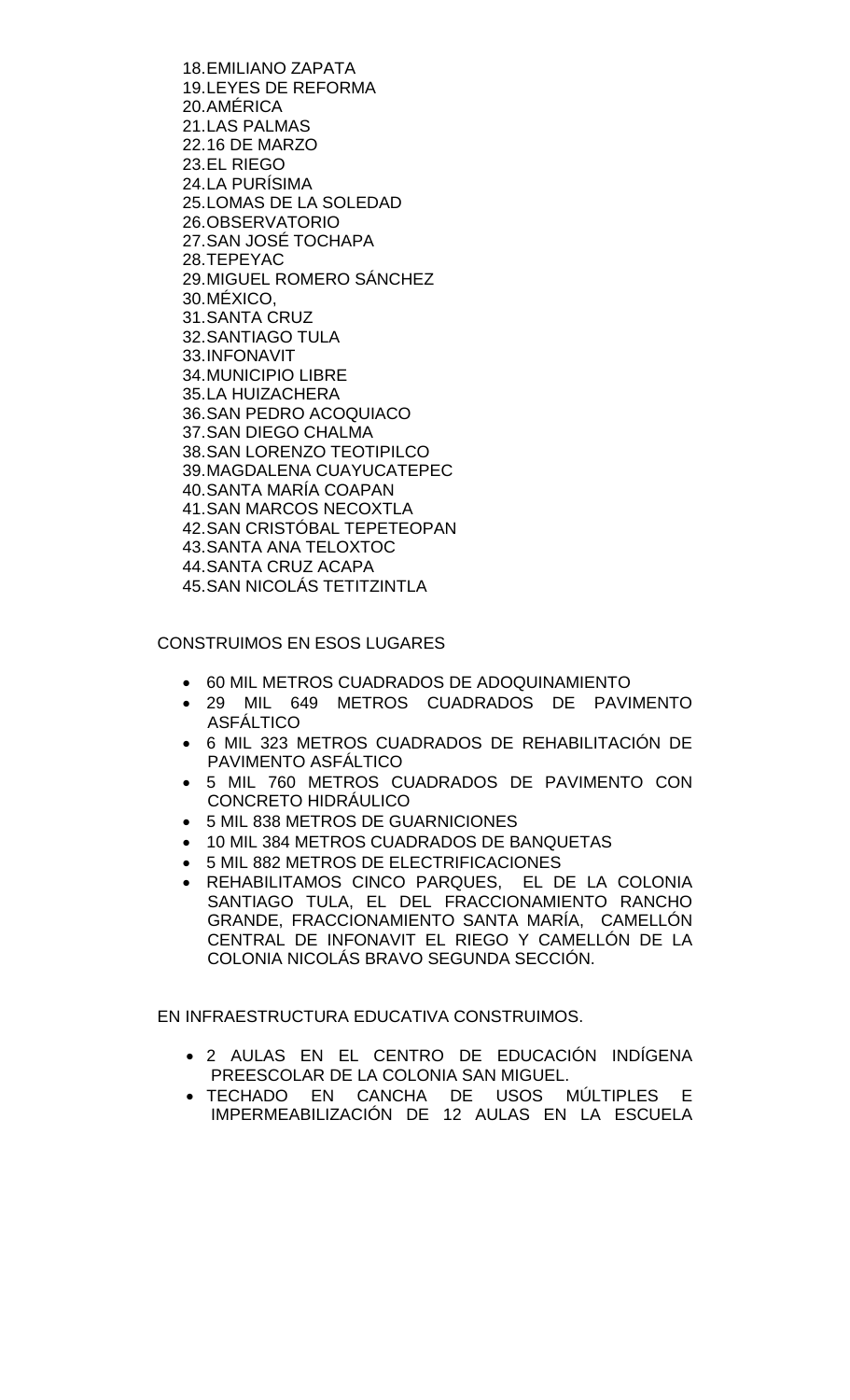PRIMARIA EMILIANO ZAPATA EN MAGDALENA CUAYUCATEPEC.

- RECONSTRUCCIÓN DE CERCADO PERIMETRAL DE LA TELESECUNDARIA JULIO VERNE DE SAN DIEGO CHALMA.
- TECHADO EN LA ESCUELA PRIMARIA MELCHOR OCAMPO DE LA COLONIA NICOLÁS BRAVO.
- SALÓN DE USOS MÚLTIPLES EN EL PREESCOLAR JOSEFA ORTÍZ DE DOMÍNGUEZ, EN SANTA ANA TELOXTOC.
- TECHADO EN LA ESCUELA PRIMARIA PASTOR ROUIAX UNIDAD JARDINES DE TEHUACÁN.
- SALÓN DE USOS MÚLTIPLES EN LA SECUNDARIA TÉCNICA 57 DE SAN NICOLÁS TETITZINTLA
- UN AULA EN LA ESCUELA GENERAL LÁZARO CÁRDENAS DE SAN JOSÉ TOCHAPA,
- SALÓN DE USOS MÚLTIPLES EN EL ENCINAL, DE SANTA ANA TELOXTOC.

# EN SUMA, **6 MILLONES 92 MIL 53.58 PESOS**

CON EL OBJETIVO DE APOYAR A LOS VECINOS DE SANTA MARÍA COAPAN A RESOLVER EL ABASTECIMIENTO DE AGUA POTABLE, INVERTIMOS **303 MIL 419. 49 PESOS** EN EL EQUIPAMIENTO DEL POZO DE ESTA COMUNIDAD, CON UN IMPACTO POSITIVO PARA 2 MIL PERSONAS.

LAS OBRAS EN LAS COLONIAS, COMUNIDADES Y ESCUELAS DEL MUNICIPIO BENEFICIARON A MÁS DE 150 MIL PERSONAS DE FORMA DIRECTA.

DE MANERA CONJUNTA CON LOS PRESIDENTES MUNICIPALES DE SANTIAGO MIAHUATLÁN, JUAN ALCÁNTARA BALDERAS, DE TEPANCO DE LÓPEZ, MOISÉS ROJAS MARTÍNEZ, Y ZAPOTITLÁN<br>SALINAS. FAUSTINO MIGUEL GONZÁLEZ NAVARRO. SALINAS, FAUSTINO MIGUEL GONZÁLEZ NAVARRO, CONFORMAMOS LA **ASOCIACIÓN DE MUNICIPIOS**, A FIN DE SUMAR ESFUERZOS Y RECURSOS EN OBRAS QUE RESUELVAN PROBLEMAS COMUNES Y DETONEN EL DESARROLLO DE LA ZONA METROPOLITANA A LA QUE PERTENECEMOS.

ADEMÁS DE VOLUNTADES, SUMAMOS CAPACIDAD DE GESTIÓN, Y UNA VISIÓN DE DESARROLLO COMÚN A LARGO PLAZO, AJENA A EXTRACCIONES PARTIDISTAS.

EN 2012 CONSTRUIMOS 3 OBRAS INTERMUNICIPALES:

- CONSTRUCCIÓN DE **PAVIMENTO ASFÁLTICO** Y OBRAS COMPLEMENTARIAS INTERMUNICIPALES EN LA CALLE 4 ORIENTE - PONIENTE DE LA COLONIA GUADALUPE Y LA VILLITA, EN CUAYUCATEPEC, Y EN FRANCISCO I. MADERO, DE TEPANCO DE LÓPEZ, POR UN MONTO TOTAL DE **4 CUATRO MILLONES 502 MIL PESOS EN 9 MIL 137 METROS CUADRADOS.**
- CONSTRUCCIÓN DE **COLECTOR SANITARIO INTERMUNICIPAL** EN LA LOCALIDAD DE **SAN JOSÉ MONTE CHIQUITO**, PERTENECIENTE A SANTIAGO MIAHUATLÁN,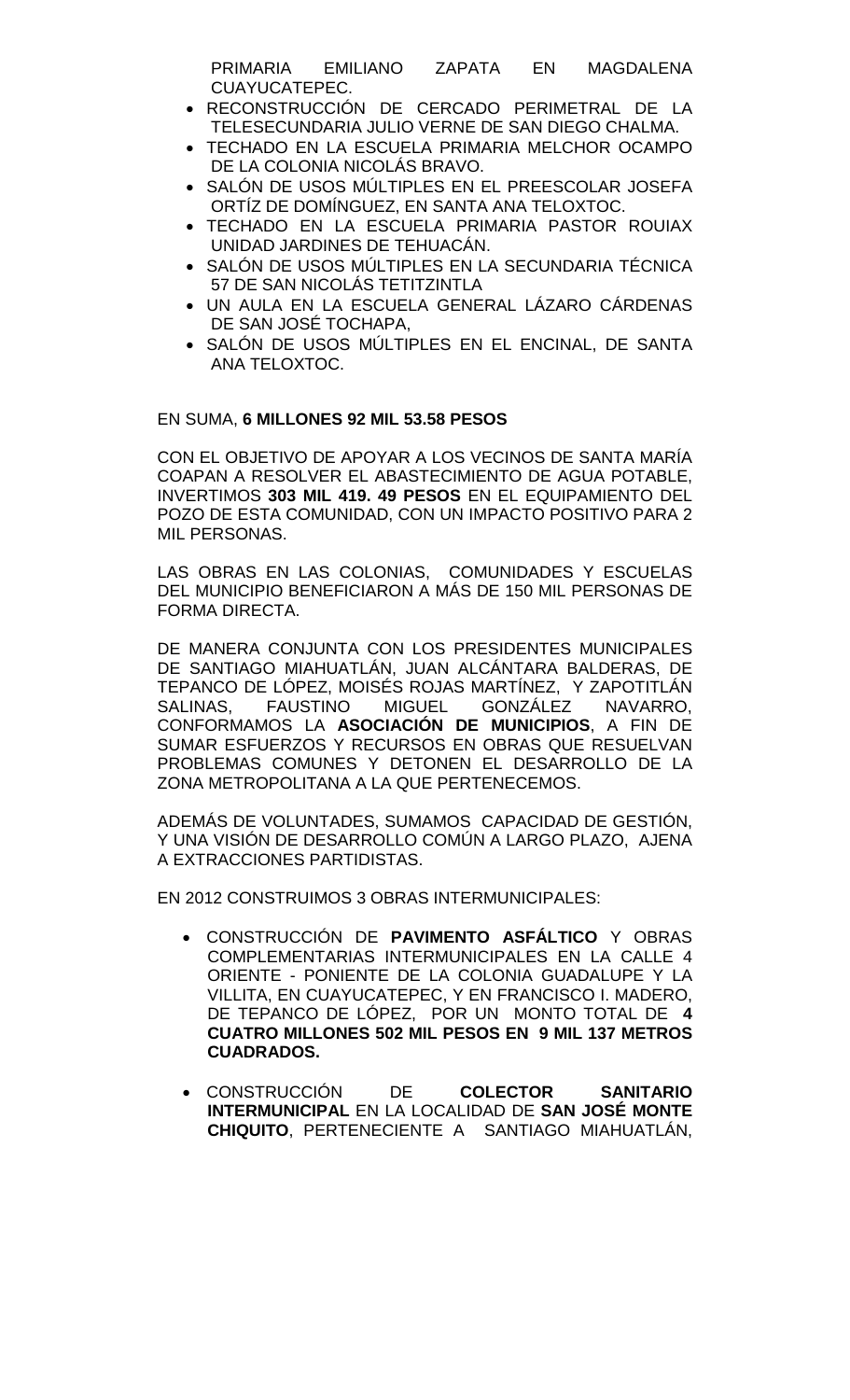EN **2 MIL 845 METROS Y LA INVERSIÓN TOTAL DE 6 MILLONES 450 MIL PESOS. \***ACERCANDO EL SERVICIO DE DRENAJE AL PARQUE INDUSTRIAL VALLE DE TEHUACÁN.

• AMPLIACIÓN DE **RELLENO SANITARIO** CUYA INVERSIÓN TOTAL FUE DE **6 MILLONES 807 MIL PESOS Y UNA META ALCANZADA DE 12 MIL 521 METROS CUADRADOS.** CON ESTA OBRA AMPLIAMOS LA VIDA ÚTIL DEL RELLENO SANITARIO EN CINCO AÑOS MÁS

ADEMÁS, EN COORDINACIÓN CON EL ALCALDE DE SANTIAGO MIAHUATLÁN, CONSTRUIMOS GUARNICIONES, BANQUETAS, CICLOPISTA DE CONCRETO HIDRÁULICO Y ELECTRIFICACIÓN EN LA CALLE TABERNÁCULO, QUE UNE A LA COLONIA LUIS DONALDO COLOSIO DE TEHUACÁN CON LA SAN ISIDRO DE MIAHUATLÁN

LA INVERSIÓN FUE DE MÁS DE UN MILLÓN DE PESOS.

EN SANTA CATARINA OTZOLOTEPECPAVIMENTAMOS **EL CAMINO A LA COMUNIDAD,** OBRA DETENIDA POR MÁS DE 7 AÑOS Y QUE LOGRAMOS DESTRABAR GRACIAS A LAS GESTIONES ANTE LA COMISIÓN NACIONAL PARA EL DESARROLLO DE LOS PUEBLOS INDÍGENAA CDI.

EL ACCESO ES UN ÁREA DE **13 MIL 543.53 METROS CUADRADOS,**  CON UNA INVERSIÓN DE **4 MILLONES 315 MIL 870.37 PESOS,**  PARA BENEFICIO DE **19 MIL 632 VECINOS.** 

**COMO DATO DE TRASCENDENCIA E IMPORTANCIA, LA SUMA DEL ÁREA PAVIMENTADA EN EL EJERCICIO 2011 ES DE 28 KILÓMETROS Y, EN EL EJERCICIO 2012 ES DE 20 KILÓMETROS, DANDO UN TOTAL DE 48 KILÓMETROS, QUE EQUIVALE APROXIMADAMENTE A LA DISTANCIA ENTRE TEHUACÁN Y CIUDAD MENDOZA, VERACRUZ.**

EN COLABORACIÓN CON EL GOBIERNO DEL ESTADO LLEVAMOS A CABO LA CONSTRUCCIÓN DE COLECTORES PLUVIALES PRIMERA ETAPA DENOMINADO **"COLECTOR CENTRO Y EMISOR NORTE**", CON UN MONTO DE INVERSIÓN DE MÁS DE 150 MILLONES DE PESOS.

CON ESTA OBRA TENDREMOS LA INFRAESTRUCTURA ADECUADA PARA HACER FRENTE A LAS INUNDACIONES EN ÉPOCA DE LLUVIAS.

OBTENDREMOS BENEFICIOS QUE DISMINUIRÁN LOS DAÑOS A LA SALUD, LA PÉRDIDA DEL VALOR DE BIENES MUEBLES E INMUEBLES Y EL PERJUICIO EN LOS PAVIMENTOS Y BANQUETAS.

EL COLECTOR PLUVIL CONSTA DE 16 KILÓMETROS Y MEDIO, CON TUBERÍAS DE 122, 152, 183, 213 Y 244 CENTÍMETROS DE DIÁMETRO.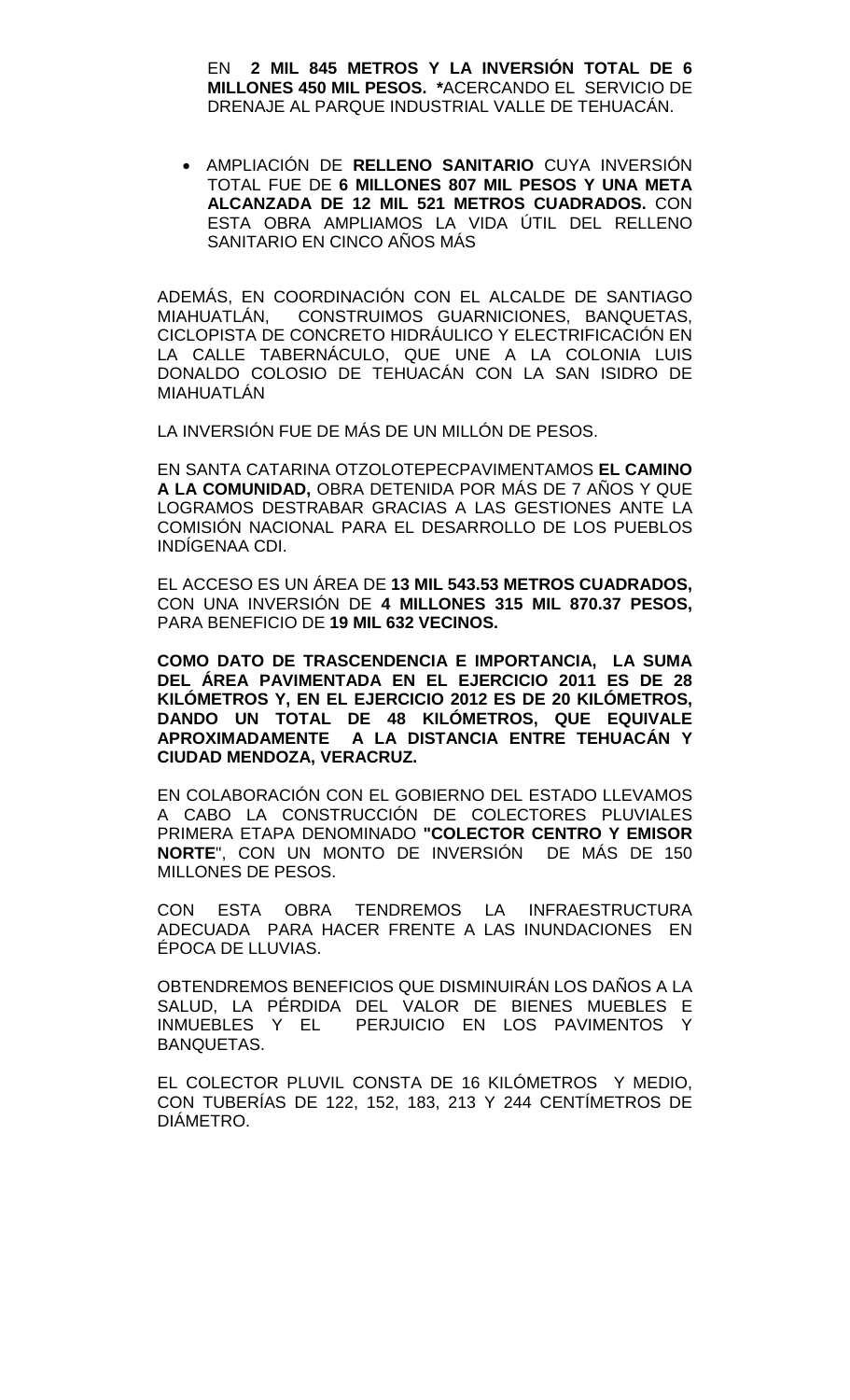EN 2012, INVERTIMOS MÁS DE **274 MILLONES DE PESOS EN OBRAS.** 

# **CUARTO EJE**

#### **DESARROLLO ECONOMICO**

LA RUTA DEL MUNICIPIO VA POR EL DESARROLLO ECONÓMICO.

EN 2012, EL GOBIERNO MUNICIPAL FACILITÓ LA INSTALACIÓN DE EMPRESAS, INMOBILIARIAS, AUTOSERVICIOS, TIENDAS DE CONVENIENCIA Y HOTELES CON UNA PROYECCIÓN DE INVERSIÓN SUPERIOR A LOS **2 MIL MILLONES DE PESOS** Y LA CREACIÓN DE **2 MIL 500 FUENTES DE TRABAJO**.

EL FOMENTO A LA ACTIVIDAD TURÍSTICA ES UNA TAREA ESENCIAL PARA DETONAR UNA DERRAMA ECONÓMICA IMPORTANTE. HEMOS APROVECHADO LAS CONDICIONES NATURALES E HISTÓRICAS DE TEHUACÁN Y SUS ALREDEDORES PARA DISEÑAR RUTAS TURÍSTICAS QUE ATRAIGAN AL MAYOR NÚMERO POSIBLE DE VISITANTES.

LAS RUTAS DE LA MONTAÑA, DE LA HISTORIA Y DE LA RESERVA DE LA BIOSFERA TUVIERON LA PARTICIPACIÓN DE **37,723** VISITANTES EN 2012, DE LOS CUALES 31 MIL 500 ERAN MEXICANOS Y 6 MIL 224 EXTRANJEROS. ADEMÁS, LOGRAMOS UN INCREMENTO DE 18% RESPECTO AL 2011, ES DECIR, DE **5 MIL 754** PERSONAS MÁS.

EN LOS MESES DE MARZO, ABRIL, JULIO Y OCTUBRE CONTAMOS CON EL SERVICIO DEL **TURIBÚS,** CON 320 **RECORRIDOS Y 16 MIL 235PASEANTES** LOCALES, NACIONALES Y EXTRANJEROS, QUIENES RECORRIERON LOS PRINCIPALES ATRACTIVOS DE LA CIUDAD.

CON EL **PROGRAMA DE CAPACITACIÓN Y COMPETITIVIDAD TURÍSTICA 2012**, OTORGAMOS 19 CURSOS A **840 PERSONAS** Y 35 EMPRESAS EN LOS TEMAS DE **CAPACITACIÓN TURÍSTICA Y DISTINTIVO PUNTO LIMPIO**, CUYO OBJETIVO ES MEJORAR LA ACTITUD TURÍSTICA, LA CONCIENCIA Y LA CULTURA DE LOS PRESTADORES DE LOS SERVICIOS, Y EL TRATO HACIA LOS TURISTAS Y VISITANTES DE NUESTRO MUNICIPIO.

LA PARTICIPACIÓN SOCIAL ES BÁSICA PARA EL CRECIMIENTO DEL SECTOR TURÍSTICO, EL CONSEJO MUNICIPAL DE TURISMO SESIONÓ EN 10 OCASIONES Y ACORDÓ 23 ACCIONES CONJUNTAS, ENTRE LAS QUE DESTACA LA INTEGRACIÓN DE UN SOLO PRODUCTO TURÍSTICO, LA RESERVA DE LA BIOSFERA, A FIN DE PROMOVERLO COMO PRINCIPAL ATRACTIVO TURÍSTICO.

UNA ACTIVIDAD DE LA CIUDAD QUE SE HA CONVERTIDO EN ATRACTIVO PARA LOS VISITANTES ES EL FESTIVAL INTERNACIONAL DE TEHUACÁN. EN COLABORACIÓN CON RESTAURANTEROS Y UNIVERSIDADES REALIZAMOS LA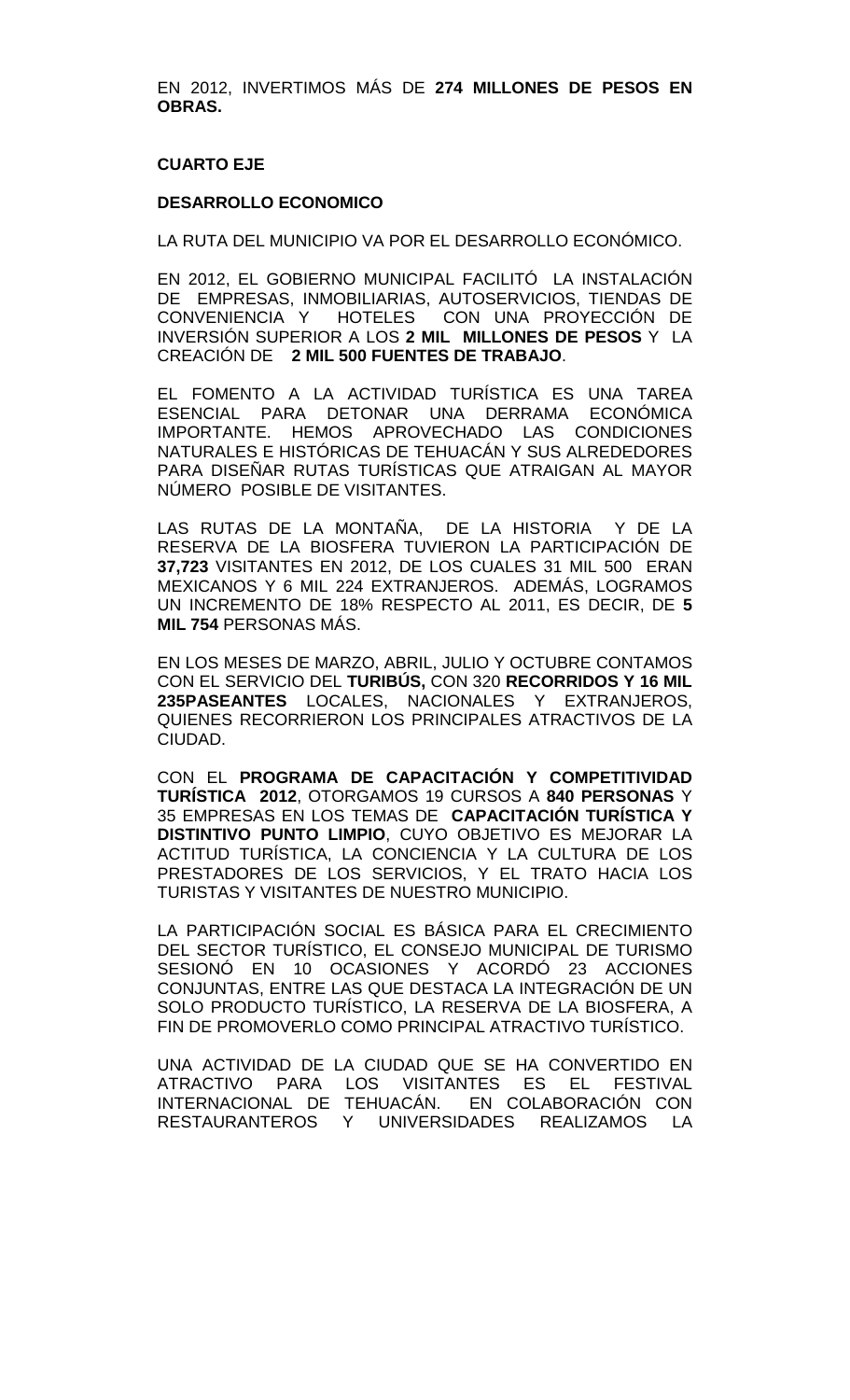TRADICIONAL MUESTRA GASTRONÓMICA GRATUITA PARA MÁS DE **MIL COMENSALES**Y DURANTE DOS SEMANAS ALOJAMOS A **114 ARTESANOS NACIONALES Y EXTRANJEROS** EN EL MERCADO POPULAR DE ARTESANÍAS INSTALADO EN EL PARQUE JUÁREZ. ESTE ESPACIO REGISTRÓ UNA ASISTENCIA DE MÁS DE **50 MIL PERSONAS.**

CON ESTA FESTIVIDAD LA OCUPACIÓN HOTELERA ALCANZÓ 100%, EN LAS MIL HABITACIONES Y LOGRAMOS UNA DERRAMA ECONÓMICA SUPERIOR A LOS **9 MILLONES DE PESOS**.

DURANTE LA TEMPORADA GASTRONÓMICA DEL MOLE DE CADERAS LA OCUPACIÓN EN LOS HOTELES TAMBIÉN LLEGÓ AL 100% Y LOGRAMOS UNA DERRAMA ECONÓMICA DE **11 MILLONES DE PESOS**. EN EL MARCO DEL FESTIVAL ORGANIZAMOS EL PRIMER CONCURSO DEL MOLE DE CADERAS, EN EL QUE RESULTÓ GANADOR EL CHEF JOSÉ CEPEDA GONZÁLEZ Y UNA MUESTRA GASTRONÓMICA DEL PLATILLO PARA 980 PERSONAS.

PARA PROMOVER Y VALORAR EL PATRIMONIO HISTÓRICO DE TEHUACÁN, OFRECIMOS RECORRIDOS A PIE POR EL CENTRO DE LA CIUDAD, CON LA ASISTENCIA DE **2 MIL 346 ESTUDIANTES** DE 23 INSTITUCIONES EDUCATIVAS DEL MUNICIPIO.

CON EVENTOS ESPECIALES COMO LA CARRERA PANAMERICANA, LA CARRERA SIERRA SUR, LA CARRERA ENDURO SAN DIEGO MOTOCROS, ENTRE OTRAS, PROMOVIMOS LAS ACTIVIDADES MASIVAS TURÍSTICAS QUE REGISTRARON UNA AFLUENCIA DE 10 MIL PERSONAS.

PROMOVIMOS LOS ATRACTIVOS TURÍSTICOS CON LOS QUE CUENTA EL MUNICIPIO EN INTERNACIONAL DE LAS AMÉRICAS (FITA) EN EL CENTRO SANTA FÉ, DONDE SE DIERON CITA CERCA DE 80 MIL VISITANTES Y COMPRADORES.

MEJORAR LOS ESPACIOS DE CONVIVENCIA E INTERCAMBIO COMERCIAL ES FUNDAMENTAL PARA NUESTRO GOBIERNO. CON RECURSOS DE **PROLOGYCA** Y EN COMBINACIÓN CON LOS GOBIERNOS FEDERAL Y ESTATAL, APLICAMOS LA SUMA DE **15 MILLONES 966 MIL 453 PESOS** EN LA REHABILITACIÓN DE LOS MERCADOS 16 DE MARZO Y LA PURÍSIMA

DE TAL CIFRA, **9 MILLONES 832 MIL 216.99 PESOS** LOS DESTINAMOS AL HISTÓRICO MERCADO DEL CENTRO, PARA BENEFICIO DIRECTO DE MÁS DE 400 **LOCATARIOS** Y **50 MIL USUARIOS** QUE REGISTRA MENSUALMENTE.

EN EL MERCADO LA PURÍSIMA INVERTIMOS **6 MILLONES 134 MIL 237 PESOS** PARA BENEFICIO DE 3 MIL COMERCIANTES Y CERCA DE **500 MIL HABITANTES** DE TEHUACÁN Y LA REGIÓN.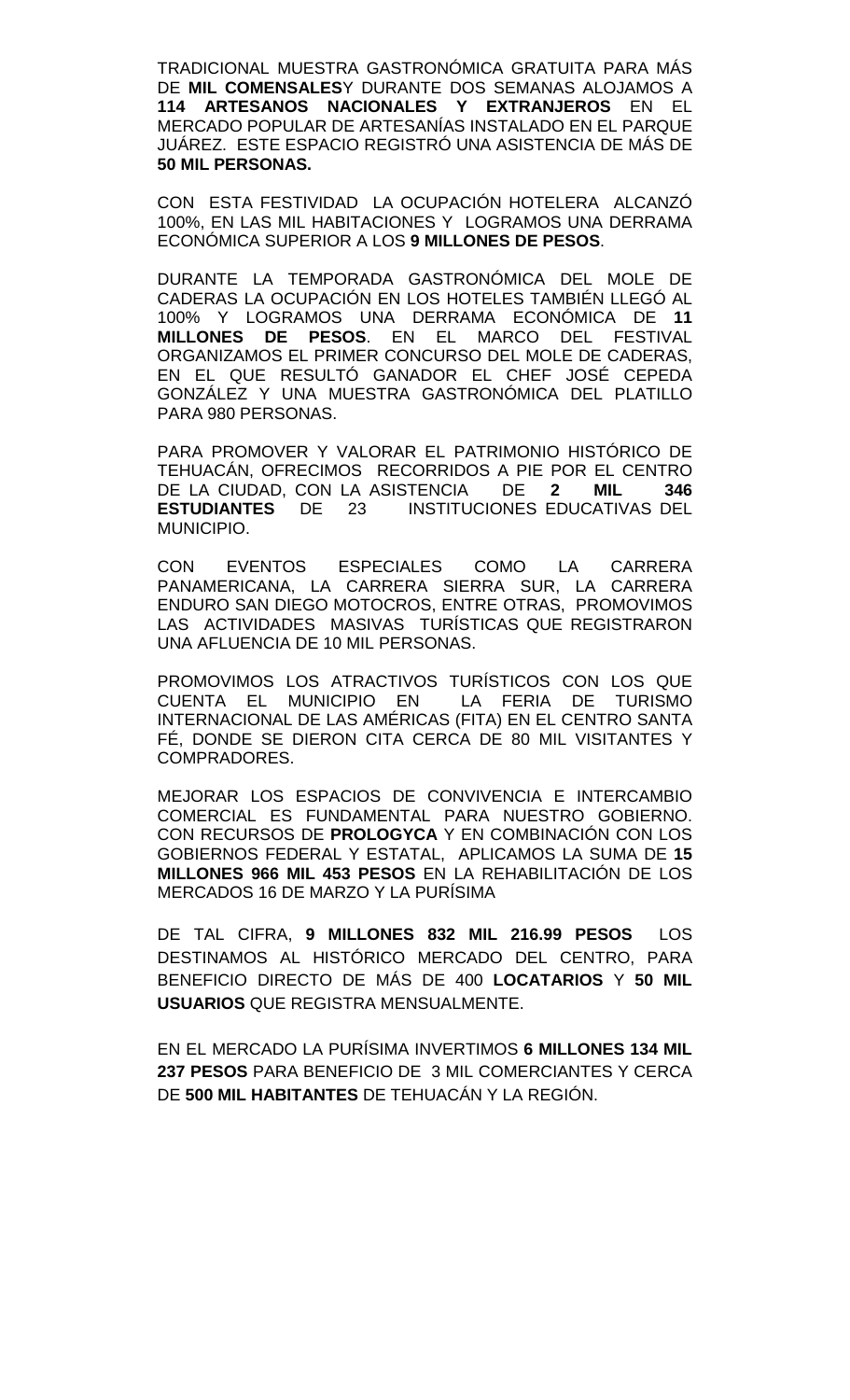DEBIDO A LOS INCONVENIENTES QUE ACTUALMENTE PRESENTA EL RASTRO MUNICIPAL, RETOMAMOS EL PROYECTO INICIADO HACE 12 AÑOS PARA CONSTRUIR EL INTERMUNICIPAL. ASÍ, EN DICIEMBRE ARRANCAMOS LA PRIMERA ETAPA DEL **MERCADO DE CARNES Y CAPACITACIÓN**, CON UN MONTO DE **10 MILLONES 770 MIL 367.54 PESOS**, DE LOS CUALES **5 MILLONES 130 MIL 79.78 PESOS** APORTA EL GOBIERNO FEDERAL A TRAVÉS DE PROLOGYCA Y **5 MILLONES 640 MIL 287.76** EL GOBIERNO MUNICIPAL.

EL IMPULSO AL CAMPO ESTÁ INCLUIDO EN LAS ACCIONES DE GOBIERNO, DIRIGIDO A LOS CAMPESINOS DE LAS COMUNIDADES SUBALTERNAS. CONSEGUIMOS EQUIPAMIENTO E INFRAESTRUCTURA PARA UNA GRANJA CUNICOLA CON 270 JAULAS POR UN MONTO DE **351 MIL 249.76 PESOS**, DIRIGIDO A 10 FAMILIAS VICENTE FERRER ENTREGAMOS A PRODUCTORES DEL CAMPO **102 BULTOS DE SEMILLA** PARA BENEFICIO DE **55 FAMILIAS** Y UNA INVERSIÓN DE **81 MIL 600 PESOS**.

AGRADECEMOS A BANAMEX FACILITAR EL CINE MÓVIL DE LA EMPRESA, CON EL QUE OFRECIMOS EDUCACION FINANCIERAA 15 MIL HABITANTES DE LAS JUNTAS AUXILIARES.

EMPRENDIMOS LA CAMPAÑA DE VACUNACIÓN CONTRA LA RABIA PARALÍTICA PARA TODO TIPO DE GANADO, CON EL APOYO DE UN GRUPO DE MÉDICOS VETERINARIOS. APLICAMOS **MIL 700 VACUNAS**.

EN COORDINACIÓN CON EL INSTITUTO DE LA PROPIEDAD INDUSTRIAL, IMPARTIMOS CURSOS DE CAPACITACIÓN DE PATENTES A ESTUDIANTES UNIVERSITARIOS.

GRACIAS A LA COBERTURA COMPLETA PARA AGILIZACIÓN DE TRÁMITES EN LA VENTANILLA DEL SISTEMA DE APERTURA RÁPIDA DE EMPRESAS, **50 MICROEMPRESAS** ABRIERON SUS PUERTAS Y GENERARON **248 EMPLEOS**.

CAPACITAMOS A COMERCIANTES EN MATERIA DE PRIMEROS AUXILIOS.

TRAMITAMOS ANTE EL INSTITUTO DE LA PROPIEDAD INDUSTRIAL EL REGISTRO DE DIEZ MARCAS ENTRE ELLAS LA DE **TEHUACÁN CUNA DEL MAÍZ**.

EL NUEVO **REGLAMENTO DE ESTABLECIMIENTOS CON VENTA DE BEBIDAS ALCOHÓLICAS, HOSPEDAJE Y CELEBRACION DE ESPECTÁCULOS PÚBLICOS** EN LA CIUDAD DE TEHUACÁN, PUEBLA, FUE APROBADO POR CABILDO EL 27 DE JULIO DEL 2012 Y PUBLICADO EL 8 DE OCTUBRE DE 2012. EL NUEVO REGLAMENTO ESTÁ ACORDE A LAS NECESIDADES DEL MUNICIPIO DE TEHUACÁN, YA QUE LA ÚLTIMA REFORMA DATA DE 1992.

EN CONJUNTO CON GRUPO MODELO DEL ALTIPLANO Y CERVEZAS CUAUHTÉMOC MOCTEZUMA, ARRANCAMOS UNA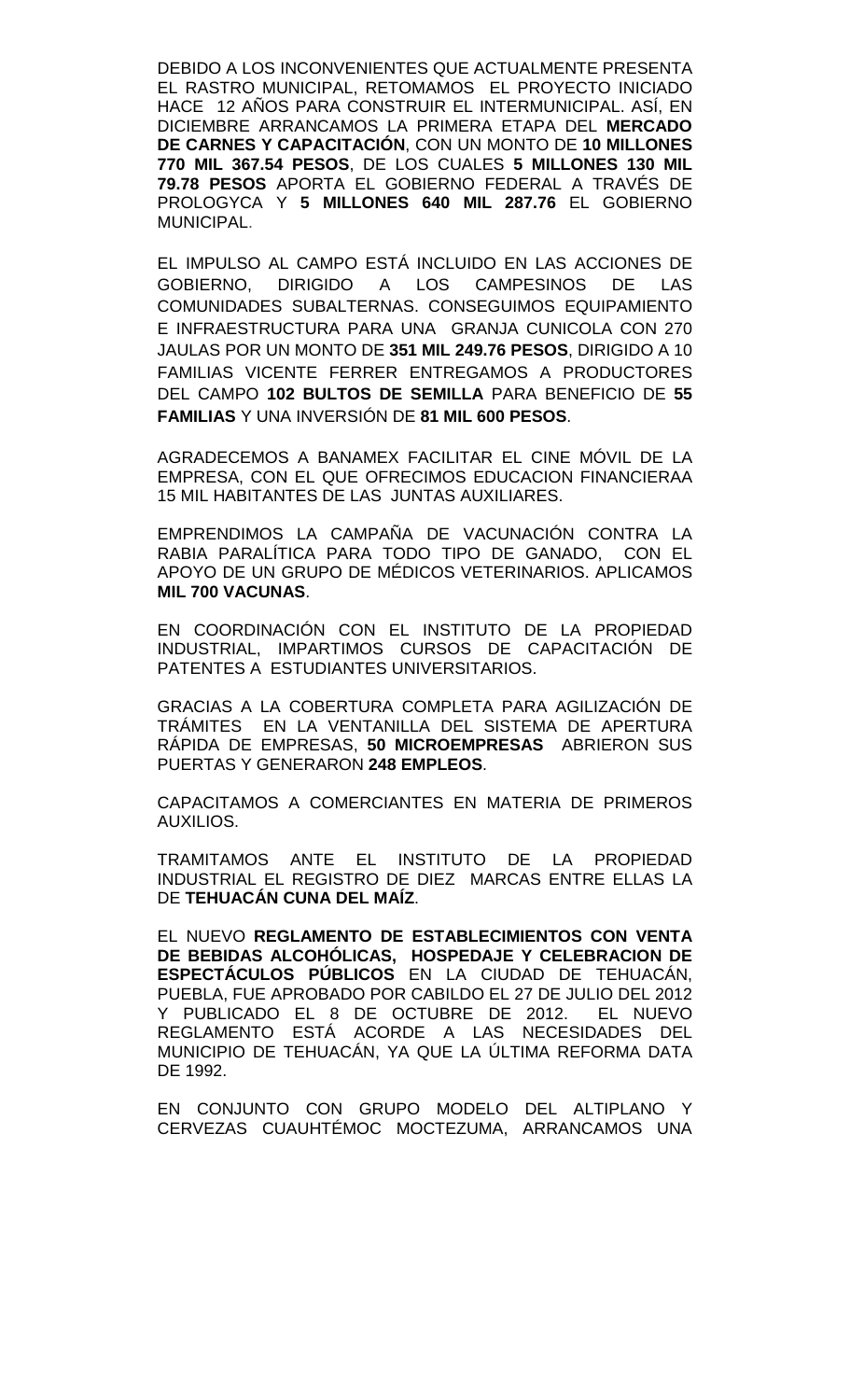CAMPAÑA DE RESPONSABILIDAD SOCIAL QUE TIENE COMO OBJETIVO FOMENTAR EL CONSUMO RESPONSABLE DE BEBIDAS ALCOHÓLICAS EN LOS CIUDADANOS, A TRAVÉS DE<br>PROGRAMAS COMO "**CONDUCTOR DESIGNADO**" Y PROGRAMAS COMO **"CONDUCTOR DESIGNADO"** Y "**CONSUMIDOR MODELO"**

### **HACIENDA PÚBLICA MUNICIPAL**

EL AÑO 2012 FUE HISTÓRICO PARA EL MUNICIPIO DE TEHUACÁN EN LAS FINANZAS MUNICIPALES, EJECUTAMOS UN PRESUPUESTO COMO EN NINGÚN EJERCICIO FISCAL ANTERIOR, RESULTADO DE LAS GESTIONES QUE REALIZAMOS ANTE DIVERSAS INSTANCIAS FEDERALES Y ESTATALES PARA OBTENER RECURSOS FINANCIEROS EXTRAORDINARIOS.

EL PRESUPUESTO PAGADO EN LOS PRIMEROS DOS AÑOS FUE DE **MIL 122 MILLONES 409 MIL 646 PESOS**, SUPERIOR EN MÁS DE **272 MILLONES DE PESOS** EN EL MISMO PERIODO DE LA ADMINISTRACIÓN ANTERIOR QUE FUE DE **849 MILLONES 867 MIL 610 PESOS.** 

NUESTRO GOBIERNO EJERCIÓ UN GASTO DE **647 MILLONES 845 MIL 511 PESOS**. EL RUBRO MÁS IMPORTANTE Y CON LA MAYOR INVERSIÓN FUE EL DE OBRA PÚBLICA, CON **42.45 POR CIENTO** DEL TOTAL DE LOS EGRESOS.

| <b>EGRESOS</b>                  | <b>IMPORTE \$</b> | %       |
|---------------------------------|-------------------|---------|
| <b>SERVICIOS PERSONALES</b>     | 149,637,406.35    | 23.10%  |
| <b>MATERIALES Y SUMINISTROS</b> | 41,970,931.68     | 6.48%   |
| <b>SERVICIOS GENERALES</b>      | 87,709,690.38     | 13.54%  |
| SUBSIDIOS, TRANSFER Y AYUDAS    | 81,536,370.88     | 12.59%  |
| BIENES MUEBLES E INMUEBLES      | 6,477,204.65      | 0.99%   |
| OBRA PÚBLICA                    | 274,984,464.11    | 42.45%  |
| <b>OTROS PASIVOS</b>            | 5,529,443.83      | 0.85%   |
| <b>TOTAL</b>                    | 647,845,511.88    | 100.00% |

EN OBRA PÚBLICA EJERCIMOS RECURSOS POR LA CANTIDAD DE **274 MILLONES 984 MIL 464 PESOS**; LO QUE SIGNIFICÓ **105 MILLONES 843 MIL 602 PESOS** MÁS QUE LA OBRA EJECUTADA EN EL EJERCICIO ANTERIOR Y **69 MILLONES 813 MIL 573 PESOS** MÁS QUE LA CANTIDAD PRESUPUESTADA.

UN RENGLÓN MUY IMPORTANTE DEL GASTO SOCIAL LO CONSTITUYEN LOS **SUBSIDIOS, TRANSFERENCIAS Y AYUDAS** QUE PARA EL AÑO QUE SE INFORMA SE PRESUPUESTÓ EN **40 MILLONES 875 MIL 872 PESOS**, PERO DEBIDO AL INTERÉS Y PREOCUPACIÓN DE ESTE GOBIERNO, **EJERCIMOS 81 MILLONES 536 MIL 370 PESOS**; ES DECIR, **40 MILLONES 660 MIL 498 PESOS** MÁS DE LO PRESUPUESTADO, Y **139%** MÁS EN RELACIÓN A LO PAGADO EN EL PERIODO ANTERIOR QUE FUE DE **34 MILLONES 601 MIL 479 PESOS**.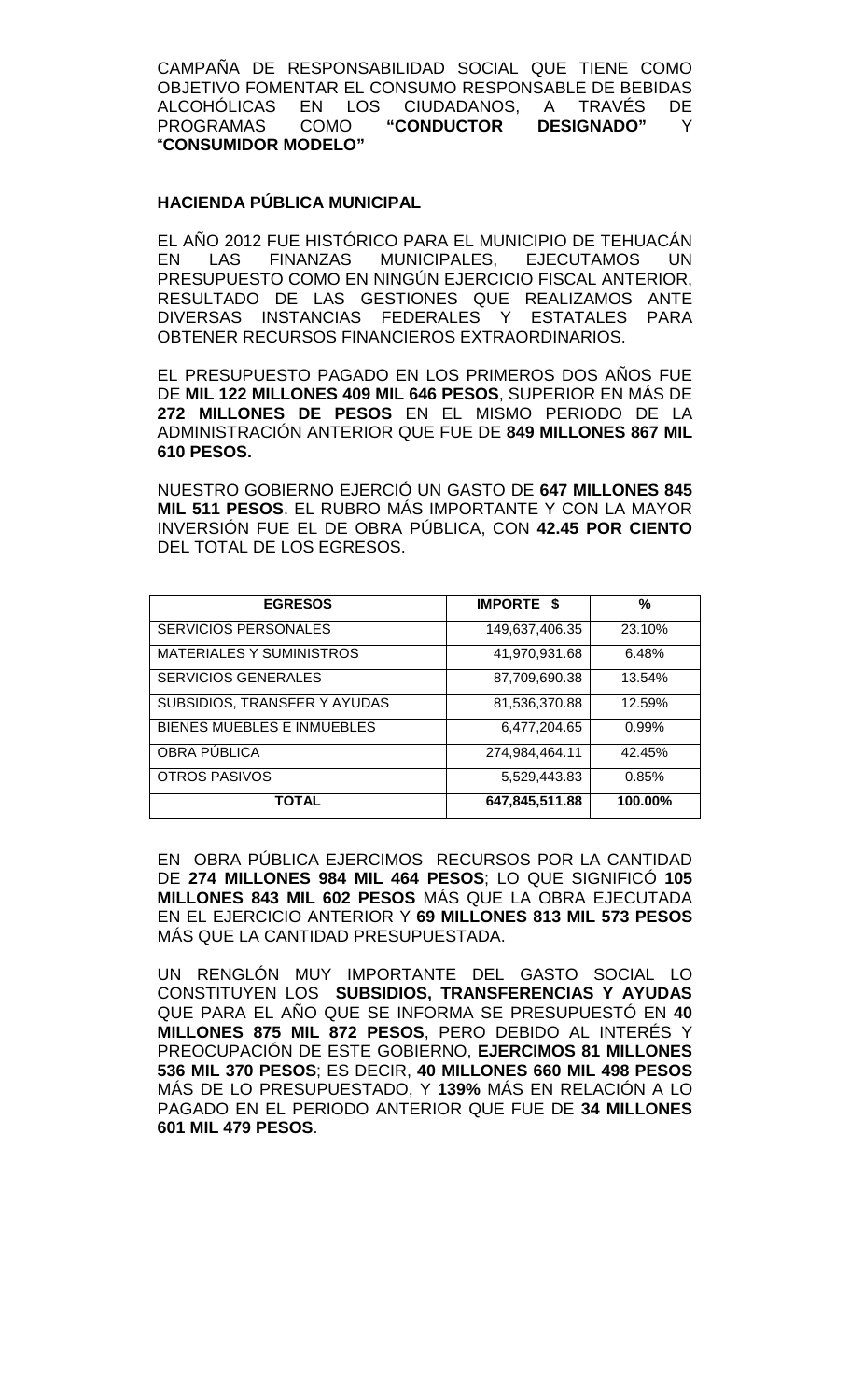AGRADECEMOS LA VIGOROSA PARTICIPACIÓN CIUDADANA EN EL CUMPLIMIENTO DE SUS OBLIGACIONES FISCALES, CON EL PAGO OPORTUNO DE SUS CONTRIBUCIONES. HEMOS PODIDO REFRENDAR NUESTRA CALIFICACIÓN CREDITICIA OTORGADA POR UNA DE LAS CALIFICADORAS DE GRAN PRESTIGIO, MOODY'S DE MÉXICO, S.A. DE C.V.

OBTUVIMOS LA CALIFICACIÓN DE EMISOR EN ESCALA NACIONAL DE **A2.MX** Y UNA CALIFICACIÓN EN ESCALA GLOBAL, ES DECIR, A NIVEL INTERNACIONAL COMO MONEDA LOCAL DE **BA2**.

EN EL ÁMBITO ECONÓMICO, ES UNA BUENA OPINIÓN SOBRE LA CAPACIDAD DE UNA ENTIDAD DE CUMPLIR CON SUS OBLIGACIONES FINANCIERAS, TENIENDO LA PERSPECTIVA DE LAS CALIFICACIONES FUTURAS DE MANERA ESTABLE, BASANDO SUS FORTALEZAS CREDITICIAS EN FUERTES PRÁCTICAS DE ADMINISTRACIÓN Y GOBIERNO INTERNO, NIVELES MUY BAJOS DE DEUDA Y LIQUIDEZ POSITIVA.

LOS INGRESOS OBTENIDOS POR ESTE AYUNTAMIENTO FUERON POR LA CANTIDAD DE **638 MILLONES 567 MIL 688 PESOS**, CIFRA SUPERIOR EN **125 MILLONES500 MIL 539 PESOS** EN RELACIÓN AL INGRESO DEL 2011, Y SUPERIOR EN **143 MILLONES 626 MIL 829 PESOS** EN RELACIÓN A LO PRESUPUESTADO QUE FUE DE **493 MILLONES 274 MIL 179 PESOS**

| <b>INGRESOS</b>                 | <b>IMPORTE \$</b> | %        |
|---------------------------------|-------------------|----------|
| <b>IMPUESTOS</b>                | 34,490,267.55     | 5.40%    |
| <b>DERECHOS</b>                 | 41,117,156.48     | 6.44%    |
| <b>PRODUCTOS</b>                | 6,320,766.50      | $0.99\%$ |
| <b>APROVECHAMIENTOS</b>         | 13, 152, 412. 38  | 2.06%    |
| <b>PARTICIPACIONES</b>          | 197,434,969.05    | 30.92%   |
| <b>INGRESOS EXTRAORDINARIOS</b> | 63,511,724.34     | 9.95%    |
| FONDO PARA LA INVERSION PUBLICA | 282,540,372.66    | 44.24%   |
| TOTAL                           | 638,567,668.96    | 100.00%  |

LA HACIENDA PÚBLICA SE INTEGRÓ COMO SE INDICA:

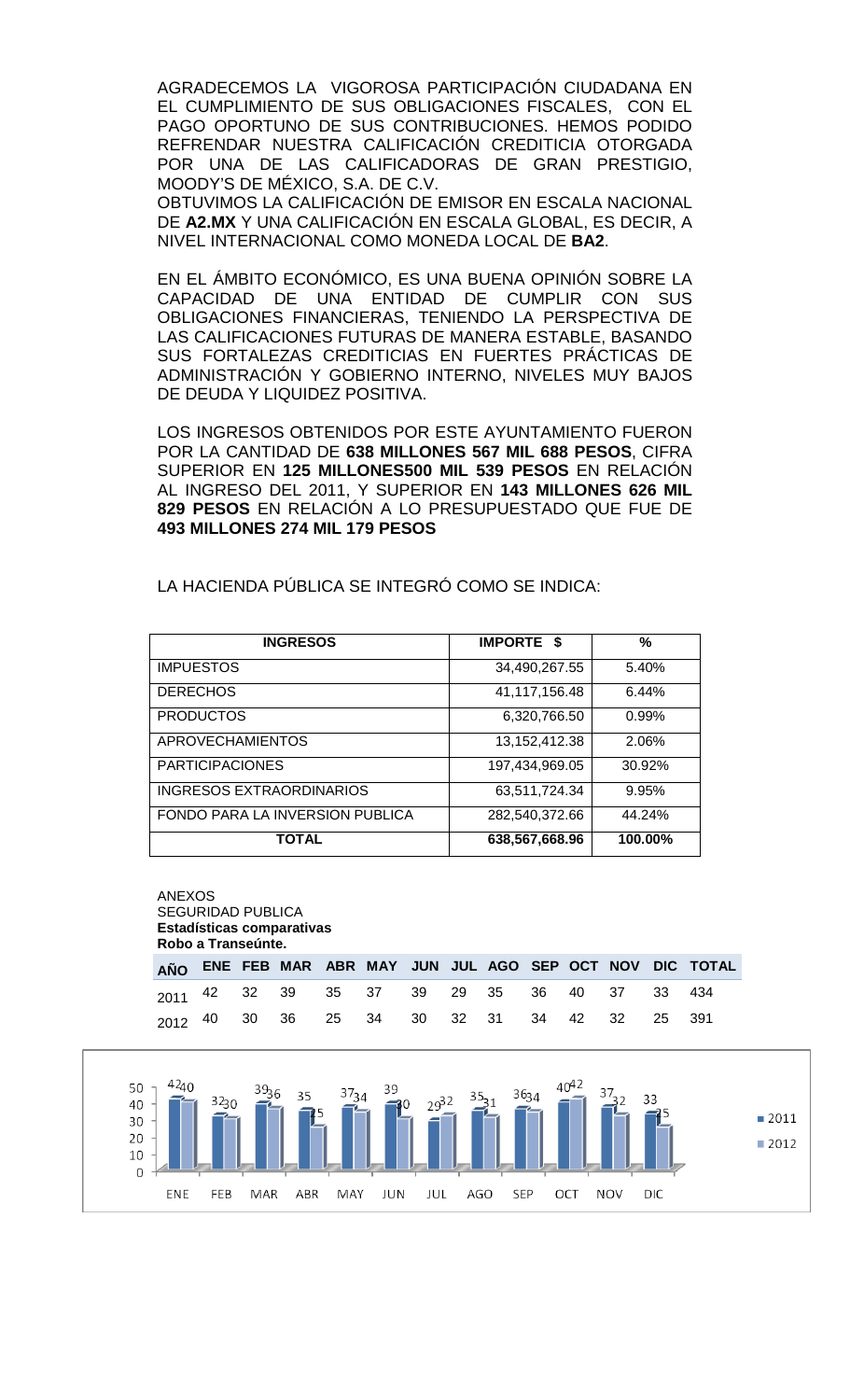



**Robo a Negocio. Logrando reducir un 12% a comparación del año anterior.**



**Robo a Casa Habitación. Logrando reducir un 21% a comparación del año anterior.**



Incidencia en las colonias donde se ha establecido el programa de comandancia en tu colonia



**MUCHAS GRACIAS.**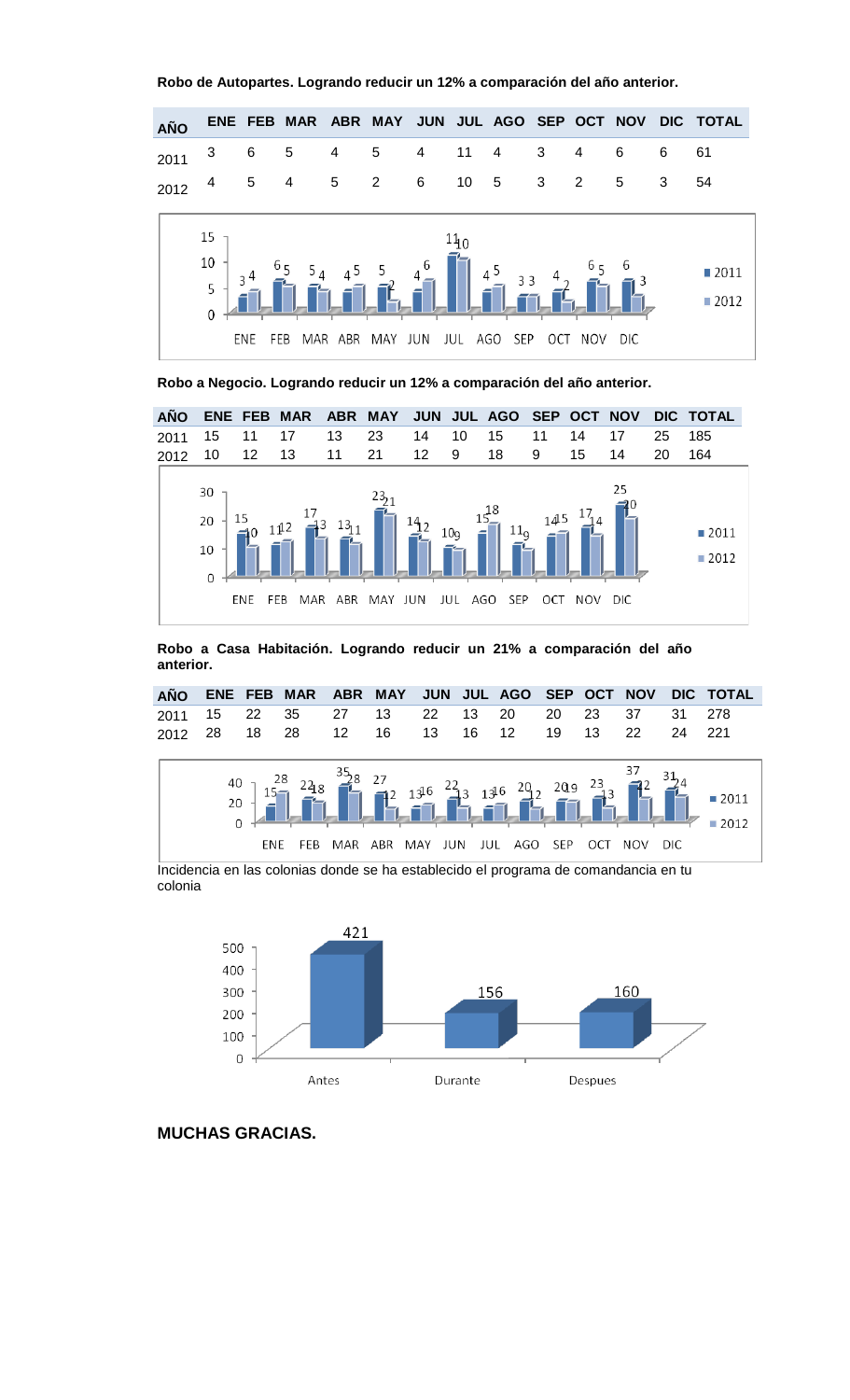HACE USO DE LA PALABRA EL C. JOSE ORLANDO CUALLO CINTA, SECRETARIO DEL AYUNTAMIENTO, A CONTINUACIÓN EL C. LIC. ROBERTO IVAN LINARES CHAVEZ, SINDICO MUNICIPAL, PROCEDE A DAR CONTESTACIÓN AL SEGUNDO INFORME DE GOBIERNO, SEGÚN LO DISPUESTO POR EL ARTÍCULO 78 NUMERAL VIGÉSIMO SEXTO DE LA LEY ORGÁNICA MUNICIPAL, DANDO CUMPLIMIENTO AL ACUERDO DE CABILDO DE FECHA 9 DE FEBRERO DEL 2012.

SEÑOR SÍNDICO MUNICIPAL, TIENE USTED EL USO DE LA PALABRA.

HACE USO DE LA PALABRA EL C. LIC. ROBERTO IVAN LINARES CHAVEZ, SÍNDICO MUNICIPAL.

#### **BUENAS TARDES.**

**DOCTOR RAFAEL MORENO VALLE ROSAS GOBERNADOR DE NUESTRO ESTADO.**

**CIUDADANO ELISEO LEZAMA PRIETO PRESIDENTE MUNICIPAL CONSTITUCIONAL.**

**HONORABLE CUERPO DE REGIDORES.**

**CIUDADANO SECRETARIO DEL HONORABLE AYUNTAMIENTO.**

**AUTORIDADES, INSTITUCIONES Y PERSONALIDADES QUE NOS ACOMPAÑAN.**

#### **SEÑORAS Y SEÑORES QUE NOS HONRAN CON SU PRESENCIA.**

EN CUMPLIMIENTO CON LA OBLIGACIÓN QUE ME HA ASIGNADO EL HONORABLE CABILDO, DE CONFORMIDAD CON EL RESOLUTIVO DEL ACUERDO APROBADO EN SESIÓN EXTRAORDINARIA DE FECHA CINCO DE FEBRERO DEL 2013, Y CON FUNDAMENTO EN EL ARTÍCULO 78, FRACCIÓN VIGÉSIMA SEXTA DE LA LEY ORGÁNICA MUNICIPAL, ME PERMITO DAR CONTESTACIÓN AL INFORME CORRESPONDIENTE DEL ESTADO QUE GUARDA LA ADMINISTRACIÓN PÚBLICA EN EL SEGUNDO AÑO DEL PERÍODO 2011-2014, RENDIDO POR EL CIUDADANO ALCALDE ELISEO LEZAMA PRIETO.

HEMOS ESCUCHADO CON PROFUNDA ATENCIÓN EL INFORME QUE ACABA DE RENDIR ANTE LOS CIUDADANOS, Y ESTAMOS CONSCIENTES DE QUE AL ASUMIR EL GOBIERNO, USTED HIZO CON LOS TEHUACANENSES EL COMPROMISO PÚBLICO DE FOMENTAR Y FORTALECER LA DEMOCRACIA, A TRAVÉS DE LA RENDICIÓN TRANSPARENTE DE CUENTAS.

CONOCEMOS DEL ESFUERZO REALIZADO PARA DAR CABAL CUMPLIMIENTO A ESTE COMPROMISO; Y SABEMOS TAMBIÉN DE LAS ACCIONES EMPRENDIDAS PARA DOTAR A NUESTRA CIUDAD DE CONDICIONES Y HERRAMIENTAS QUE LE PERMITAN ALCANZAR UNA MEJOR CALIDAD DE VIDA.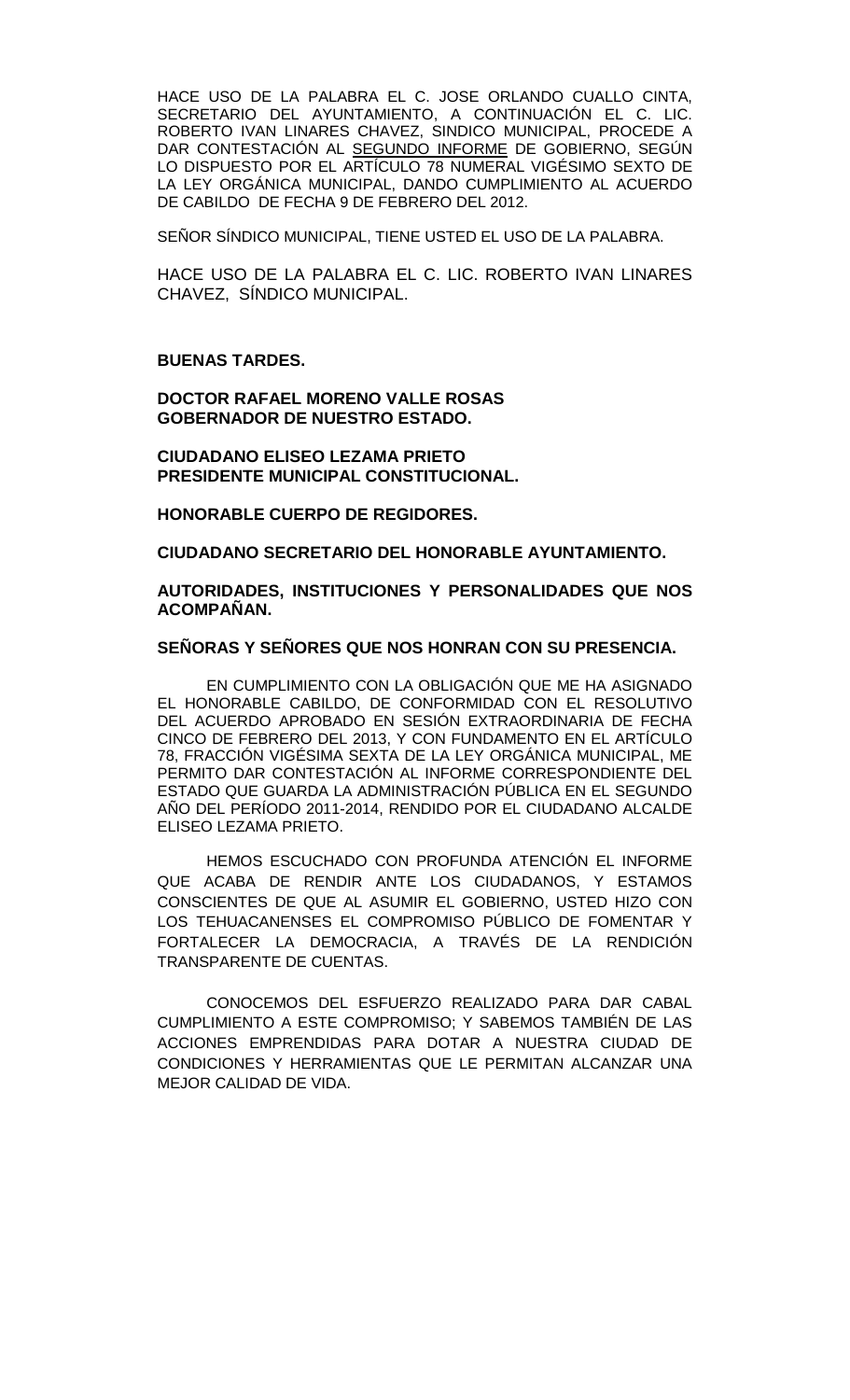SIN EMBARGO, NUESTRA MAYOR RESPONSABILIDAD COMO<br>RANTES DEL HONORABLE CABILDO. ES VELAR **INTEGRANTES** PERMANENTEMENTE POR EL BIENESTAR COLECTIVO, PORQUE ESE ES EL COMPROMISO CON QUIENES DEPOSITARON EN NOSOTROS SU CONFIANZA PARA REPRESENTARLOS, Y EN CUMPLIMIENTO A ELLO, ES NUESTRA OBLIGACIÓN NO SÓLO CELEBRAR LOS LOGROS, SINO HACER UN RECONOCIMIENTO HONESTO DE LO QUE AÚN ESTÁ PENDIENTE POR REALIZAR. PORQUE ÉSTA SERÁ LA MEJOR VÍA PARA QUE LOS TEHUACANENSES, TODOS, ALCANCEMOS EL MODELO DEL MUNICIPIO AL QUE ASPIRAMOS.

REGIDORES, SECRETARIOS, DIRECTORES, PERSONAL ADMINISTRATIVO, A TODAS ESAS PERSONAS QUE CUMPLEN CABALMENTE CON SU TRABAJO, A ELLOS ¡GRACIAS!

Y PARA TODOS AQUELLOS QUE NO HAN DESEMPEÑADO AL 100% SU LABOR, EL DÍA DE HOY EL EXHORTO ES PARA QUE TOMEN CONCIENCIA DE QUE TODOS ESTAMOS AQUÍ POR LOS CIUDADANOS, A ELLOS NOS DEBEMOS Y POR ELLOS DEBEMOS DAR UNA ATENCIÓN CORRECTA.

¡DÉMOSLES LA CARA A LOS CIUDADANOS TODOS LOS DÍAS, ATENDAMOS SUS PETICIONES QUE PARA ESO ESTAMOS AQUÍ!

#### **SEÑOR PRESIDENTE, ¡QUIEN NO CUMPLA CON ESTO, QUE SE VAYA!**

ESTE AÑO, ES ELECTORAL, POR LO QUE EXIJO A TODOS LOS SERVIDORES PÚBLICOS NOS MANTENGAMOS AL MARGEN, QUE CUMPLAMOS CON LO QUE LA LEY NOS OBLIGA.

CABE DESTACAR QUE A NINGÚN ÁMBITO DE GOBIERNO LE ESTÁ PERMITIDO ANTEPONER SUS INTERESES PARTIDISTAS, POR ENCIMA DE LOS INTERESES DE LA PATRIA.

PORQUE SOLO GOBIERNOS HUMANISTAS, SOLIDARIOS CON LOS QUE MENOS TIENEN FACILITÁNDOLES LA INVERSIÓN Y EL EMPLEO, PODRÁN CONTRIBUIR AL BIEN COMÚN, CON OBRAS PÚBLICAS, PERO TAMBIÉN CON OBRAS CON SENTIDO HUMANISTA, COMO CAPACITACIÓN PERSONAL, CAPACITACIÓN LABORAL Y EN ACTIVIDADES AGRÍCOLAS, ASISTENCIA TÉCNICA, ENTRE OTRAS.

SABEMOS QUE EL GOBIERNO DEL ESTADO ESTÁ CON NOSOTROS PARA QUE TEHUACÁN ABATA EL REZAGO EN OBRA PARA LAS COLONIAS Y SUS JUNTAS AUXILIARES, POR LO QUE CREO QUE SEGUIREMOS EMPLEANDO LOS MECANISMOS ADECUADOS, PARA HACERLE LLEGAR MÁS RECURSOS A ESTE MUNICIPIO.

POR LO QUE HACE A LOS ASPECTOS DE POLÍTICA SOCIAL, COMO SON SEGURIDAD SOCIAL, EDUCACIÓN, CULTURA, DEPORTE Y ATENCIÓN A GRUPOS VULNERABLES, SON DESTACABLES LAS ACCIONES EMPRENDIDAS: LA ATENCIÓN PRIORITARIA A LAS MUJERES; LAS CAMPAÑAS DE SALUD REALIZADAS; LA AMPLIACIÓN DE LAS ESCUELAS PARA NUESTROS NIÑOS; LA CAPACITACIÓN A LOS GRUPOS DE LA TERCERA EDAD; LOS APOYOS GESTIONADOS PARA LOS GRUPOS VULNERABLES, Y LOS PROGRAMAS DE COMBATE A LA POBREZA EMPRENDIDOS.

ESAS ACCIONES INDUDABLEMENTE DERIVARÁN EN UNA MEJOR CALIDAD DE VIDA PARA LOS TEHUACANENSES. MI RECONOCIMIENTO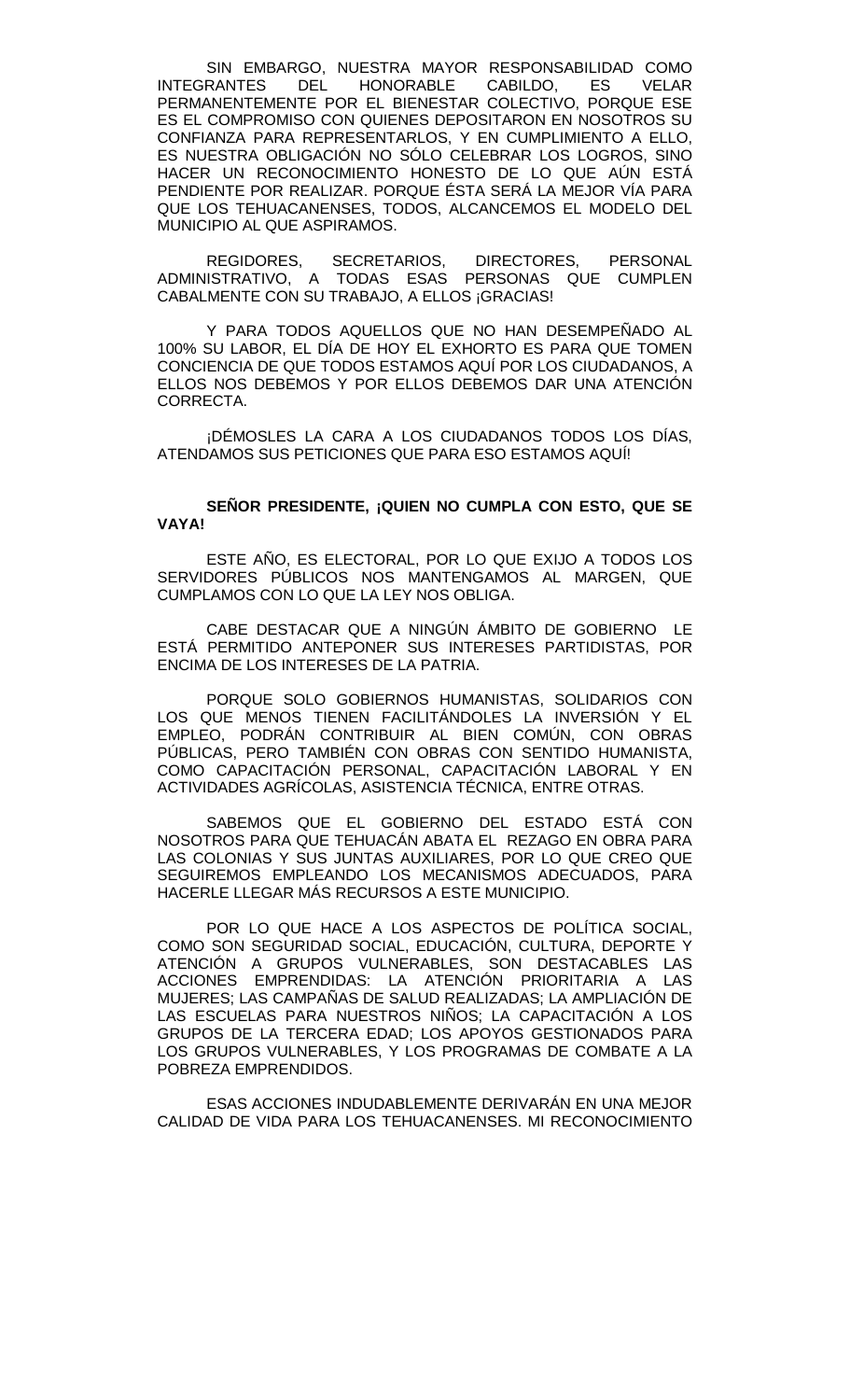A LOS INTEGRANTES DEL CABILDO POR APROBAR LOS RECURSOS DESTINADOS A TALES ACCIONES EMPRENDIDAS.

EN MATERIA DE EMPLEO, NO OBSTANTE QUE SE HAN RECUPERADO LOS NIVELES DE OCUPACIÓN, CONSIDERAMOS INELUDIBLE IMPLEMENTAR PROGRAMAS DE APOYO PARA FACILITAR EL ESTABLECIMIENTO DE EMPRESAS, SOBRE TODO DE AQUÉLLAS QUE PUEDAN TENER UNA MAYOR CAPACIDAD PARA OFRECER ALTERNATIVAS A LOS JÓVENES QUE CONTINUAMENTE EGRESAN DE NUESTROS CENTROS DE ESTUDIO, CON LO CUAL FAVORECEREMOS LA PERMANENCIA DE ÉSTOS EN SU LUGAR DE ORIGEN Y EVITAREMOS LA MIGRACIÓN A OTRAS TIERRAS.

ES DE RELEVANTE IMPORTANCIA RECONOCER LAS OBRAS PÚBLICAS Y POR SUPUESTO SOCIALES REALIZADAS, LAS CUALES HAN ESTADO ENCAMINADAS A PROPORCIONAR MÁS Y MEJORES CONDICIONES PARA LOS TEHUACANENSES.

EJEMPLO DE ELLO, SON LOS CASI 20 MILLONES DE PESOS INVERTIDOS EN SEGURIDAD PÚBLICA, EL MEJORAMIENTO DE IMAGEN<br>URBANA EN SU SEGUNDA ETAPA, LA REMODELACIÓN Y SEGUNDA ETAPA, LA REMODELACIÓN Y CAPACITACIÓN EN EL MERCADO DE CARNES, LA CONSTRUCCIÓN DE LA SEGUNDA ETAPA DE LAS UNIDADES DEPORTIVAS SUR Y LA HUIZACHERA, LAS OBRAS INTERMUNICIPALES REALIZADAS ENTRE TEPANCO DE LÓPEZ, SANTIAGO MIAHUATLAN, ZAPOTITLAN SALINAS Y<br>TEHUACAN. LA CONSTRUCCIÓN DE COLECTORES PLUVIALES LA CONSTRUCCIÓN DE COLECTORES PLUVIALES PRIMERA ETAPA DENOMINADO COLECTOR CENTRO Y EMISOR NORTE, LA REHABILITACIÓN DE LOS MERCADOS 16 DE MARZO Y LA PURÍSIMA, Y POR SUPUESTO EL CONTACTO DIRECTO CON LOS CIUDADANOS CON LOS PROGRAMAS PRESIDENCIA EN TU COLONIA, MIÉRCOLES CIUDADANO, COMANDANCIA EN TU COLONIA, ENTRE OTROS, Y SIN DEJAR DE LADO LAS OBRAS REALIZADAS EN DIFERENTES COLONIAS Y JUNTAS AUXILIARES DE TEHUACÁN.

ESPERAMOS QUE CONTINÚE ESTA TENDENCIA EN LO QUE RESTA DE LA ADMINISTRACIÓN, A FIN DE AVANZAR EN LA OBTENCIÓN DE UNA MEJOR CALIDAD DE VIDA DE NUESTRA CIUDAD. SÓLO NOS QUEDA UN AÑO PARA CONCRETAR ACCIONES Y CONSEGUIR METAS: HOY REITERO, ¡**DIGAMOS SÍ!** A LAS PERSONAS, A LOS CIUDADANOS, PORQUE LA PRIORIDAD SON SUS LEGÍTIMOS INTERESES.

HA QUEDADO CLARO QUE SON IMPORTANTES LOS AVANCES ALCANZADOS, PERO MAYORES SON LOS RETOS A CUMPLIR, POR LO QUE DEBEMOS ESTAR PROFUNDAMENTE COMPROMETIDOS TODOS Y CADA UNO DE LOS FUNCIONARIOS Y SERVIDORES PÚBLICOS QUE INTEGRAMOS ESTE HONORABLE AYUNTAMIENTO, PARA LOGRAR QUE SE CUMPLAN A CABALIDAD.

PRESIDENTE, QUEDA TRABAJO POR HACER, LA SOCIEDAD DE TEHUACÁN ESTÁ A LA EXPECTATIVA.

LA PARTICIPACIÓN CIUDADANA ES NO SÓLO NECESARIA SINO INDISPENSABLE PARA LOGRAR LOS RETOS PLANTEADOS, POR LO QUE HAGO UN LLAMADO A TODOS LOS CIUDADANOS DE ESTE MUNICIPIO PARA QUE SE SIGAN SUMANDO A ESTE GRAN ESFUERZO.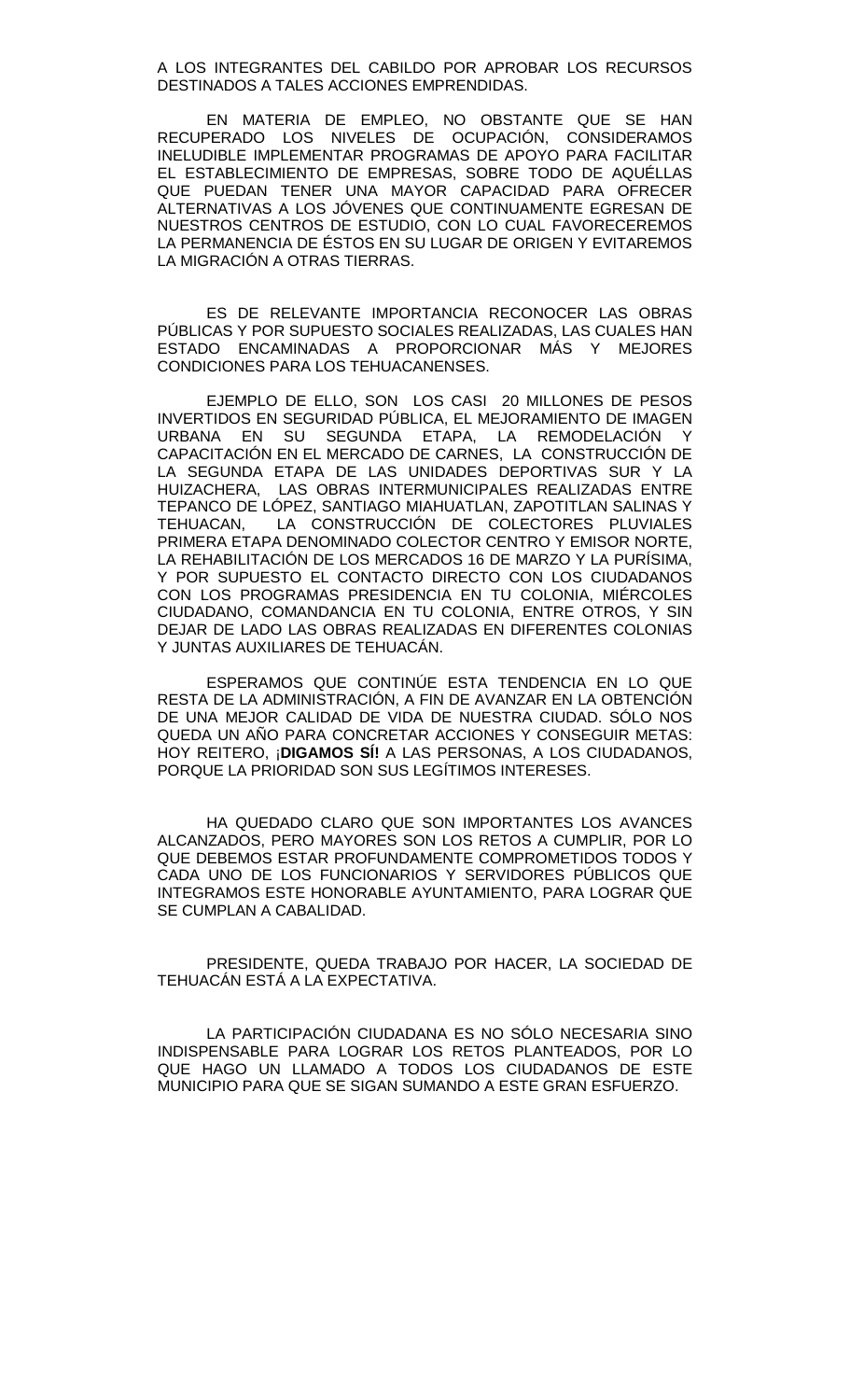HOY, COMO SINDICO MUNICIPAL, RECONOZCO LA LABOR DEL PRESIDENTE ELISEO LEZAMA, PERO AL IGUAL QUE HACE UN AÑO, LO EXHORTO A REDOBLAR ESFUERZOS, A QUE ESTE ÚLTIMO AÑO DE TRABAJO SE ENMIENDEN LAS FALLAS QUE COMO ADMINISTRACIÓN HEMOS TENIDO, QUE SE ATIENDAN A TODOS LOS CIUDADANOS QUE ASÍ LO REQUIERAN, QUE RECORDEMOS NUESTROS COMPROMISOS QUE EN SU MOMENTO REALIZAMOS, HOY MÁS QUE NUNCA DEBEMOS COMO CABILDO ESTAR UNIDOS, NO IMPORTANDO LAS FORMAS DE PENSAR, HOY POR MI PARTE Y A NOMBRE DE LA MAYORÍA DE MIS COMPAÑEROS REGIDORES TENEMOS EL COMPROMISO DE QUE SEGUIREMOS TRABAJANDO JUNTOS; AUN TENEMOS UN AÑO PARA SEGUIR DANDO RESULTADOS, ES POR NUESTRA GENTE, ES POR NUESTROS HIJOS, ES PARA SEGUIR HACIENDO DE TEHUACAN EL MUNICIPIO MODELO EN TODO EL ESTADO, PORQUE ESTAMOS COMPROMETIDOS CONTIGO.

EL C. JOSE ORLANDO CUALLO CINTA, SECRETARIO DEL AYUNTAMIENTO HACE USO DE LA PALABRA:

SEÑOR PRESIDENTE, COMUNICO A USTED QUE HAN SIDO TRATADOS Y AGOTADOS LOS PUNTOS SEÑALADOS EN EL ORDEN DEL DÍA Y POR LOS QUE SE DESARROLLÓ LA PRESENTE SESIÓN PÚBLICA Y SOLEMNE DE CABILDO, DANDO CUMPLIMIENTO ASÍ A LO ESTABLECIDO POR LOS ARTÍCULOS 91 FRACCIÓN QUINCUAGÉSIMA PRIMERA Y SU CORRELATIVO 78 FRACCIÓN VIGÉSIMA SEXTA DE LA LEY ORGÁNICA MUNICIPAL, RAZON POR LA CUAL SOLICITO A USTED SE SIRVA DECLARAR CLAUSURADA LA PRESENTE SESION DE CABILDO.

SIENDO LAS TRECE TREINTA HORAS, SE CLAUSURA LA PRESENTE SESIÓN PÚBLICA Y SOLEMNE DE CABILDO Y SE FACULTA AL SECRETARIO DEL AYUNTAMIENTO ENVIÉ AL HONORABLE CONGRESO DEL ESTADO Y AL CIUDADANO GOBERNADOR COPIA DEL INFORME QUE HOY HE PRESENTADO DE CONFORMIDAD CON LO ESTABLECIDO POR EL ARTICULO 91 DE LA LEY ORGÁNICA MUNICIPAL PROCEDIÉNDOSE A LEVANTAR LA PRESENTE ACTA QUE FIRMAN LOS QUE EN ELLA INTERVINIERON.- DOY FE.----------------------------------------------------------

# **SECRETARIO DEL H. AYUNTAMIENTO**

**C. JOSÉ ORLANDO CUALLO CINTA.**

**C. ELISEO LEZAMA PRIETO \_\_\_\_\_\_\_\_\_\_\_\_\_\_\_\_\_\_\_\_\_\_**

**C. HUGO RUBEN BOLAÑOS CABRERA \_\_\_\_\_\_\_\_\_\_\_\_\_\_\_\_\_\_\_\_\_\_**